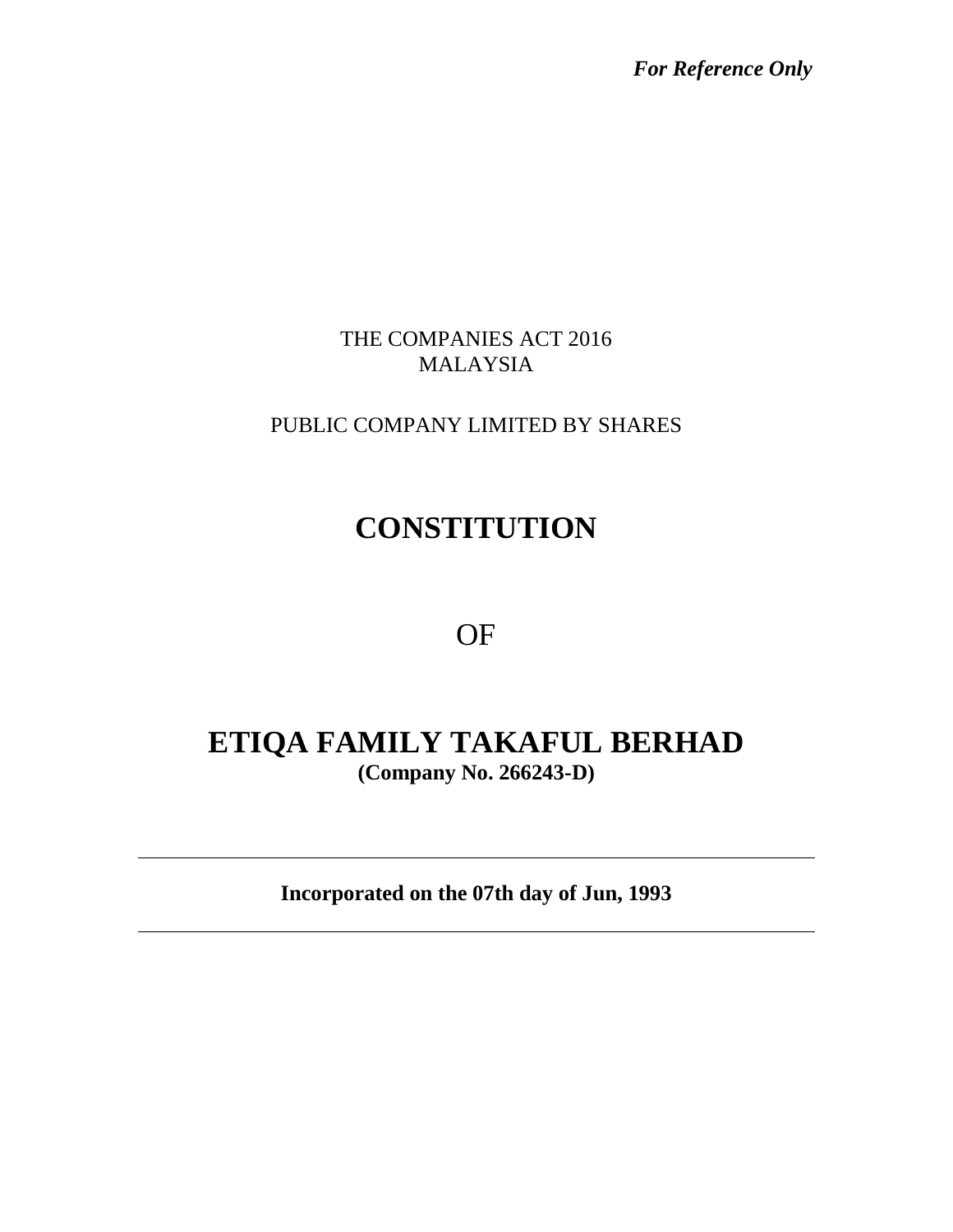$266243$  D

## **TABLE OF CONTENTS**

| <b>Article</b> | <b>Description</b><br>Page |  |
|----------------|----------------------------|--|
|                | <b>Number</b>              |  |
|                |                            |  |
| 1.1            |                            |  |
| 1.2            |                            |  |
|                |                            |  |
| 2(a)           |                            |  |
| 2(b)           |                            |  |
| 2(c)           |                            |  |
| 2(d)           |                            |  |
|                |                            |  |
| 3              |                            |  |
| $\overline{4}$ |                            |  |
| 5              |                            |  |
| 6              |                            |  |
| 7(a)           |                            |  |
| 7(b)           |                            |  |
| 7(c)           |                            |  |
| 8              |                            |  |
| 9              |                            |  |
| 10             |                            |  |
| 11             |                            |  |
| 12             |                            |  |
| 13             |                            |  |
| 14             |                            |  |
|                |                            |  |
| 15             |                            |  |
| 16             |                            |  |
| 17             |                            |  |
| 18             |                            |  |
| 19             |                            |  |
| 20             |                            |  |
| 21             |                            |  |
|                |                            |  |
| 22             |                            |  |
| 23             |                            |  |
| 24             |                            |  |
| 25             |                            |  |
| 26             |                            |  |
| 27             |                            |  |
|                |                            |  |
| 28             |                            |  |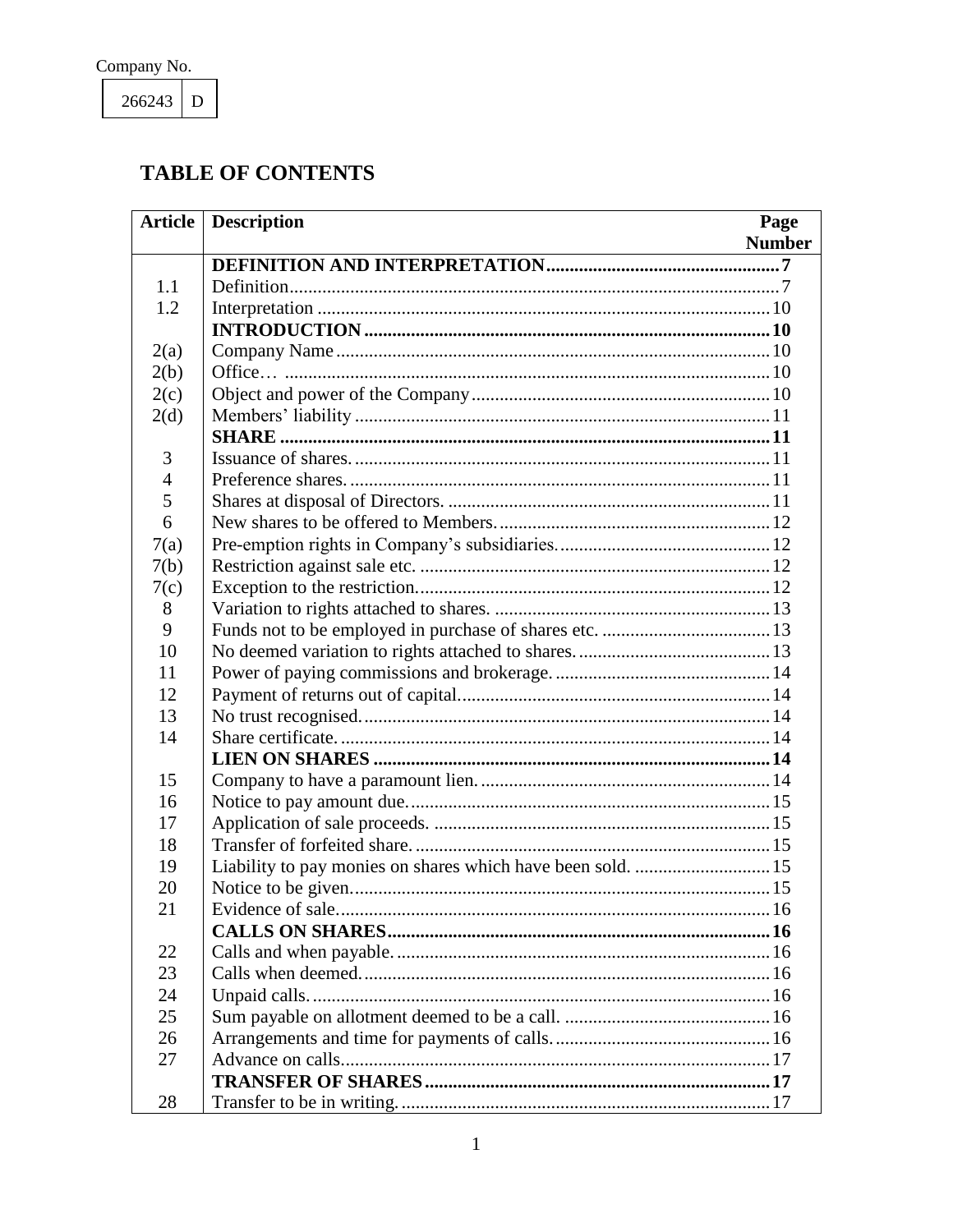266243 D

| <b>Article</b> | <b>Description</b>                                                       | Page          |
|----------------|--------------------------------------------------------------------------|---------------|
|                |                                                                          | <b>Number</b> |
| 29             |                                                                          |               |
| 30             |                                                                          |               |
| 31             |                                                                          |               |
| 32             |                                                                          |               |
| 33             |                                                                          |               |
| 34             |                                                                          |               |
|                |                                                                          |               |
| 35             |                                                                          |               |
| 36             |                                                                          |               |
| 37             |                                                                          |               |
| 38             | Person entitled to receive and give discharge for dividends.  19         |               |
| 39             |                                                                          |               |
|                |                                                                          |               |
| 40             |                                                                          |               |
| 41             |                                                                          |               |
| 42             |                                                                          |               |
| 43             |                                                                          |               |
| 44             |                                                                          |               |
| 45             |                                                                          |               |
| 46             |                                                                          |               |
| 47             |                                                                          |               |
| 48             |                                                                          |               |
| 49             |                                                                          |               |
| 50             |                                                                          |               |
|                |                                                                          |               |
| 51             |                                                                          |               |
| 52             |                                                                          |               |
| 53             |                                                                          |               |
| 54             |                                                                          |               |
|                |                                                                          |               |
| 55             |                                                                          |               |
| 56             |                                                                          |               |
| 57             |                                                                          |               |
| 58             | Creation of new shares to be considered as part of original capital.  24 |               |
| 59             |                                                                          |               |
| 60             |                                                                          |               |
|                |                                                                          |               |
| 61             |                                                                          |               |
| 62             |                                                                          |               |
| 63             |                                                                          |               |
| 64             |                                                                          |               |
| 65             | Persons entitled to receive notice of meeting of Members26               |               |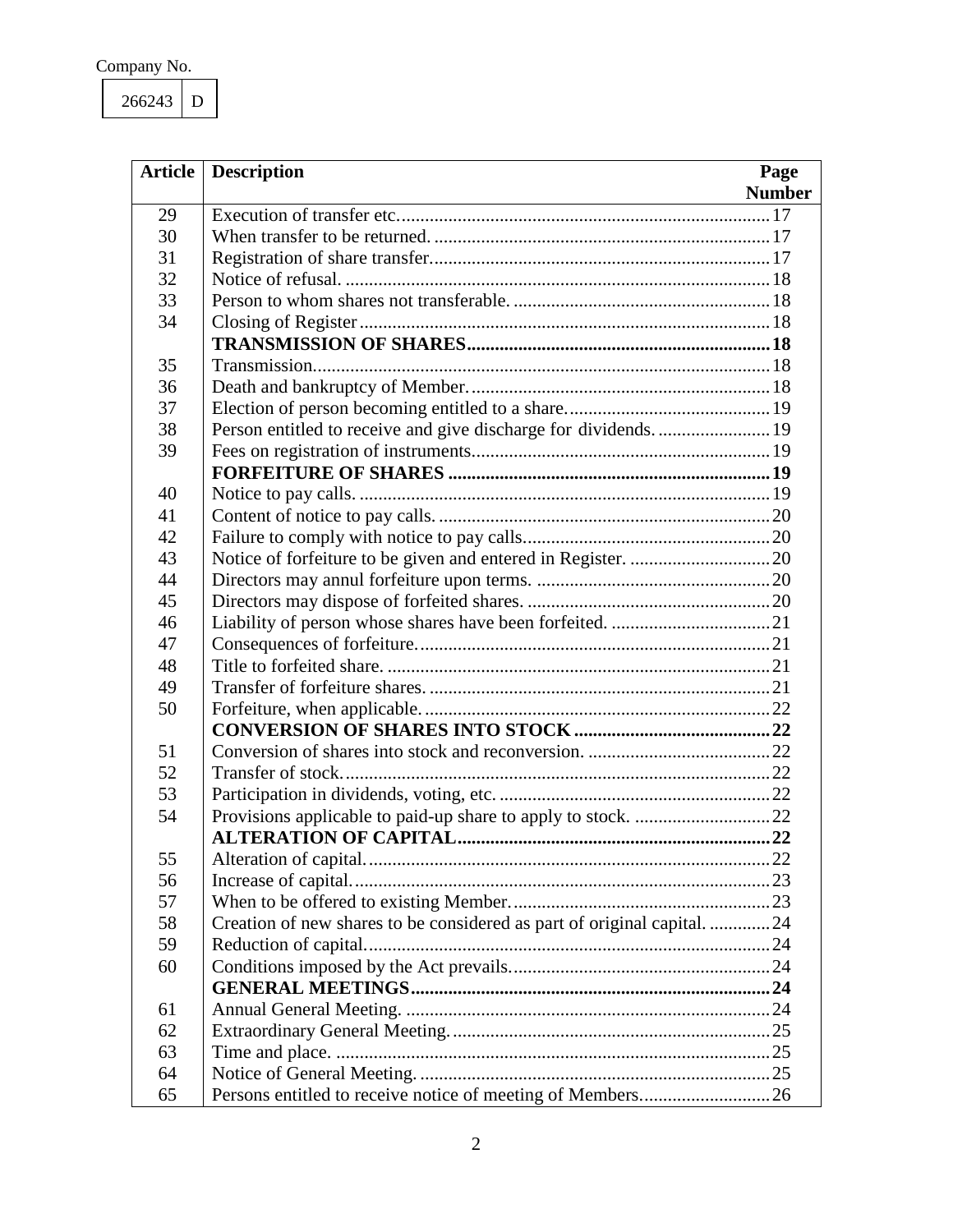266243  ${\bf D}$ 

|     | <b>Article</b>   Description<br>Page                               |
|-----|--------------------------------------------------------------------|
|     | <b>Number</b>                                                      |
| 66  |                                                                    |
| 67  |                                                                    |
| 68  |                                                                    |
|     |                                                                    |
| 69  |                                                                    |
| 70  |                                                                    |
| 71  |                                                                    |
| 72  |                                                                    |
| 73  |                                                                    |
| 74  |                                                                    |
| 75  |                                                                    |
| 76  |                                                                    |
| 77  |                                                                    |
| 78  |                                                                    |
|     |                                                                    |
| 79  |                                                                    |
| 80  |                                                                    |
| 81  |                                                                    |
| 82  |                                                                    |
| 83  |                                                                    |
| 84  |                                                                    |
| 85  |                                                                    |
| 86  |                                                                    |
| 87  |                                                                    |
| 88  |                                                                    |
| 89  |                                                                    |
| 90  |                                                                    |
|     | DIRECTORS: APPOINTMENT, REMOVAL, VACATION ETC.  33                 |
| 91  |                                                                    |
| 92  |                                                                    |
| 93  | .33                                                                |
| 94  |                                                                    |
| 95  |                                                                    |
| 96  |                                                                    |
| 97  |                                                                    |
| 98  |                                                                    |
| 99  |                                                                    |
| 100 |                                                                    |
| 101 |                                                                    |
| 102 |                                                                    |
| 103 | Appointment, removal or re-election subject to applicable laws. 35 |
| 104 |                                                                    |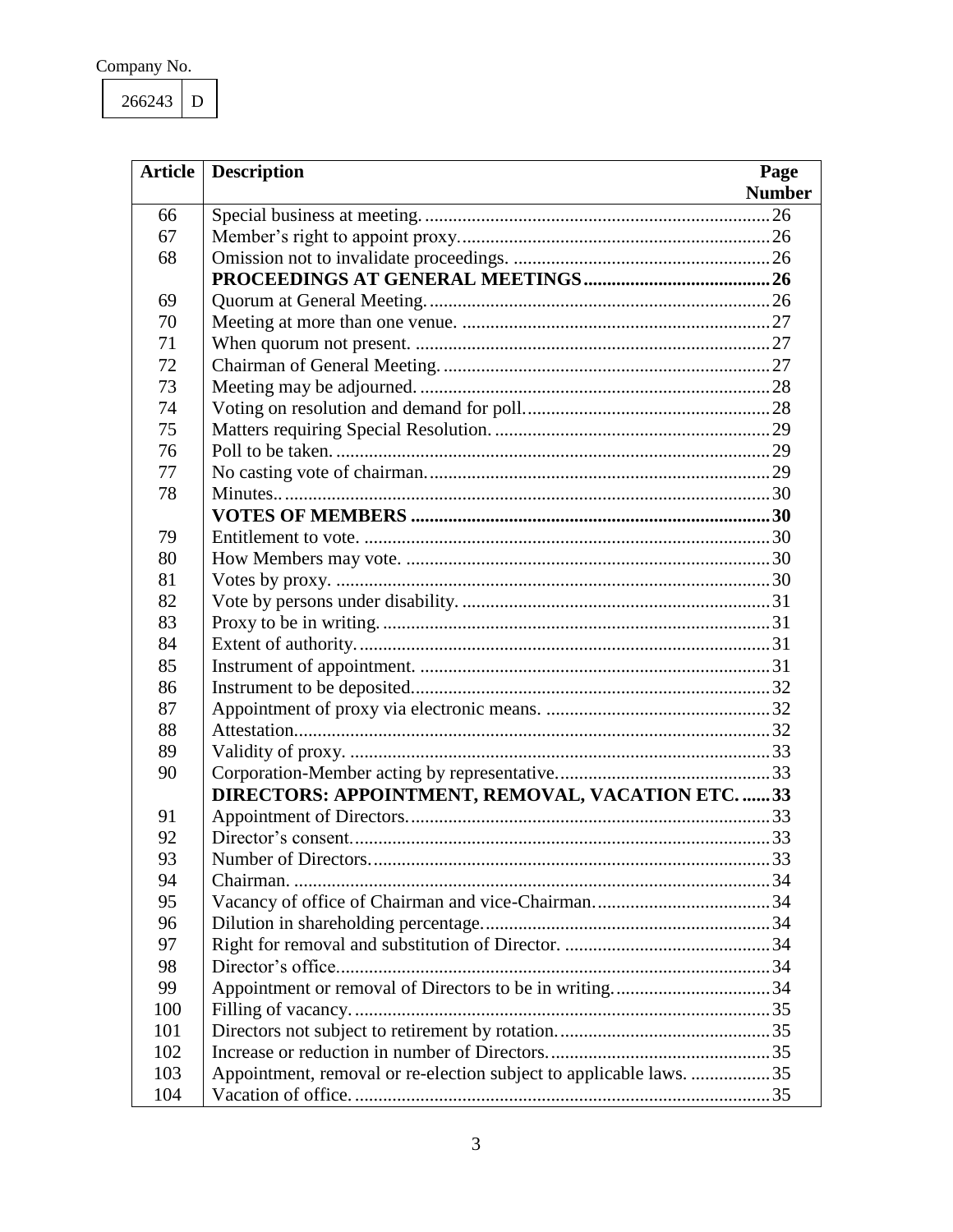266243 D

|        | <b>Article</b>   Description                                           | Page          |
|--------|------------------------------------------------------------------------|---------------|
|        |                                                                        | <b>Number</b> |
| 105    |                                                                        |               |
| 106    |                                                                        |               |
| 107    |                                                                        |               |
| 108    |                                                                        |               |
| 109    |                                                                        |               |
|        |                                                                        |               |
| 110    |                                                                        |               |
| 111    |                                                                        |               |
| 112    |                                                                        |               |
| 113    | Approval required for disposal of Company's undertaking or property by |               |
|        |                                                                        |               |
| 114    |                                                                        |               |
| 115    |                                                                        |               |
| 116    |                                                                        |               |
| 117    |                                                                        |               |
| 118    |                                                                        |               |
| 119    |                                                                        |               |
|        |                                                                        |               |
| 120    |                                                                        |               |
| 121    |                                                                        |               |
| 122    |                                                                        |               |
| 123    |                                                                        |               |
| 124    |                                                                        |               |
| 125    |                                                                        |               |
| 126    |                                                                        |               |
| 127    |                                                                        |               |
| 128    |                                                                        |               |
| 129    |                                                                        |               |
| 130    | Declaration of interest by Director in material transaction. 44        |               |
| 131    |                                                                        |               |
| 132    |                                                                        |               |
| 133    | Company may remunerate Director for professional services. 45          |               |
|        |                                                                        |               |
| 134(a) |                                                                        |               |
| 134(b) |                                                                        |               |
| 134(c) |                                                                        |               |
| 134(d) |                                                                        |               |
| 134(e) |                                                                        |               |
|        | MANAGING DIRECTOR, EXECUTIVE DIRECTOR & CHIEF                          |               |
|        |                                                                        |               |
| 135    |                                                                        |               |
| 136    |                                                                        |               |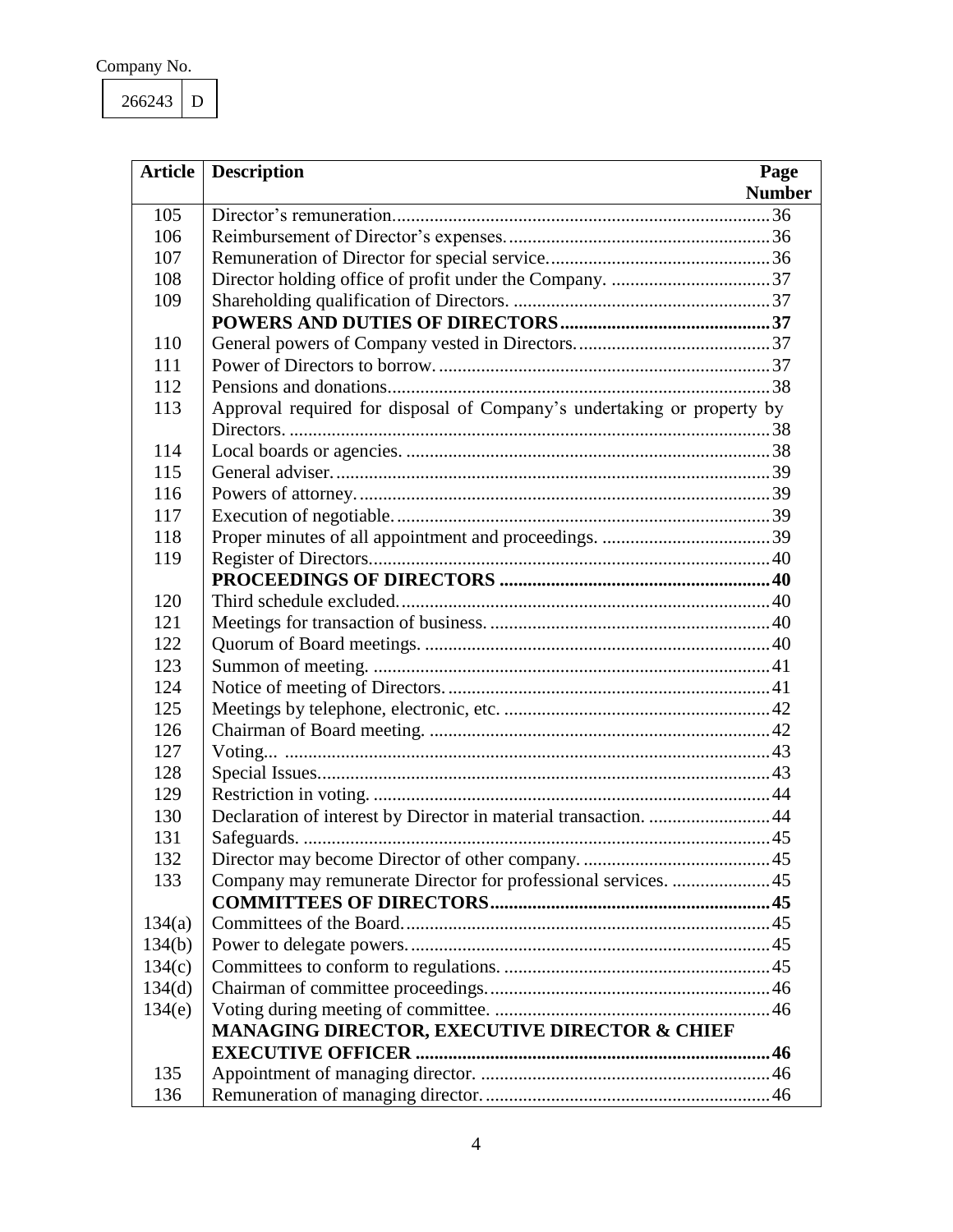266243 D

| <b>Article</b> | <b>Description</b>                                                    | Page          |
|----------------|-----------------------------------------------------------------------|---------------|
|                |                                                                       | <b>Number</b> |
| 137            |                                                                       |               |
| 138            |                                                                       |               |
| 139            |                                                                       |               |
| 140            | Removal of managing director or chief executive officer47             |               |
|                |                                                                       |               |
| 141            |                                                                       |               |
|                |                                                                       |               |
| 142            |                                                                       |               |
|                |                                                                       |               |
| 143            |                                                                       |               |
| 144            | Certified copy of resolution or extract of minutes of meeting.  48    |               |
|                |                                                                       |               |
| 145(a)         |                                                                       |               |
| 145(b)         | Same person may not act as Director and Secretary simultaneously.  49 |               |
| 145(c)         |                                                                       |               |
|                |                                                                       |               |
| 146            |                                                                       |               |
|                |                                                                       |               |
| 147            |                                                                       |               |
|                |                                                                       |               |
| 148            |                                                                       |               |
| 149            |                                                                       |               |
| 150            |                                                                       |               |
| 151            |                                                                       |               |
| 152            |                                                                       |               |
| 153            |                                                                       |               |
|                |                                                                       |               |
| 154            |                                                                       |               |
|                |                                                                       |               |
| 155            |                                                                       |               |
| 156            |                                                                       |               |
| 157            |                                                                       |               |
| 158            |                                                                       |               |
| 159            |                                                                       |               |
| 160            |                                                                       |               |
| 161            |                                                                       |               |
| 162            |                                                                       |               |
| 163            |                                                                       |               |
| 164            |                                                                       |               |
| 165            |                                                                       |               |
| 166            |                                                                       |               |
|                |                                                                       |               |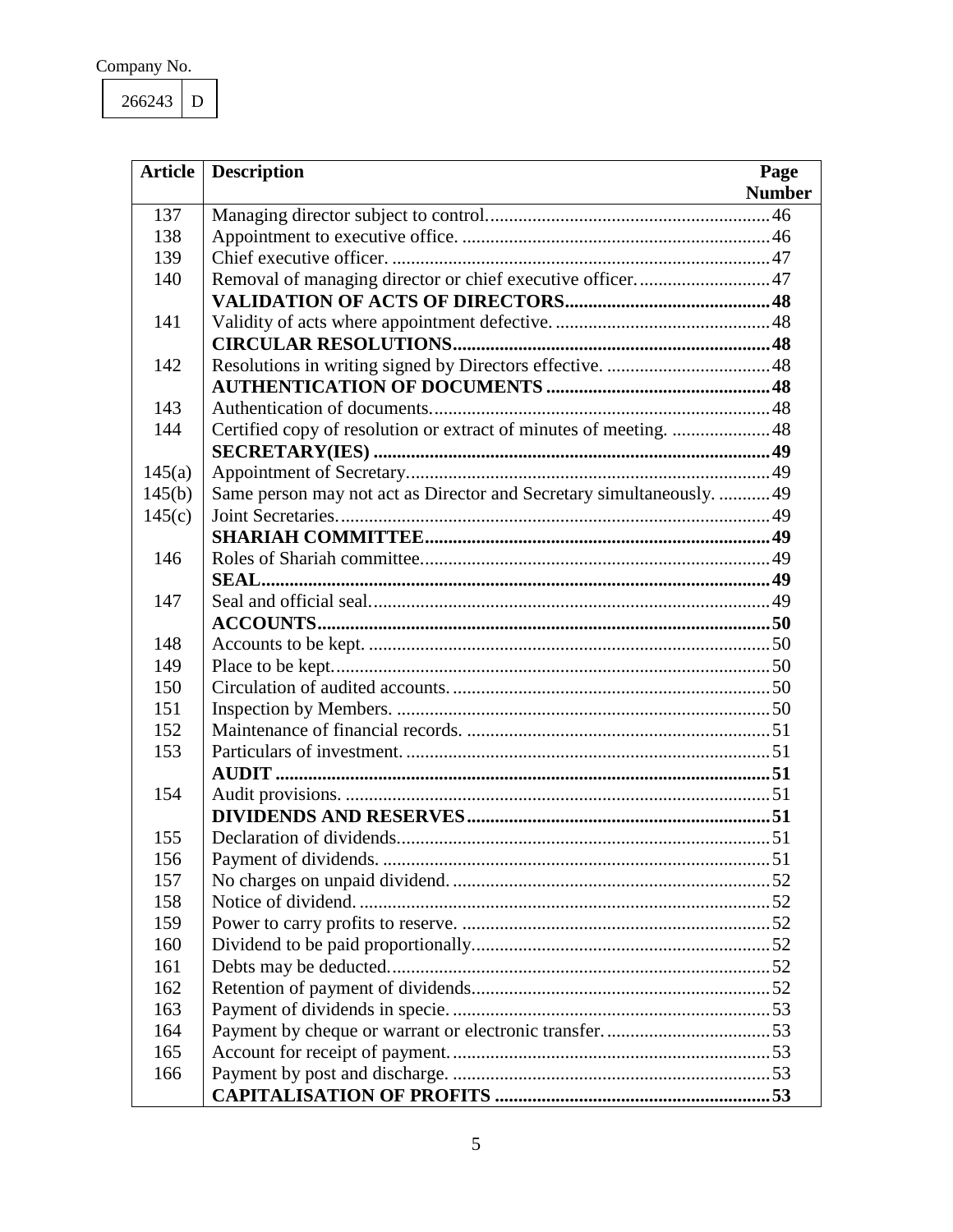266243  ${\bf D}$ 

| <b>Article</b> | <b>Description</b>                                                           | Page          |
|----------------|------------------------------------------------------------------------------|---------------|
|                |                                                                              | <b>Number</b> |
| 167            |                                                                              |               |
| 168            |                                                                              |               |
|                |                                                                              |               |
| 169            |                                                                              |               |
| 170            |                                                                              |               |
| 171            |                                                                              |               |
| 172            |                                                                              |               |
| 173            | When notice given by electronic communication deemed served. 55              |               |
| 174            | Notice duly given to person entitled to share by operation of law, transfer, |               |
|                |                                                                              |               |
|                |                                                                              |               |
| 175            |                                                                              |               |
| 176            |                                                                              |               |
| 177            | Liquidator's remuneration subject to ratification by Members57               |               |
|                |                                                                              |               |
| 178            |                                                                              |               |
|                |                                                                              |               |
| 179            |                                                                              |               |
|                |                                                                              |               |
| 180            |                                                                              |               |
|                |                                                                              |               |
| 181            |                                                                              | -59           |
|                |                                                                              |               |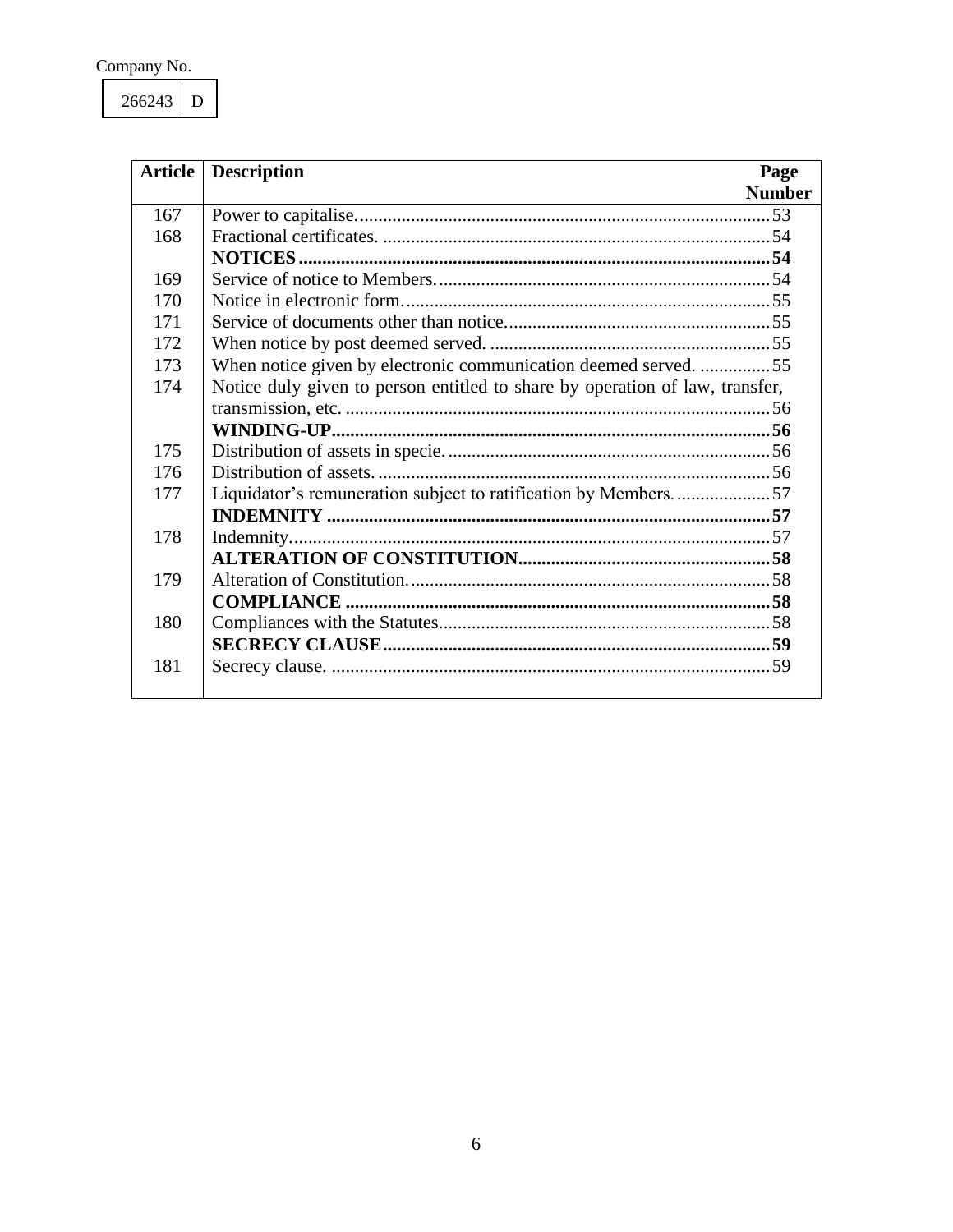266243 D

A

#### THE COMPANIES ACT 2016 MALAYSIA

#### **PUBLIC COMPANY LIMITED BY SHARES**

#### **CONSTITUTION**

#### OF

#### **ETIQA FAMILY TAKAFUL BERHAD**

<span id="page-7-1"></span><span id="page-7-0"></span>

|                                  | <b>DEFINITION AND INTERPRETATION</b>                                                                                                                                                               |
|----------------------------------|----------------------------------------------------------------------------------------------------------------------------------------------------------------------------------------------------|
| Definition<br>1.1                |                                                                                                                                                                                                    |
|                                  | In this Constitution, unless the context otherwise requires:                                                                                                                                       |
| <b>WORDS</b>                     | <b>MEANINGS</b>                                                                                                                                                                                    |
| "Act"                            | the Companies Act 2016 and any statutory modification, amendment or<br>re-enactment thereof.                                                                                                       |
| "Ageas"                          | Ageas Insurance International NV                                                                                                                                                                   |
| "Ageas<br>Nominated<br>Director" | a Director that is appointed by Ageas.                                                                                                                                                             |
| "Article"                        | the article in this Constitution.                                                                                                                                                                  |
| "BNM"                            | Bank Negara Malaysia or the Central Bank of Malaysia.                                                                                                                                              |
| "Board"                          | the Board of Directors of the Company.                                                                                                                                                             |
| "Business Day"                   | a day on which banks are open (other than Saturday, Sunday or a public<br>holiday) for general banking business in Kuala Lumpur, Malaysia and<br>which are not public or bank holidays in Belgium. |
| "Chairman"                       | the chairman of the Board.                                                                                                                                                                         |
| "Company"                        | Etiqa Family Takaful Berhad.                                                                                                                                                                       |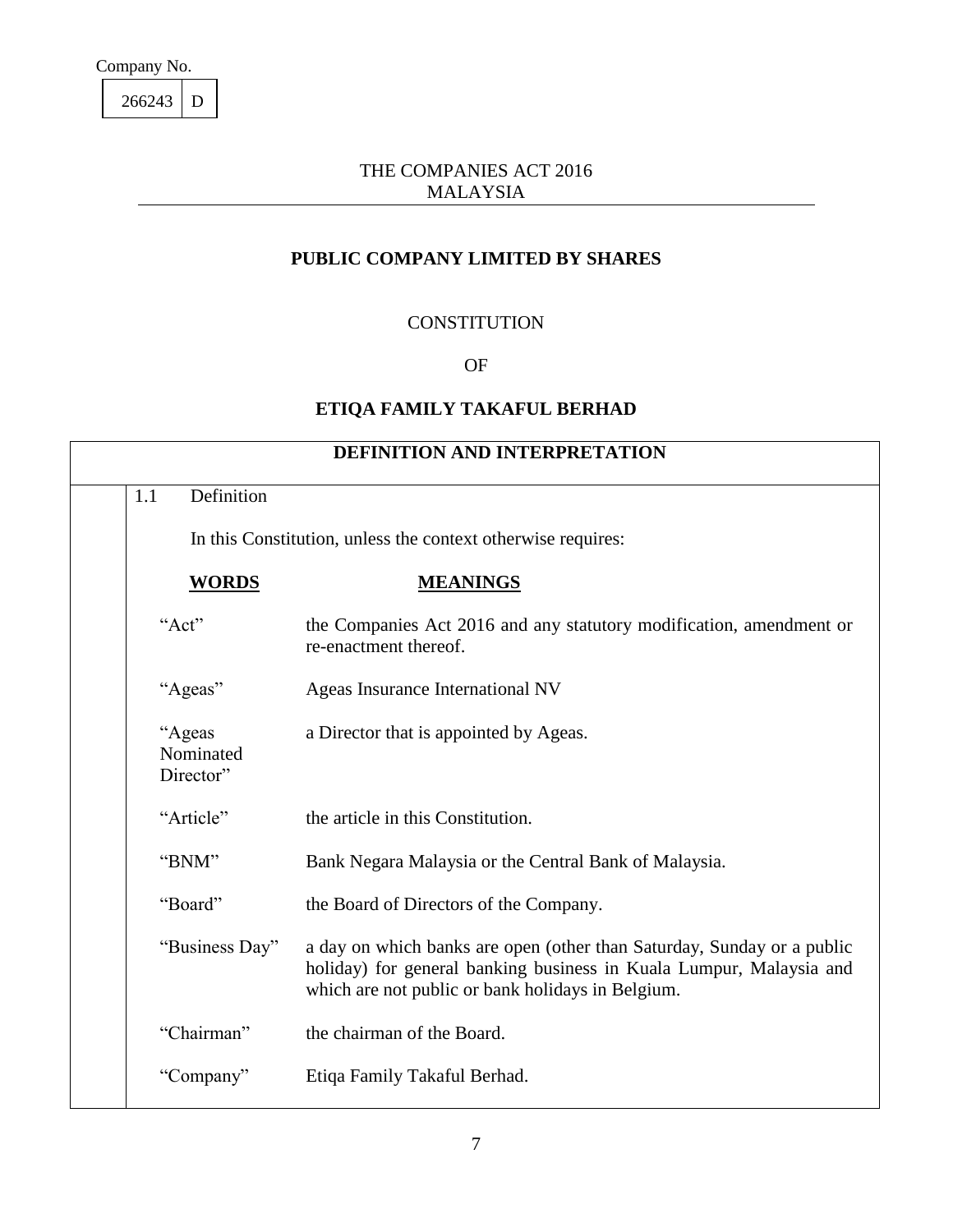| "Constitution"                         | this constitution of the Company including any changes made to it.                                                                         |
|----------------------------------------|--------------------------------------------------------------------------------------------------------------------------------------------|
| "Deed<br>Adherence"                    | of the deed substantially in the form of Schedule 3 pursuant to which<br>parties agrees to be bound by the Shareholders' Agreement.        |
| "Directors"                            | such persons as may from time to time occupy the position of Director of<br>the Company.                                                   |
| "General<br>Meeting"                   | a meeting of the Members held in accordance with the Constitution.                                                                         |
| "Islamic<br>Financial<br>Services Act" | the Islamic Financial Services Act 2013 and any statutory modification,<br>amendment or re-enactment thereof.                              |
| "MAHB"                                 | Maybank Ageas Holdings Berhad.                                                                                                             |
| "Maybank"                              | Malayan Banking Berhad.                                                                                                                    |
| "Maybank<br>Nominated<br>Director"     | a Director that is appointed by Maybank.                                                                                                   |
| "Member"                               | Any person/ persons for the time being holding shares in the Company.                                                                      |
| "Office"                               | the registered office for the time being of the Company.                                                                                   |
| "Ordinary<br>Resolution"               | the meaning ascribed to it in Section 291 of the Act.                                                                                      |
| "Register"                             | the register of Members to be kept pursuant to the Act.                                                                                    |
| "Registrar"                            | the registrar designated under Section 20A(1) of the Companies<br>Commission of Malaysia Act 2001.                                         |
| "Related<br>Company"                   | bears a meaning identical to that provided in Section 7 of the Act.                                                                        |
| "Seal"                                 | the common seal of the Company.                                                                                                            |
| "Secretary"                            | any person or persons appointed to perform the duties of a secretary of<br>the Company and shall include an assistant or deputy secretary. |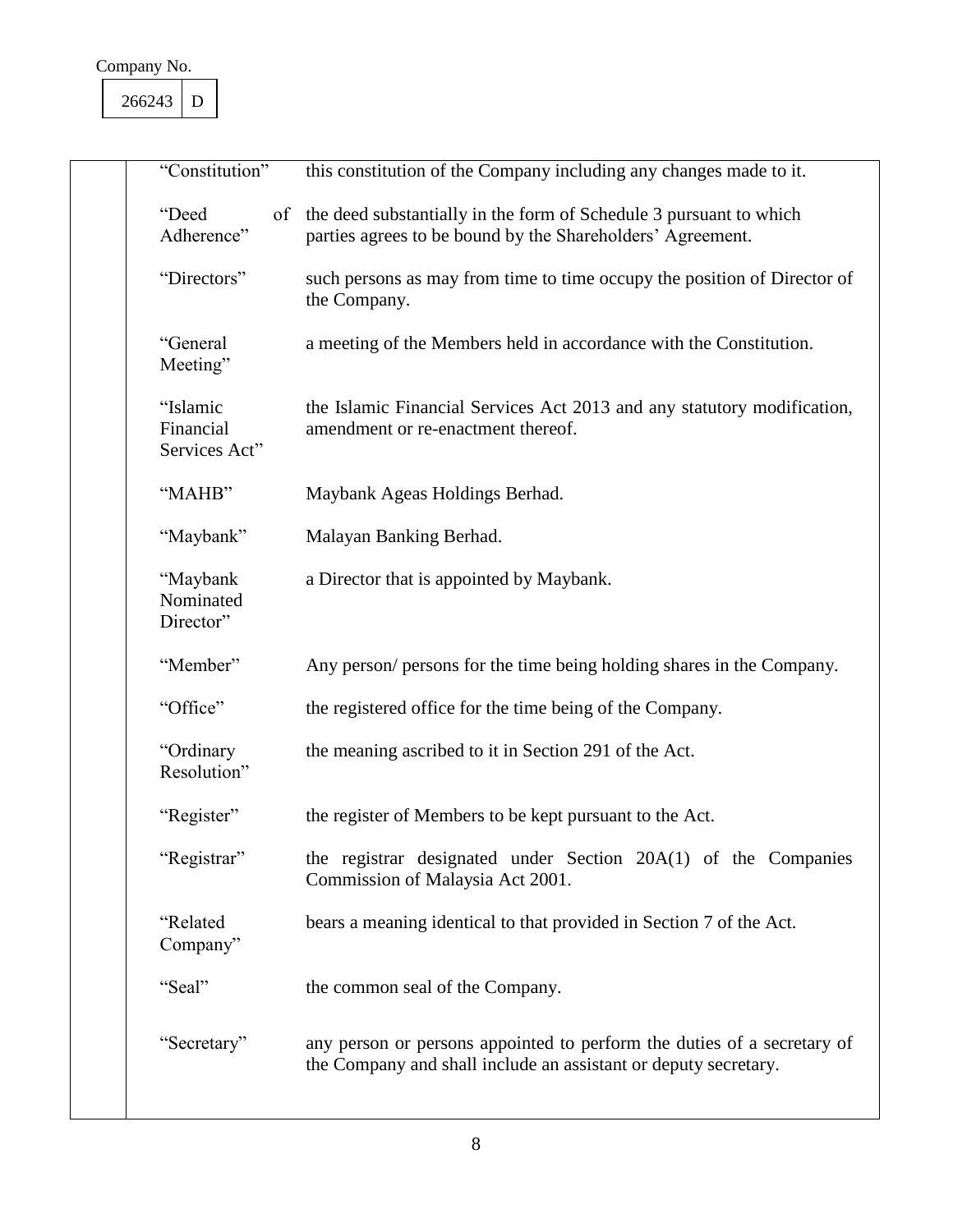| 266243 |  |
|--------|--|
|        |  |

A

٦

| "Shareholders"<br>Agreement"  | the shareholders' agreement of MAHB dated 8 February 2001 entered<br>into between Maybank and Ageas or as it may be amended and<br>supplemental from time to time.                                                                                     |
|-------------------------------|--------------------------------------------------------------------------------------------------------------------------------------------------------------------------------------------------------------------------------------------------------|
| "Shareholding"<br>Percentage" | means with respect to a shareholder's equity interest in:                                                                                                                                                                                              |
|                               | (a) the MAHB, that shareholder's direct shareholding in the issued<br>share capital of the MAHB expressed as a percentage of the total<br>issued share capital of the MAHB, or                                                                         |
|                               | (b) an operating subsidiary of MAHB, that shareholder's shareholding<br>in the issued share capital of that operating subsidiary of MAHB<br>expressed as a percentage held directly or indirectly to be<br>determined based on the following formula:- |
|                               | $S_P = S_D + \underline{\alpha} x S_I x \underline{100}$<br><b>ST</b><br>β                                                                                                                                                                             |
|                               | $S_{P}$<br>denotes the Shareholding Percentage;                                                                                                                                                                                                        |
|                               | $S_{D}$<br>denotes the percentage of the issued shares capital directly<br>held by that shareholder in the share capital of the operating<br>subsidiary of MAHB;                                                                                       |
|                               | denotes the number of shares directly held by that<br>$\alpha$<br>shareholder in the share capital of MAHB;                                                                                                                                            |
|                               | β<br>denotes the total number of shares in the issued share capital<br>of MAHB;                                                                                                                                                                        |
|                               | $S_I$<br>denotes the number of shares directly held by MAHB in the<br>share capital of that operating subsidiary of MAHB;                                                                                                                              |
|                               | $S_T$<br>denotes the total number of shares in the issued share capital<br>of that operating subsidiary of MAHB.                                                                                                                                       |
| "Special Issues"              | the matters as described in Article 128 of this Constitution and clause<br>8.18 of the Shareholders' Agreement.                                                                                                                                        |
| "Special<br>Resolution"       | the meaning ascribed to it in Section 292 of the Act.                                                                                                                                                                                                  |
| "Statutes"                    | the Act, the Islamic Financial Services Act and any statutory<br>modification, amendments or re-enactment thereof and all other                                                                                                                        |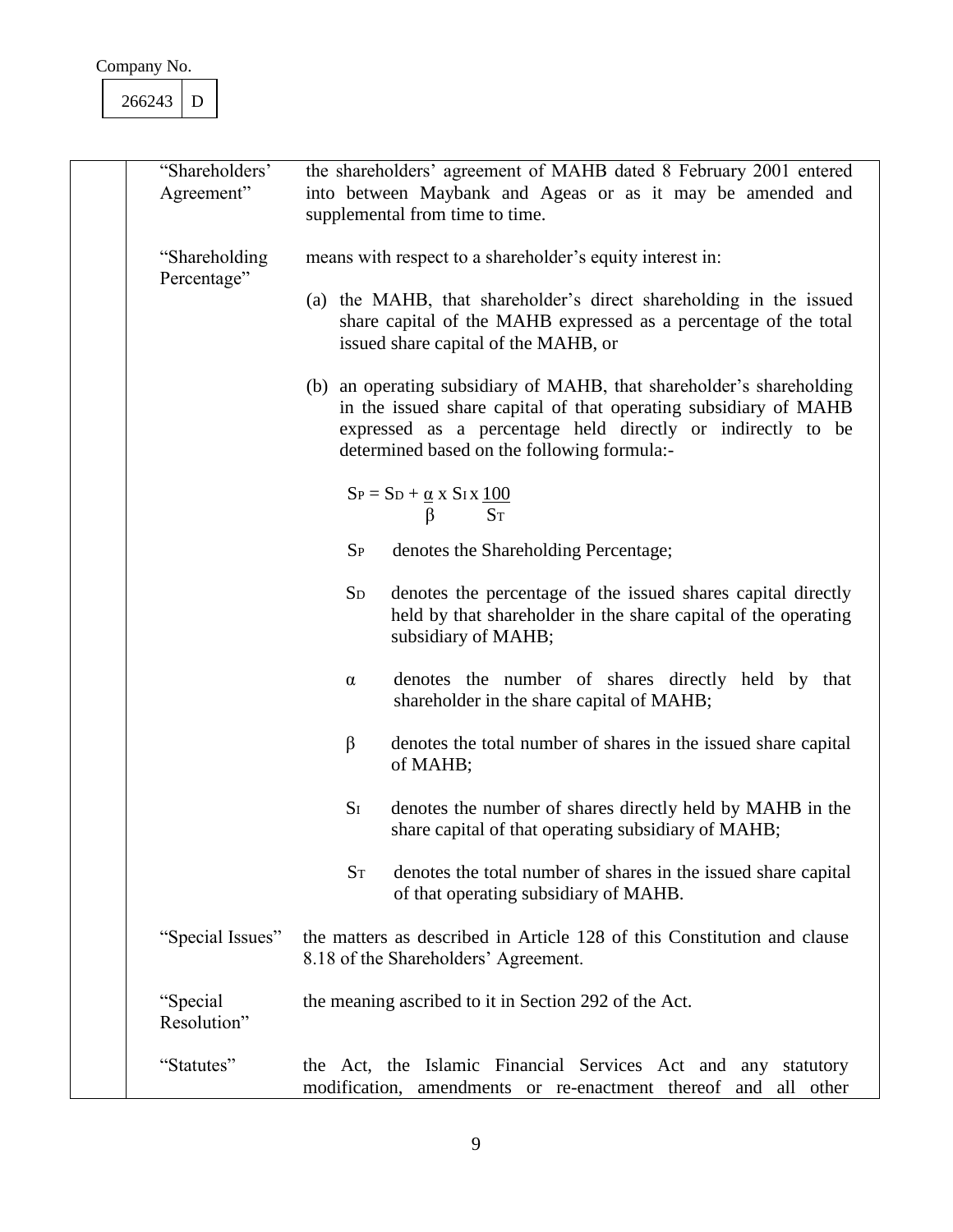

<span id="page-10-4"></span><span id="page-10-3"></span><span id="page-10-2"></span><span id="page-10-1"></span><span id="page-10-0"></span>

|    |     | legislation for the time being in force concerning and affecting the<br>Company.                                                                                                                                                                                                                                 |  |
|----|-----|------------------------------------------------------------------------------------------------------------------------------------------------------------------------------------------------------------------------------------------------------------------------------------------------------------------|--|
|    | 1.2 | Interpretation                                                                                                                                                                                                                                                                                                   |  |
|    | (a) | Expressions referring to writing shall, unless the contrary intention appears, be construed as<br>including references to printing, lithography, photography and other modes of representing<br>or reproducing words in a visible form.                                                                          |  |
|    | (b) | Words importing the singular only shall include the plural and the masculine gender shall<br>include the feminine and neuter genders and the word "person" shall include a firm,<br>partnership, company and corporation.                                                                                        |  |
|    | (c) | Words or expressions contained in this Constitution shall be interpreted in accordance with<br>the provisions of the Interpretation Act, 1967 as amended from time to time and any re-<br>enactment thereof and of the Acts as in force at the date at which these regulations become<br>binding on the Company. |  |
|    | (d) | A reference to a statute or a statutory provision herein shall be deemed to include any<br>modification, re-enactment or consolidation thereof and any regulations, rules, orders or<br>other statutory instruments made pursuant thereto.                                                                       |  |
|    |     | <b>INTRODUCTION</b>                                                                                                                                                                                                                                                                                              |  |
| 2. | (a) | <b>Company Name</b>                                                                                                                                                                                                                                                                                              |  |
|    |     | The name of the Company is Etiqa Family Takaful Berhad.                                                                                                                                                                                                                                                          |  |
|    | (b) | <b>Office</b>                                                                                                                                                                                                                                                                                                    |  |
|    |     | The Office will be situated in Malaysia.                                                                                                                                                                                                                                                                         |  |
|    | (c) | <b>Object and power of the Company</b>                                                                                                                                                                                                                                                                           |  |
|    |     | The objects for which the Company is established are:-                                                                                                                                                                                                                                                           |  |
|    |     | (i)<br>To establish and transact all kinds of takaful and retakaful business including family<br>solidarity business and to do all such other things as are incidental or conducive to<br>the attainment of those objects.                                                                                       |  |
|    |     | To carry on any other takaful businesses which may seem to the Company capable<br>(ii)<br>of being conveniently carried on in connection with the above, or calculated directly                                                                                                                                  |  |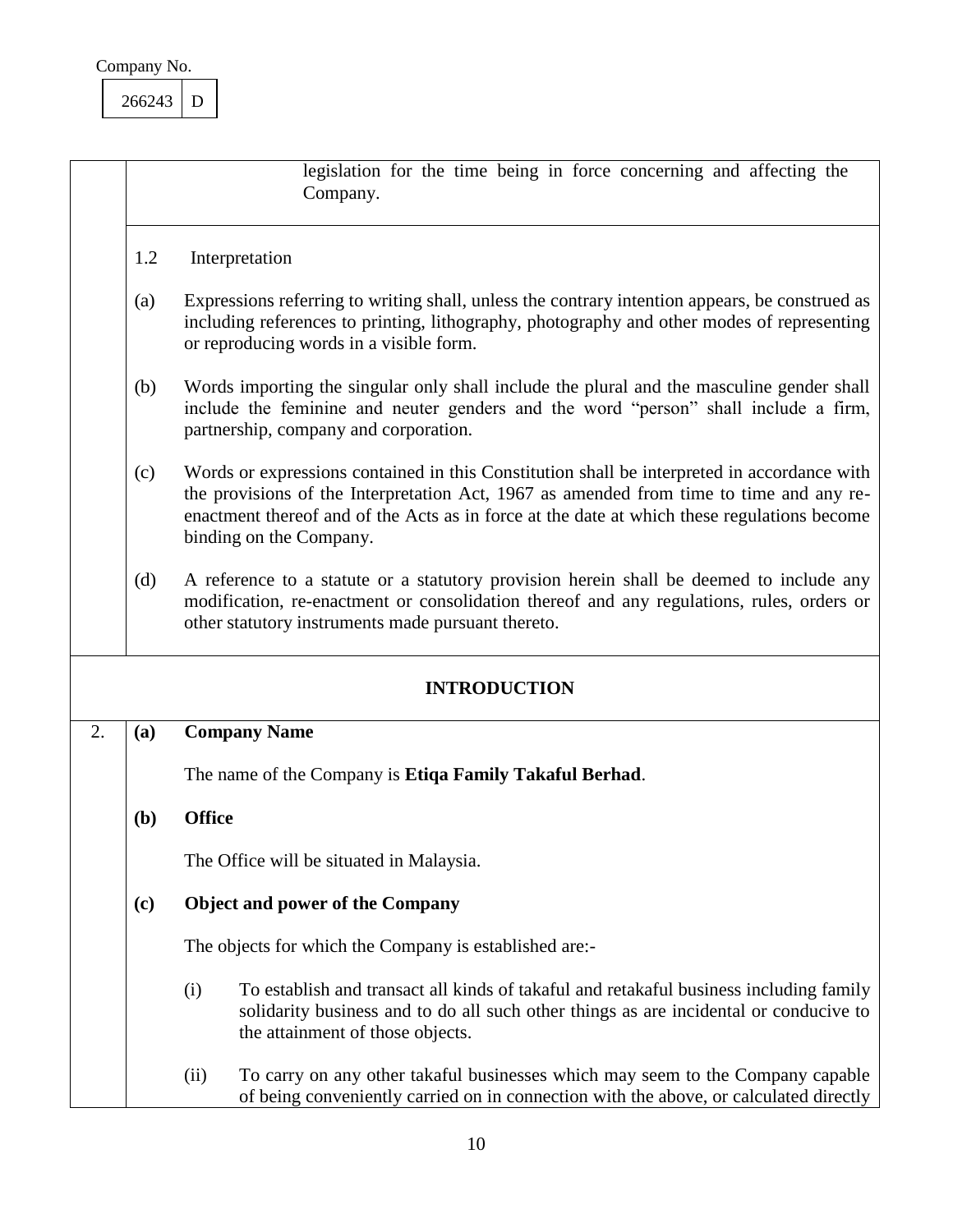<span id="page-11-4"></span><span id="page-11-3"></span><span id="page-11-2"></span><span id="page-11-1"></span><span id="page-11-0"></span>

|    |     | or indirectly to enhance the value of or render more profitable any of the<br>Company's assets.                                                                                                                                                                                                                                                                                                                                                                                                                                                                                                                        |  |
|----|-----|------------------------------------------------------------------------------------------------------------------------------------------------------------------------------------------------------------------------------------------------------------------------------------------------------------------------------------------------------------------------------------------------------------------------------------------------------------------------------------------------------------------------------------------------------------------------------------------------------------------------|--|
|    |     | (iii)<br>To undertake and execute trusts of all kinds and to act as trustee, executor or<br>administrator, receiver, guardian committee or in other fiduciary position and<br>generally to transact all of kinds of trust and agency business either gratuitously or<br>otherwise.                                                                                                                                                                                                                                                                                                                                     |  |
|    | (d) | <b>Members' liability</b>                                                                                                                                                                                                                                                                                                                                                                                                                                                                                                                                                                                              |  |
|    |     | The liability of the Members is limited.                                                                                                                                                                                                                                                                                                                                                                                                                                                                                                                                                                               |  |
|    |     | <b>SHARE</b>                                                                                                                                                                                                                                                                                                                                                                                                                                                                                                                                                                                                           |  |
| 3. | (a) | Without prejudice to any special rights previously conferred on the<br>Issuance of shares.<br>Members of any existing shares or class of shares, but subject to the<br>Act and to this Constitution, shares in the Company may be issued by<br>the Directors and any such shares may be issued on such terms and<br>conditions and with such preferred, deferred or other special rights or<br>such restrictions, whether in regard to dividend, voting, return of<br>capital, or otherwise as the Directors, subject to any Ordinary<br>Resolution of the Company, determine.                                         |  |
|    | (b) | No share shall be issued to transfer a controlling interest in the<br>Company without the prior approval of Members at a General<br>Meeting.                                                                                                                                                                                                                                                                                                                                                                                                                                                                           |  |
| 4. | (a) | Subject to the Act, any preference shares may, with the sanction of<br>Preference shares.<br>an Ordinary Resolution, be issued on the terms that they are, or at the<br>option of the Company are liable to be redeemed.                                                                                                                                                                                                                                                                                                                                                                                               |  |
|    |     | (b) No issue of preference shares shall be made which would result in<br>the total number of the issued preference shares exceeding the total<br>number of issued ordinary shares at the time of such issue.                                                                                                                                                                                                                                                                                                                                                                                                           |  |
| 5. | (a) | Subject to Section 75 of the Act, the shares shall be at the disposal of<br>Shares at disposal of<br>the Directors, and they may allot, grant options over, or otherwise<br>Directors.<br>deal with or dispose of them to such persons at such times and<br>generally on such terms and conditions as they think proper. The<br>Directors shall, as regards, any offer or allotment of shares, comply<br>with the provisions of the Act if and insofar as such provisions may<br>be applicable thereto. Subject to Section 72 of the Act, any<br>preference shares may be issued on the terms that they are, or at the |  |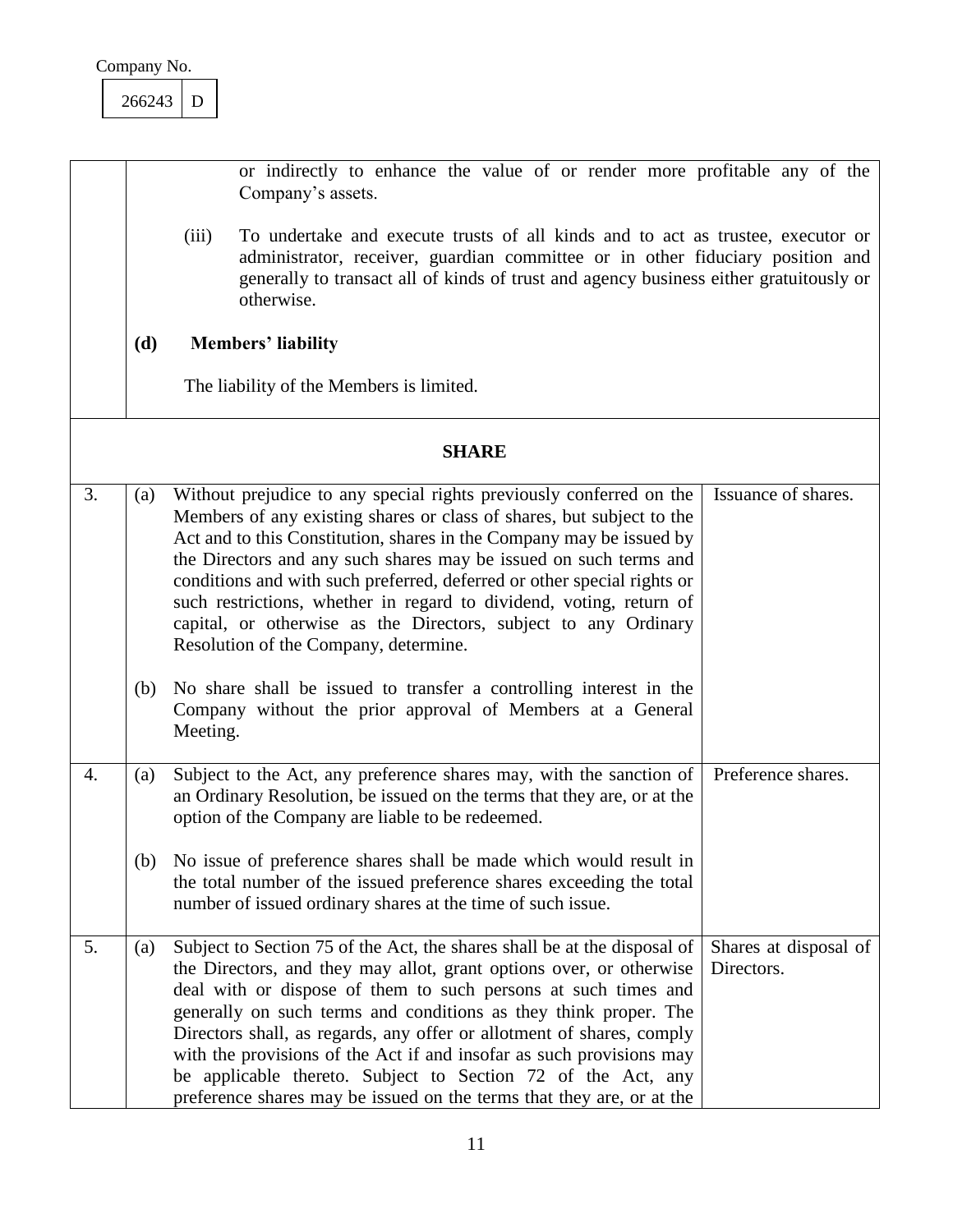<span id="page-12-1"></span><span id="page-12-0"></span>

<span id="page-12-3"></span><span id="page-12-2"></span>

|    |     |       | option of the Company are liable, to be redeemed.                                                                                                                                                                                                                                                                                                                                                                                                                                                                                                                                       |                                                           |
|----|-----|-------|-----------------------------------------------------------------------------------------------------------------------------------------------------------------------------------------------------------------------------------------------------------------------------------------------------------------------------------------------------------------------------------------------------------------------------------------------------------------------------------------------------------------------------------------------------------------------------------------|-----------------------------------------------------------|
|    | (b) |       | Nothing in this Constitution contained shall preclude the Directors<br>from recognising a renunciation on the allotment of any share by the<br>allottee in favour of some other person.                                                                                                                                                                                                                                                                                                                                                                                                 |                                                           |
| 6. |     |       | Subject to any direction to the contrary that may be given by the Company<br>in General Meeting, all shares (which rank equally to the existing shares<br>as to the voting or distribution rights) shall, before issue, be offered to<br>such Members of existing shares in a manner which would, if the offer<br>were accepted, maintain the relative voting and distribution rights of those<br>Members. The offer shall be made by notice specifying the number of<br>shares offered, and limiting a time within which the offer, if not accepted,<br>will be deemed to be declined. | New shares to be<br>offered to Members.                   |
| 7. | (a) |       | Only Maybank shall have the pre-emptive right to subscribe for<br>any new shares issued by any of the Company's subsidiaries not<br>acquired by any of the minority shareholders of the Company's<br>subsidiaries. Notwithstanding the foregoing this Article shall not<br>restrict and Maybank agrees to, the right of Ageas to acquire any<br>existing shares in the issued share capital of the Company's<br>subsidiaries not taken up by Maybank.                                                                                                                                   | Pre-emption<br>rights<br>in<br>Company's<br>subsidiaries. |
|    | (b) |       | No Member shall be entitled to sell, transfer, charge encumber,<br>grant, options over or otherwise dispose of any of the ordinary<br>shares or any beneficial interest in any of the ordinary shares now<br>owned or to be acquired after the date of the Shareholders'<br>Agreement by it in the Company except with the written approval<br>of other Member(s).                                                                                                                                                                                                                      | Restriction<br>against<br>sale etc.                       |
|    | (c) |       | Subject to Article 7(b) of this Constitution, the Member may at any<br>time sell, transfer, assign or otherwise dispose of any of its shares<br>in the Company to any of the wholly-owned subsidiaries of the<br>Member provided that:                                                                                                                                                                                                                                                                                                                                                  | Exception<br>the<br>to<br>restriction.                    |
|    |     | (i)   | such subsidiary ("Said Subsidiary") executes a Deed of<br>Adherence;                                                                                                                                                                                                                                                                                                                                                                                                                                                                                                                    |                                                           |
|    |     | (ii)  | the Member guarantees the observance and performance by<br>the Related Company of all its obligations and liabilities<br>undertaken pursuant to such Deed of Adherence;                                                                                                                                                                                                                                                                                                                                                                                                                 |                                                           |
|    |     | (iii) | the Said Subsidiary is not a shareholder of or holds<br>interests exceeding five per centum (5%) in the equity                                                                                                                                                                                                                                                                                                                                                                                                                                                                          |                                                           |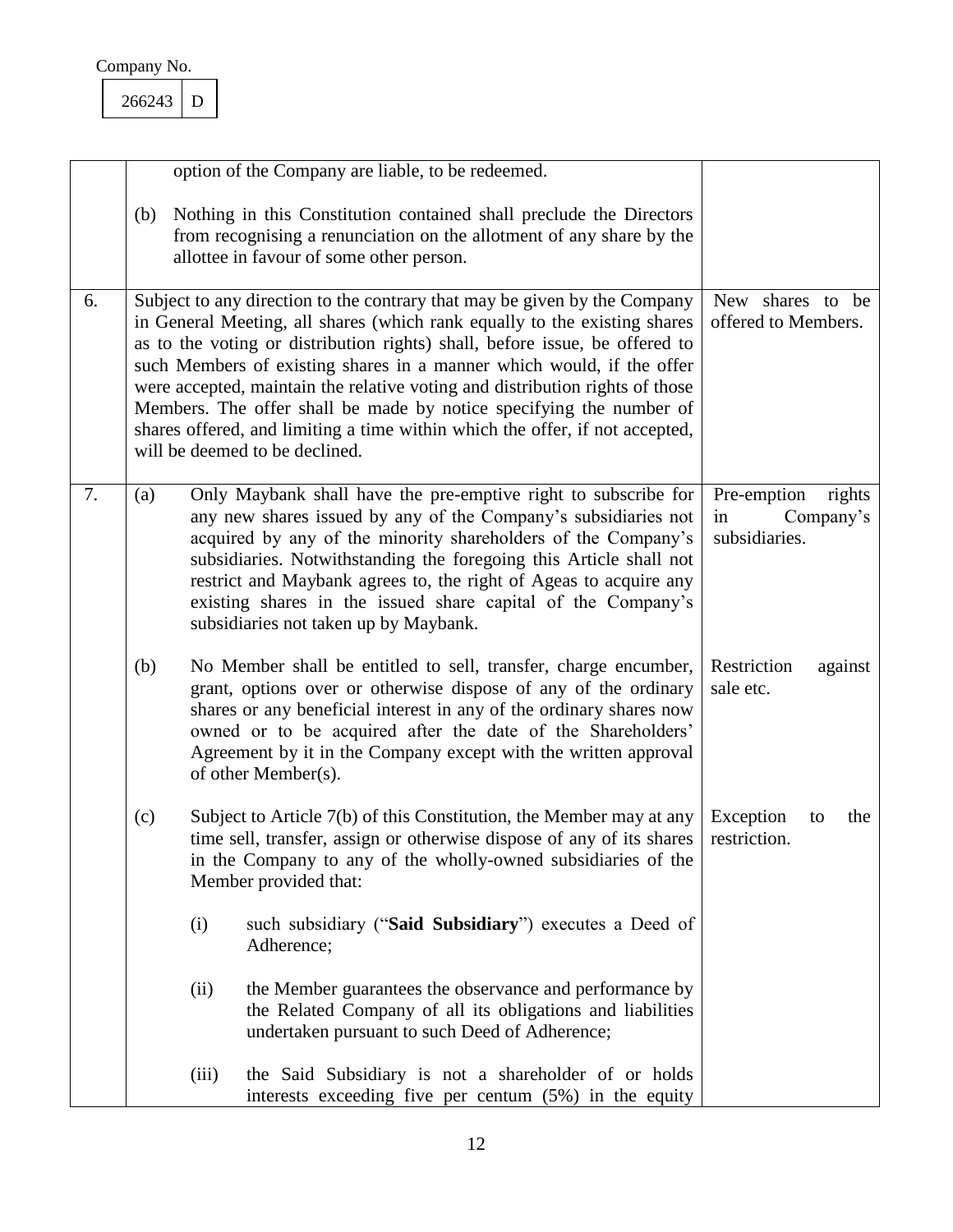#### <span id="page-13-0"></span>266243 D

<span id="page-13-2"></span><span id="page-13-1"></span>

|     | capital or convertible securities of any competitors of the<br>Company; and<br>the Said Subsidiary does not have any shareholder(s) who<br>(iv)<br>holds interests exceeding five per centum (5%) in the<br>equity capital or convertible securities of any competitors<br>of the Company.<br>In the event the Said Subsidiary ceases to be a wholly-owned<br>subsidiary of the Member which sold, transferred, assigned or<br>disposed of any of its shares to the Said Subsidiaries all such<br>shares shall forthwith be transferred back to the Member.                                                                                                                                                                                                                                                                                                                                                                                                                                                                                                                                                                                                                                                                          |                                                                       |
|-----|--------------------------------------------------------------------------------------------------------------------------------------------------------------------------------------------------------------------------------------------------------------------------------------------------------------------------------------------------------------------------------------------------------------------------------------------------------------------------------------------------------------------------------------------------------------------------------------------------------------------------------------------------------------------------------------------------------------------------------------------------------------------------------------------------------------------------------------------------------------------------------------------------------------------------------------------------------------------------------------------------------------------------------------------------------------------------------------------------------------------------------------------------------------------------------------------------------------------------------------|-----------------------------------------------------------------------|
| 8.  | If at any time the share capital is divided into different classes of shares,<br>the rights attached to any class (unless otherwise provided by the terms of<br>issue of the shares of that class) may, whether or not the Company is<br>being wound up, be varied with the consent in writing of the Members of<br>not less than seventy-five per centum (75%) of the total voting rights of<br>the Members in that class, or with the sanction of a Special Resolution<br>passed at a separate General Meeting of the Members of the shares of the<br>class. To every such separate General Meeting, the provisions of this<br>Constitution relating to General Meetings shall mutatis mutandis apply,<br>but so that the necessary quorum shall be formed in accordance with<br>Section 328 of the Act and such Member(s) shall be at least holding or<br>representing by proxy one-tenth $(1/10)$ of the issued shares of the class<br>and that any Member of shares of the class present in person or by proxy<br>may demand a poll to one vote for every such share held by the<br>Member(s). To every such Special Resolution the provisions of Section<br>292 of the Act shall with such adaptations as are necessary apply. | Variation to rights<br>attached to shares.                            |
| 9.  | The Company shall not give, whether directly or indirectly and whether by<br>means of a loan, guarantee, the provision of security or otherwise, any<br>financial assistance for the purpose of, or in connection with, a purchase<br>or subscription made or to be made by any person of or for any shares in<br>the Company or in its holding company (if any) nor shall the Company<br>make a loan for any purpose whatsoever on the security of its shares or<br>those of its holding company (if any) but nothing in this Article shall<br>prohibit transactions not prohibited by the Act.                                                                                                                                                                                                                                                                                                                                                                                                                                                                                                                                                                                                                                     | Funds not<br>be<br>to<br>employed<br>in<br>purchase of shares<br>etc. |
| 10. | The rights conferred upon the Members of the shares of any class issued<br>with preferred or other rights shall not, unless otherwise expressly<br>provided by the terms of issue of the shares of that class, be deemed to be<br>varied by the creation or issue of further shares ranking as regards<br>participation in the profits or assets of the Company in some or in all                                                                                                                                                                                                                                                                                                                                                                                                                                                                                                                                                                                                                                                                                                                                                                                                                                                    | No deemed variation<br>to rights attached to<br>shares.               |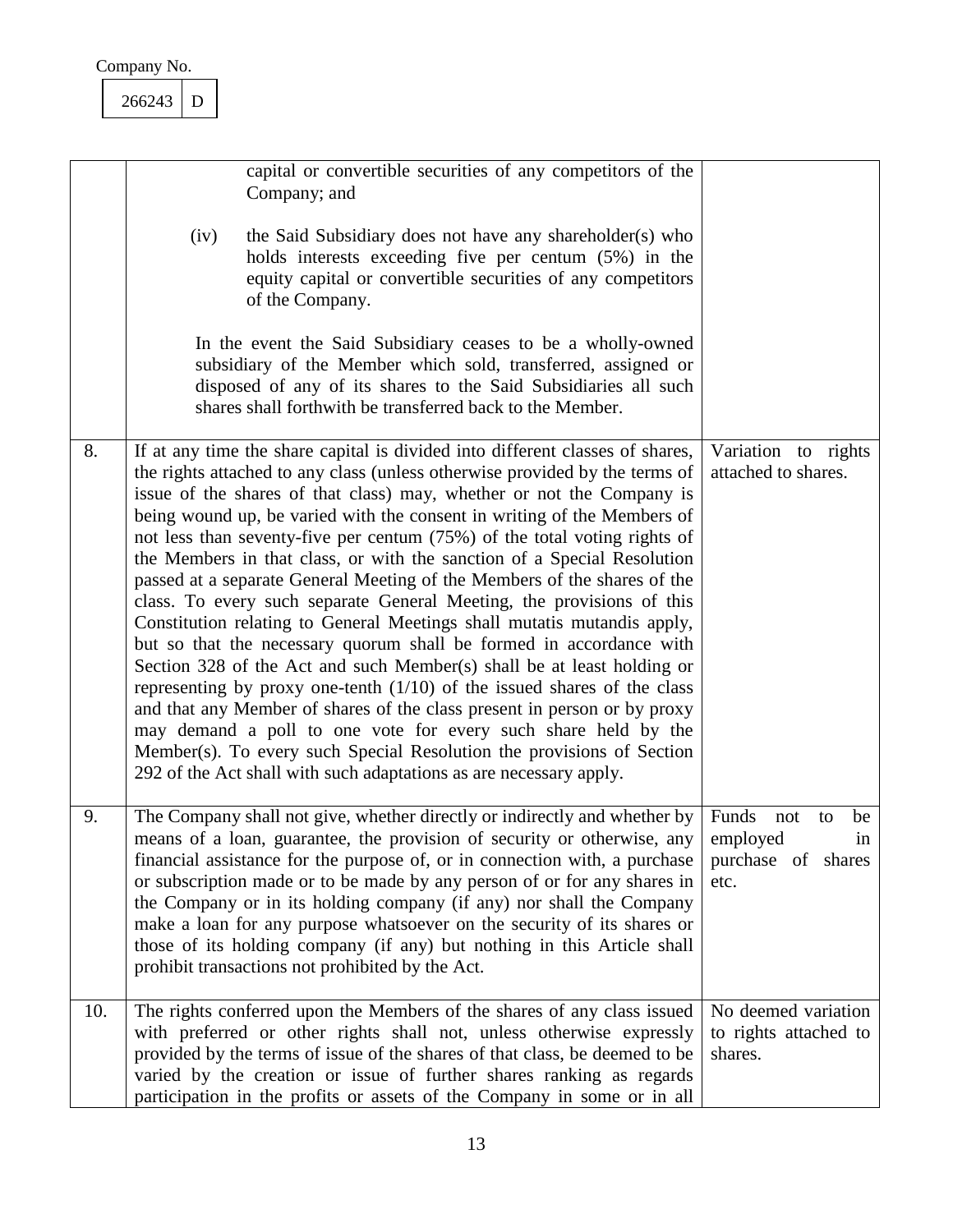<span id="page-14-2"></span><span id="page-14-1"></span><span id="page-14-0"></span>266243 D

<span id="page-14-5"></span><span id="page-14-4"></span><span id="page-14-3"></span>

|     | respects pari passu therewith.                                                                                                                                                                                                                                                                                                                                                                                                                                                                                                                                                                                                                                                                                                                                                                                                                                                                              |                                                           |
|-----|-------------------------------------------------------------------------------------------------------------------------------------------------------------------------------------------------------------------------------------------------------------------------------------------------------------------------------------------------------------------------------------------------------------------------------------------------------------------------------------------------------------------------------------------------------------------------------------------------------------------------------------------------------------------------------------------------------------------------------------------------------------------------------------------------------------------------------------------------------------------------------------------------------------|-----------------------------------------------------------|
| 11. | Subject to provision of Section 80 of the Act, the Company may pay<br>commissions and brokerage as is provided for therein.                                                                                                                                                                                                                                                                                                                                                                                                                                                                                                                                                                                                                                                                                                                                                                                 | Power<br>of<br>paying<br>commissions<br>and<br>brokerage. |
| 12. | Where any shares are issued for the purpose of raising money to defray<br>the expenses of the construction of any works or buildings or the provision<br>of any plant which cannot be made profitable for a long period the<br>Company may pay returns on so much of such share capital as is for the<br>time being paid up for the period and subject to the conditions and<br>restrictions mentioned in Section 130 of the Act and may charge the same<br>to share capital as part of the cost of construction of the works or buildings<br>or the provision of the plant.                                                                                                                                                                                                                                                                                                                                | Payment of returns<br>out of capital.                     |
| 13. | No person shall be recognised by the Company as holding any share upon<br>any trust, and the Company shall not be bound by or be required in any<br>way to recognise (even when having notice thereof) any equitable,<br>contingent, future or partial interest in any share or any other rights in<br>respect of any share other than an absolute right to the entirety thereof in<br>the registered member, except only as by these Articles otherwise<br>provided for or as required by the Act or pursuant to any order of Court.                                                                                                                                                                                                                                                                                                                                                                       | No trust recognised.                                      |
| 14. | The Company shall not be required to issue a share certificate unless an<br>application by a member for a certificate relating to the member's shares<br>in the Company has been received. Any share certificate issued by the<br>Company shall be made in accordance with Sections 97, 98, 99 and 100 of<br>the Act.                                                                                                                                                                                                                                                                                                                                                                                                                                                                                                                                                                                       | Share certificate.                                        |
|     | <b>LIEN ON SHARES</b>                                                                                                                                                                                                                                                                                                                                                                                                                                                                                                                                                                                                                                                                                                                                                                                                                                                                                       |                                                           |
| 15. | The Company shall have a first and paramount lien upon all not fully<br>paid shares, for unpaid calls and instalments upon the specific shares in<br>respect of which such monies are due and unpaid, and to such amounts as<br>the Company may be called upon by law to pay and has paid in respect of<br>such shares registered in the name of any Member or deceased Member;<br>such lien shall have priority over all debts, obligations,<br>and<br>engagements, and liabilities of any such Member to or with any other<br>person notwithstanding that any such debt, obligation, engagement, or<br>liability was incurred or undertaken prior to the date when any debt,<br>obligation, engagement, or liability to the Company in respect of which<br>the Company may claim to exercise the lien conferred by this Article<br>was incurred. The Company's lien, if any, on any security shall extend | Company to have a<br>paramount lien.                      |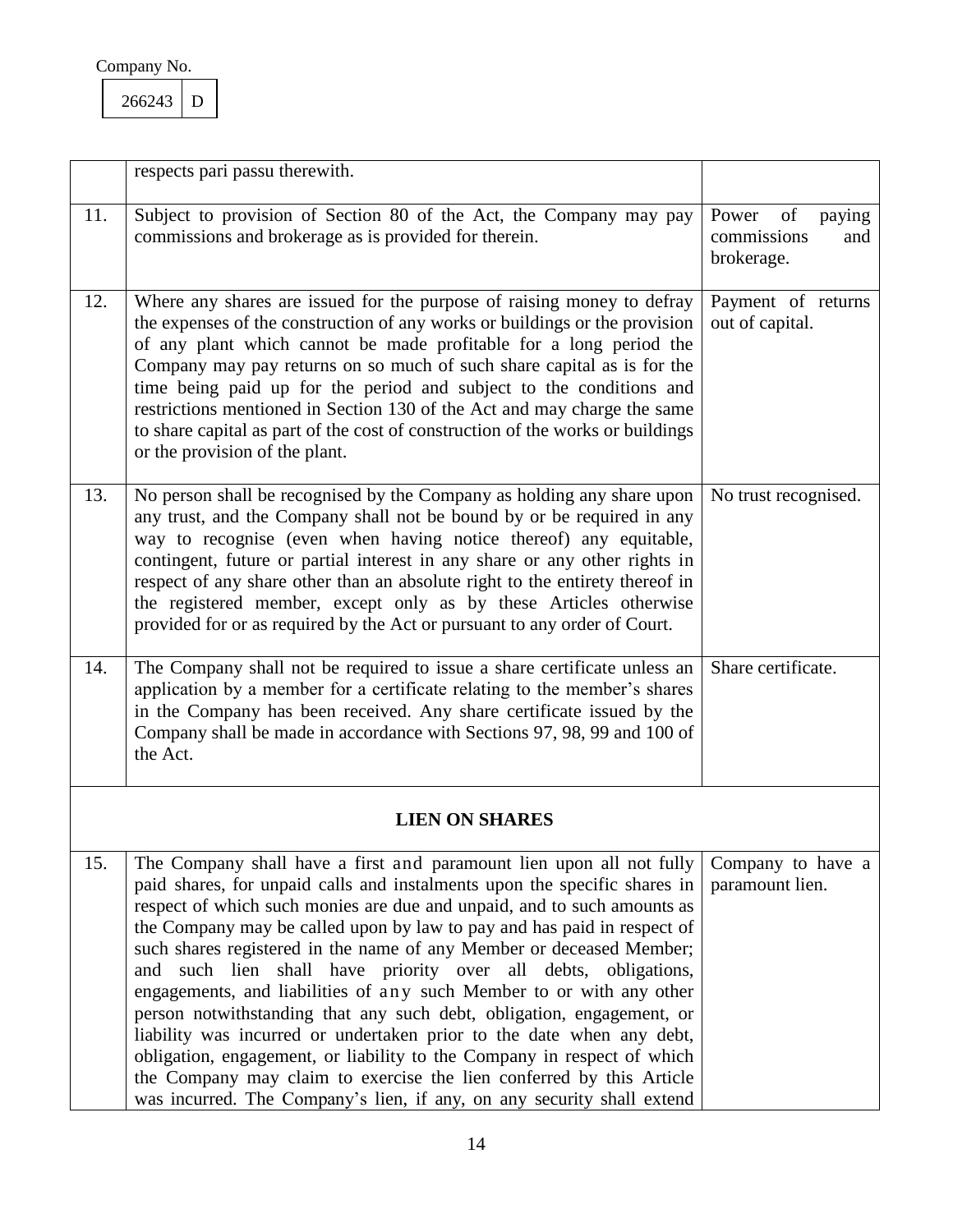<span id="page-15-1"></span><span id="page-15-0"></span>266243 D

<span id="page-15-4"></span><span id="page-15-3"></span><span id="page-15-2"></span>

|     | to all dividends payable in respect of such shares.                                                                                                                                                                                                                                                                                                                                                                                                                                                                                                                                                                                                                                                                                                                                                                                                                                                                            |                                                                                    |
|-----|--------------------------------------------------------------------------------------------------------------------------------------------------------------------------------------------------------------------------------------------------------------------------------------------------------------------------------------------------------------------------------------------------------------------------------------------------------------------------------------------------------------------------------------------------------------------------------------------------------------------------------------------------------------------------------------------------------------------------------------------------------------------------------------------------------------------------------------------------------------------------------------------------------------------------------|------------------------------------------------------------------------------------|
| 16. | The Directors may serve upon any Member or any person entitled to<br>such shares by reason of the death or bankruptcy of a Member who is<br>indebted or under obligation, engagement, or liability to the Company, a<br>notice requiring him to pay the amount due to the Company or satisfy the<br>said obligation, engagement, or liability and stating that if payment is not<br>made or the said obligation, engagement, or liability is not satisfied within<br>a given time (not being less than fourteen $(14)$ days) as specified in such<br>notice, any shares held by such Member which are subject to a lien in<br>favour of the Company will be liable to be sold, and if such Member<br>shall not comply with such notice within the time aforesaid the Directors,<br>without further notice, may for the purposes of enforcing the lien of the<br>Company sell such shares in any such manner as they think fit. | Notice<br>to<br>pay<br>amount due.                                                 |
| 17. | The proceeds of the sale shall be received by the Company and applied in<br>payment of such part of the amount in respect of which the lien exists as is<br>presently payable and all costs of such sale, and the residue, if any, shall<br>(subject to a like lien for sums not presently payable as existed upon the<br>shares before the sale) be paid to the Member or his executors,<br>administrators or his permitted assignees or as he shall otherwise direct.                                                                                                                                                                                                                                                                                                                                                                                                                                                        | Application of sale<br>proceeds.                                                   |
| 18. | To give effect to any such sale the Directors may authorise a person to<br>transfer the shares sold to the purchaser thereof or in accordance with the<br>direction of such purchaser. The purchaser shall be registered as the<br>Member of the shares comprised in any such transfer and the Director<br>shall not be bound to see to the application of the purchase money, nor<br>shall the title of the purchaser to the shares be affected by any irregularity<br>or invalidity in the proceedings in reference to the sale.                                                                                                                                                                                                                                                                                                                                                                                             | Transfer of forfeited<br>share.                                                    |
| 19. | A person whose shares have been sold shall cease to be a Member in<br>respect of the shares sold but shall, notwithstanding the sale, remain liable<br>to pay the Company all monies which at the date of sale were payable by<br>him to the Company in respect of the shares; his liability shall only cease<br>if and when the Company has received payment in full of such monies in<br>respect of the shares.                                                                                                                                                                                                                                                                                                                                                                                                                                                                                                              | Liability<br>to<br>pay<br>monies<br>shares<br>on<br>which<br>have<br>been<br>sold. |
| 20. | Notice of any sale shall be given to the Member of the share or to the<br>person entitled by transmission to the share sold as the case may be. An<br>entry of such notice having been given and the sale, with the date thereof,<br>shall be made in the Register opposite to the share. The provisions of this<br>Article are directory only, and no sale shall be in any manner invalidated<br>by any omission or neglect to give such notice or to make such entry as<br>aforesaid.                                                                                                                                                                                                                                                                                                                                                                                                                                        | Notice to be given.                                                                |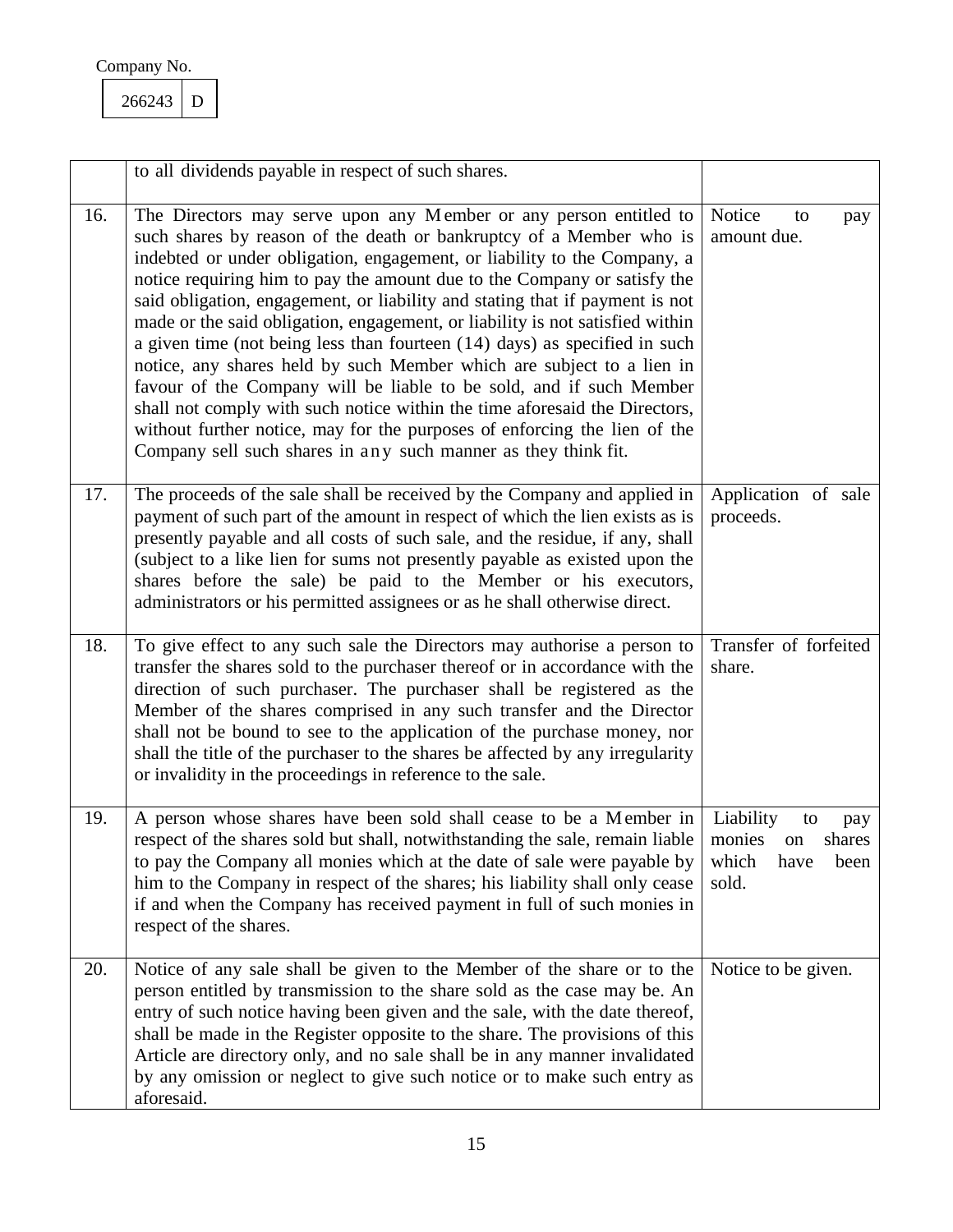<span id="page-16-2"></span><span id="page-16-0"></span>266243 D

<span id="page-16-6"></span><span id="page-16-5"></span><span id="page-16-4"></span><span id="page-16-3"></span><span id="page-16-1"></span>

| 21. | A statutory declaration in writing that the declarant is a Director or the<br>Secretary of the Company and that a share in the Company has been duly<br>sold on a date stated in the declaration shall be conclusive evidence of the<br>facts therein stated against all persons claiming to be entitled to the share.                                                                                                                                                                                                                                                                                                                                                                                                         | Evidence of sale.                                         |
|-----|--------------------------------------------------------------------------------------------------------------------------------------------------------------------------------------------------------------------------------------------------------------------------------------------------------------------------------------------------------------------------------------------------------------------------------------------------------------------------------------------------------------------------------------------------------------------------------------------------------------------------------------------------------------------------------------------------------------------------------|-----------------------------------------------------------|
|     | <b>CALLS ON SHARES</b>                                                                                                                                                                                                                                                                                                                                                                                                                                                                                                                                                                                                                                                                                                         |                                                           |
| 22. | The Directors may, subject to the provisions of this Constitution, from<br>time to time make calls upon the Members in respect of any money unpaid<br>on their shares and not by the conditions of allotment thereof made<br>payable at fixed times, provided that no call shall exceed one-fourth (1/4)<br>of the issued price of the share or be payable at less than thirty (30) days<br>from the date fixed for the payment of the last preceding call, and each<br>Member shall (subject to receiving at least fourteen (14) days' notice<br>specifying the date, time and place of payment) pay to the Company the<br>amount called on his shares. A call may be revoked or postponed as the<br>Directors may determine. | Calls<br>and<br>when<br>payable.                          |
| 23. | A call shall be deemed to have been made at the time when the resolution<br>of the Directors authorising the call was passed and may be required to be<br>paid by instalments. No Member shall be entitled to receive any dividend<br>or to vote at a meeting until he shall have paid all calls for the time being<br>due and payable on every share held by him together with expenses (if<br>any).                                                                                                                                                                                                                                                                                                                          | Calls when deemed.                                        |
| 24. | If before or on the day appointed for payment thereof, a call or instalment<br>payable in respect of a share is not paid, the person from whom the same<br>is due shall bear all expenses reasonably incurred by the Company, if any,<br>arising from such non-payment. The Directors may waive payment of<br>such expenses wholly or in part.                                                                                                                                                                                                                                                                                                                                                                                 | Unpaid calls.                                             |
| 25. | Any sum, which by the terms of issue of a share, becomes payable on<br>allotment or any fixed date shall for the purposes of this Constitution be<br>deemed to be a call duly made and payable on the date on which by the<br>terms of issue the same becomes payable, and in case of non-payment all<br>the relevant provisions of this Constitution as to payment of expenses,<br>forfeiture and otherwise and all other relevant provisions of Act or this<br>Constitution shall apply as if the sum were a call duly made and notified<br>as hereby provided.                                                                                                                                                              | payable<br>Sum<br>on<br>allotment deemed to<br>be a call. |
| 26. | The Director may from time to time make arrangements on the issue of<br>shares for a difference between the Members of such shares in the amount<br>of calls to be paid and in the time of payment of such calls.                                                                                                                                                                                                                                                                                                                                                                                                                                                                                                              | Arrangements<br>and<br>time for payments of<br>calls.     |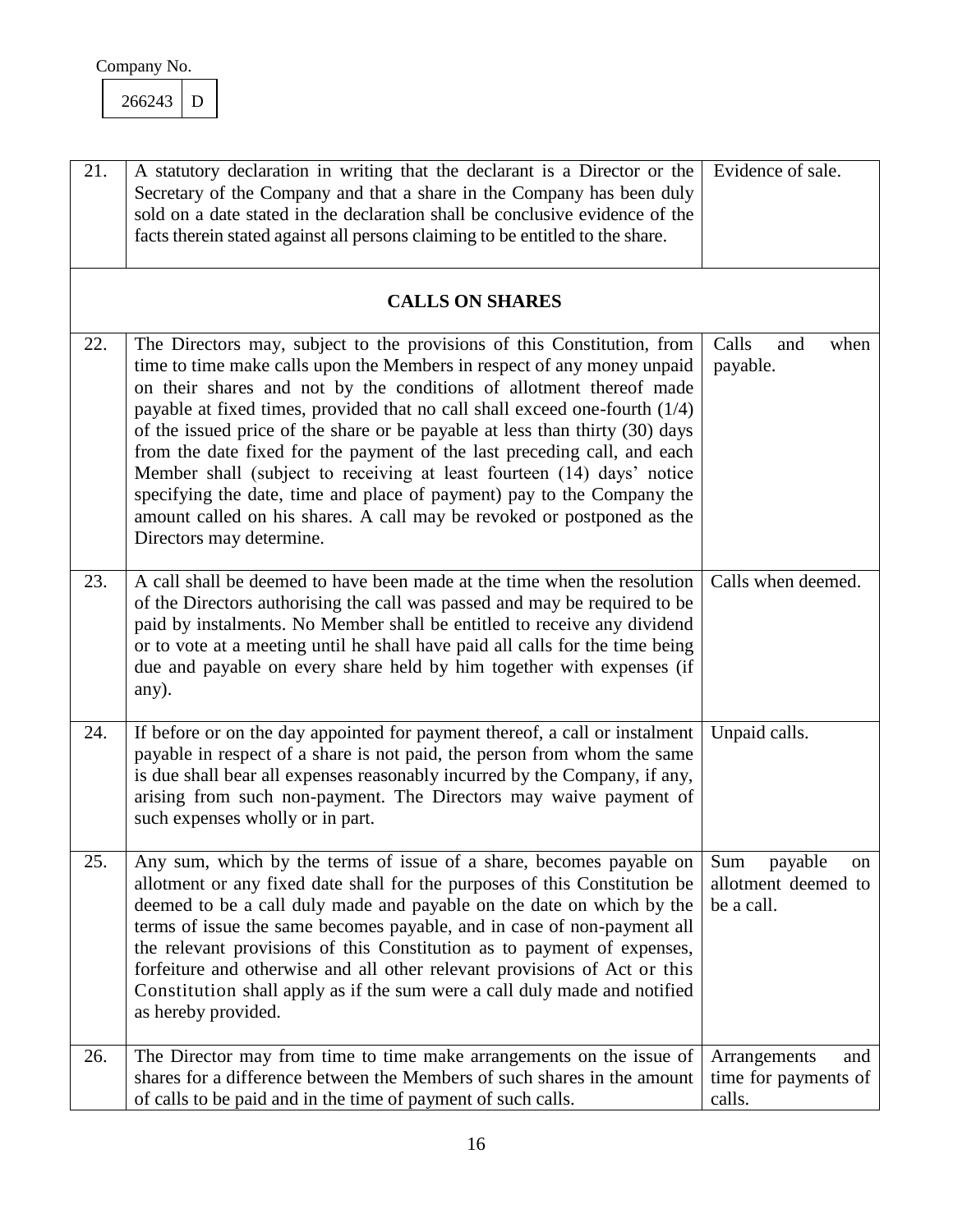<span id="page-17-2"></span><span id="page-17-0"></span>266243 D

<span id="page-17-5"></span><span id="page-17-4"></span><span id="page-17-3"></span><span id="page-17-1"></span>

| 27. | The Directors may, if they think fit, receive from any Member willing to<br>advance in a Shariah-compliant arrangement the same all or any part of<br>the money uncalled and unpaid upon any shares held by him, and upon all<br>or any part of the money so advanced may (until the same would, but for<br>the advance, become payable) pay or allow such payment of profit where<br>applicable under the said Shariah-compliant arrangement as may be<br>agreed upon between the Directors and the Member paying the sum in<br>advance. Except in liquidation, sums paid in advance of calls shall not,<br>until the same would but for such advance have become payable, be<br>treated as paid up on the shares in respect of which they have been paid.<br>Any capital paid on shares in advance of calls shall not confer a right to<br>participate in profits. | Advance on calls.                  |
|-----|----------------------------------------------------------------------------------------------------------------------------------------------------------------------------------------------------------------------------------------------------------------------------------------------------------------------------------------------------------------------------------------------------------------------------------------------------------------------------------------------------------------------------------------------------------------------------------------------------------------------------------------------------------------------------------------------------------------------------------------------------------------------------------------------------------------------------------------------------------------------|------------------------------------|
|     | <b>TRANSFER OF SHARES</b>                                                                                                                                                                                                                                                                                                                                                                                                                                                                                                                                                                                                                                                                                                                                                                                                                                            |                                    |
| 28. | Subject to the restrictions of this Constitution, any Member may transfer<br>all or any of his shares, but every transfer must be in writing and in the<br>prescribed form, or in any other form which the Directors may approve,<br>and may be under hand only, and must be left at the Office or at such<br>other place as the Director may determine for registration, accompanied<br>by such other evidence (if any) as the Directors may require to prove the<br>title of the intending transferor or his right to transfer the shares.                                                                                                                                                                                                                                                                                                                         | Transfer to be in<br>writing.      |
| 29. | The instrument of transfer of a share shall be signed both by the transferor<br>and by the transferee, and the transferor shall be deemed to remain the<br>Member of the share until the name of the transferee is entered in the<br>Register in respect thereof, provided that the Directors may dispense with<br>the signing of the instrument of transfer by the transferee in any case in<br>which they think fit in their discretion so to do. Shares of different classes<br>shall not be comprised in the same instrument of transfer.                                                                                                                                                                                                                                                                                                                        | Execution of transfer<br>etc.      |
| 30. | All instruments of transfer which shall be registered shall be retained by<br>the Company, but any instrument of transfer which the Directors may<br>refuse to register shall (except in any case of fraud) be returned to the<br>party presenting the same.                                                                                                                                                                                                                                                                                                                                                                                                                                                                                                                                                                                                         | When transfer to be<br>returned.   |
| 31. | The Directors may decline to register the transfer of a share on which the<br>Company had a lien. The Members shall procure that the Company will<br>not register any transfer of shares until:<br>the Board is satisfied that the transfer will not infringe any laws or<br>(a)<br>the Statutes or the terms of the Shareholders' Agreement;                                                                                                                                                                                                                                                                                                                                                                                                                                                                                                                        | Registration of share<br>transfer. |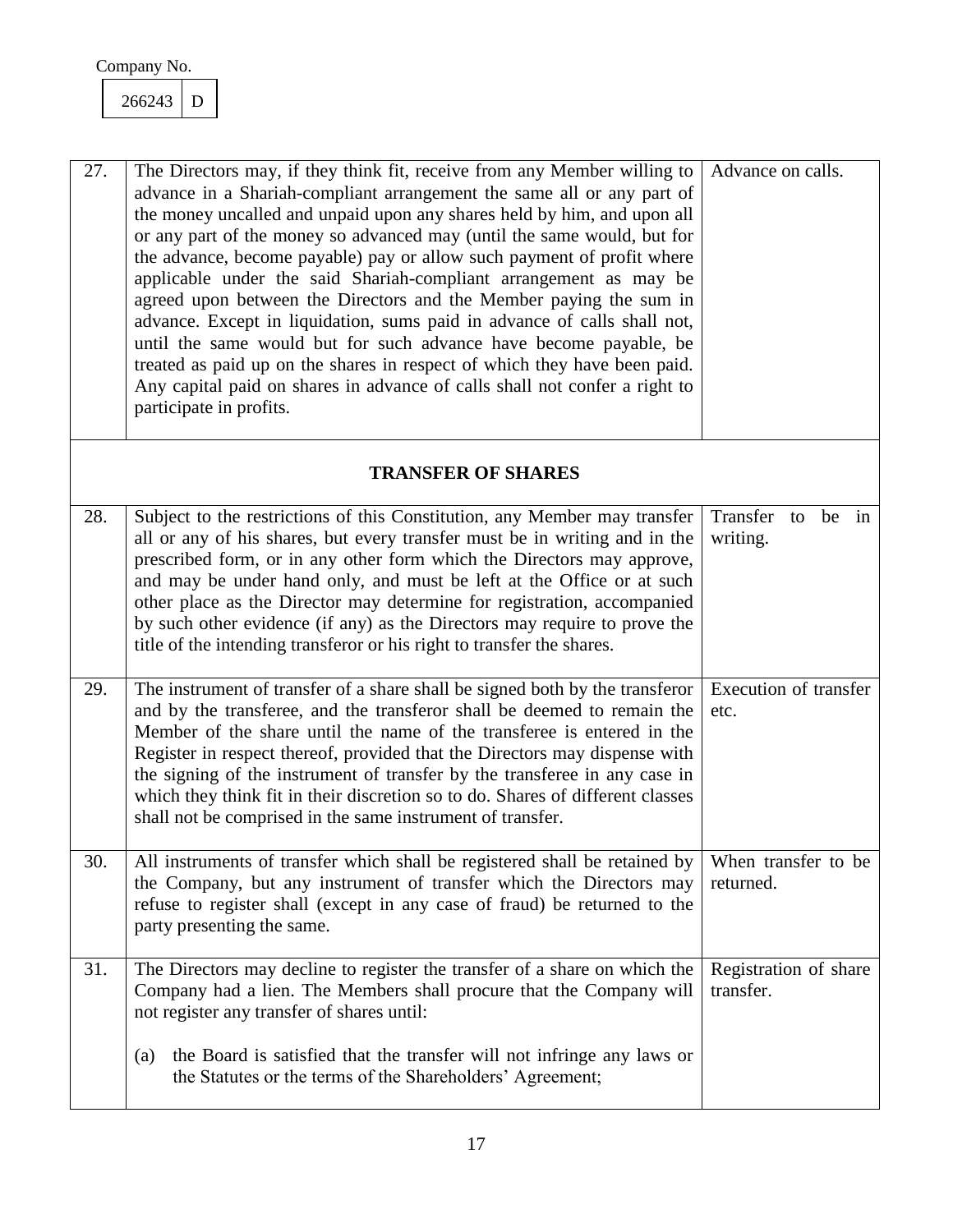<span id="page-18-2"></span><span id="page-18-1"></span><span id="page-18-0"></span>266243 D

<span id="page-18-5"></span><span id="page-18-4"></span><span id="page-18-3"></span>

|     | all stamp duties and transfer taxes payable pursuant to the transfer<br>(b)<br>have been paid by the transferee.                                                                                                                                                                                                                                                                                                                                                                                                                                                                                                                                                                                                                       |                                                        |
|-----|----------------------------------------------------------------------------------------------------------------------------------------------------------------------------------------------------------------------------------------------------------------------------------------------------------------------------------------------------------------------------------------------------------------------------------------------------------------------------------------------------------------------------------------------------------------------------------------------------------------------------------------------------------------------------------------------------------------------------------------|--------------------------------------------------------|
| 32. | The Directors may, at their discretion, refuse to register a transfer of any<br>share to any person whom it shall in their opinion be undesirable in the<br>interests of the Company to admit to membership, and they may also<br>refuse to register a transfer of any share on which the Company has a lien.<br>If the Directors refuse or delay to register a transfer, they shall pass a<br>resolution within thirty (30) days from the receipt of the instrument of<br>transfer and the resolution shall set out in full the reasons for refusing or<br>delaying the registration and the notice of resolution shall be sent to the<br>transferor and to the transferee within seven $(7)$ days of the resolution<br>being passed. | Notice of refusal.                                     |
| 33. | No share shall in any circumstances be transferred to any person who has<br>not attained the age of majority, is a bankruptcy or a person of unsound<br>mind. An instrument of transfer must be in respect of only one class of<br>shares.                                                                                                                                                                                                                                                                                                                                                                                                                                                                                             | Person<br>whom<br>to<br>shares<br>not<br>transferable. |
| 34. | The Company shall before it closes the Register give at least fourteen (14)<br>days' notice of such closure to the Registrar for such reasons and for such<br>periods as the Directors may from time to time determine, provided<br>always that such Register shall not be closed for more than thirty (30)<br>days in the aggregate in any calendar year.                                                                                                                                                                                                                                                                                                                                                                             | Closing of Register                                    |
|     | <b>TRANSMISSION OF SHARES</b>                                                                                                                                                                                                                                                                                                                                                                                                                                                                                                                                                                                                                                                                                                          |                                                        |
| 35. | In the case of the death of a Member, legal personal representatives of the<br>deceased where he was a sole Member, shall be the only person<br>recognised by the Company as having any title to his interest in the shares;<br>but nothing herein contained shall release the estate of a deceased Member<br>from any liability in respect of any share which had been held by him.                                                                                                                                                                                                                                                                                                                                                   | Transmission.                                          |
| 36. | Any person becoming entitled to a share in consequence of the death or<br>bankruptcy of a Member may, upon such evidence being produced as may<br>from time to time properly be required by the Directors and subject as<br>hereinafter provided, elect either to be registered himself as Member of<br>the share or to have some person nominated by him registered as the<br>transferee thereof, but the Directors shall, in either case, have the same<br>right to decline or suspend registration as they would have had in the case<br>of a transfer of the share by that Member before his death or bankruptcy.                                                                                                                  | Death<br>and<br>bankruptcy<br>of<br>Member.            |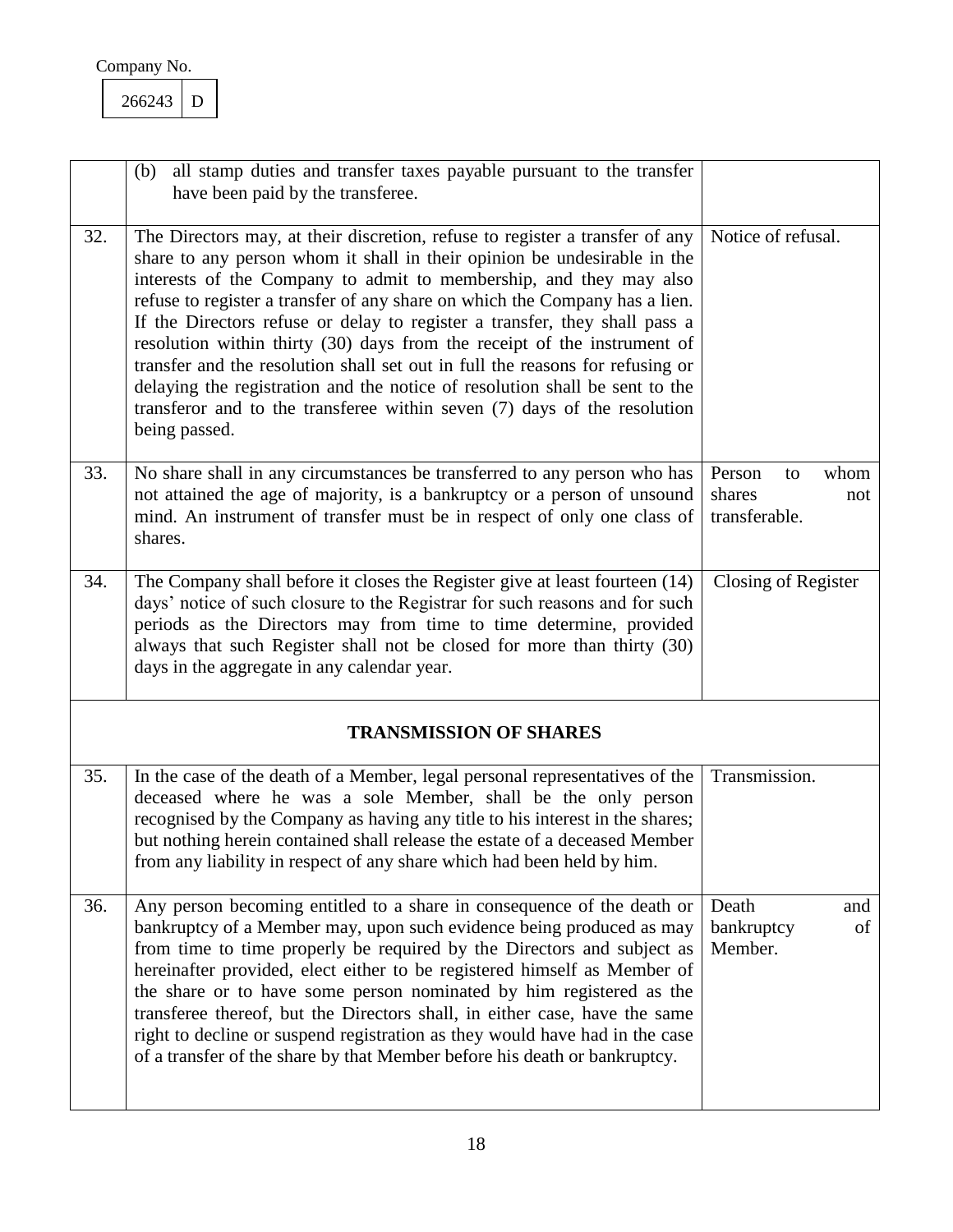<span id="page-19-1"></span><span id="page-19-0"></span>266243 D

<span id="page-19-4"></span><span id="page-19-3"></span><span id="page-19-2"></span>

| 37. | If the person so becoming entitled elects to be registered himself, he shall<br>deliver or send to the Company a notice in writing signed by him stating<br>that he so elects. If he elects to have another person registered he shall<br>testify his election by executing to that person a transfer of the share. All<br>the limitations, restrictions and provisions of this Constitution relating to<br>the rights to transfer and the registration of transfers of shares shall be<br>applicable to any such notice or transfer as aforesaid as if the death or<br>bankruptcy of the Member had not occurred and the notice or transfer<br>were a transfer signed by that Member.                                                                                                                                                                                                                                                                                                                 | Election of person<br>becoming entitled to<br>a share.                               |
|-----|--------------------------------------------------------------------------------------------------------------------------------------------------------------------------------------------------------------------------------------------------------------------------------------------------------------------------------------------------------------------------------------------------------------------------------------------------------------------------------------------------------------------------------------------------------------------------------------------------------------------------------------------------------------------------------------------------------------------------------------------------------------------------------------------------------------------------------------------------------------------------------------------------------------------------------------------------------------------------------------------------------|--------------------------------------------------------------------------------------|
| 38. | Save as otherwise provided by or in accordance with there present, a<br>person becoming entitled to a share in consequence of the death or<br>bankruptcy of a Member shall be entitled to the same dividends,<br>bonuses, or other monies payable in respect of the share to which he<br>would be entitled if he were the registered Member of the share, except<br>that he shall not be entitled to receive notices of or to attend or vote at<br>General Meetings of the Company or, save as aforesaid, to any of the rights<br>or privileges of a Member, unless and until he shall have become a<br>Member in respect of the share. Should such person fail either to transfer<br>the share or to be registered as a Member in respect thereof within sixty<br>(60) days of being required so to do by the Directors, he shall in the case<br>of shares which are fully paid up be deemed to have elected to be<br>registered as a Member in respect thereof and may be registered<br>accordingly. | Person<br>entitled<br>to<br>receive<br>and<br>give<br>discharge<br>for<br>dividends. |
| 39. | Such fee, not less than Ringgit Malaysia One (RM1/-) for each transfer, as<br>the Directors may from time to time determine, may be charged for<br>registration of a transfer. There shall also be paid to the Company in<br>respect of the registration of any probate, letters of administration,<br>certificate of marriage or death, power of attorney or other document<br>relating to or affecting the title to any share or for making any entry in the<br>Register affecting the title to any share such fee not less than Ringgit<br>Malaysia One (RM1/-) as the Directors may from time to time require or<br>prescribe.                                                                                                                                                                                                                                                                                                                                                                     | Fees on registration<br>of instruments.                                              |
|     | <b>FORFEITURE OF SHARES</b>                                                                                                                                                                                                                                                                                                                                                                                                                                                                                                                                                                                                                                                                                                                                                                                                                                                                                                                                                                            |                                                                                      |
| 40. | If a Member fails to pay the whole or any part of any call or installments<br>of a call on the day appointed for payment thereof, the Directors may, at<br>any time thereafter during such time as any part of the call or instalment<br>remains unpaid, serve a notice on him requiring payment of so much of<br>the call or installment as is unpaid together with any late payment charges<br>and expenses which may have accrued by reason of such non-payment.                                                                                                                                                                                                                                                                                                                                                                                                                                                                                                                                    | Notice to pay calls.                                                                 |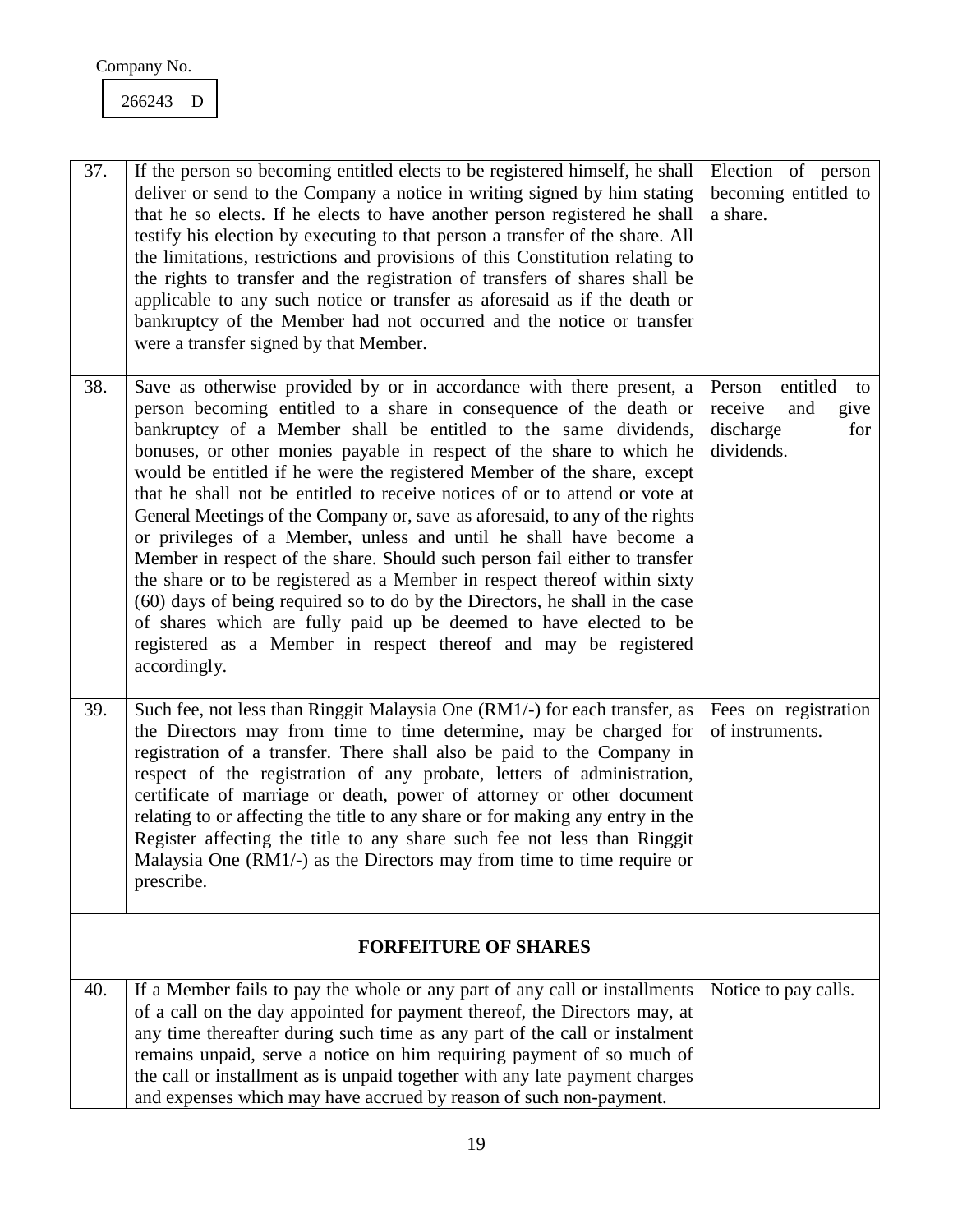<span id="page-20-1"></span><span id="page-20-0"></span>266243 D

<span id="page-20-4"></span><span id="page-20-3"></span><span id="page-20-2"></span>

| 41. | The notice shall:                                                                                                                                                                                                                                                                                                                                                                                                                                                                                                                                                                                  | Content of notice to                                                     |
|-----|----------------------------------------------------------------------------------------------------------------------------------------------------------------------------------------------------------------------------------------------------------------------------------------------------------------------------------------------------------------------------------------------------------------------------------------------------------------------------------------------------------------------------------------------------------------------------------------------------|--------------------------------------------------------------------------|
|     | require that Member to pay the call or instalment and any late<br>(a)<br>payment charges and expenses of the Company which arise from<br>the non-payment;                                                                                                                                                                                                                                                                                                                                                                                                                                          | pay calls.                                                               |
|     | give a date which is not earlier than the expiration of fourteen $(14)$<br>(b)<br>days from the date of service of the notice by which payment is to<br>be made; and                                                                                                                                                                                                                                                                                                                                                                                                                               |                                                                          |
|     | say that if payment is not made by that date, the shares which relate<br>(c)<br>to that call or instalment are liable to be forfeited.                                                                                                                                                                                                                                                                                                                                                                                                                                                             |                                                                          |
| 42. | If the requirements of any such notice as aforesaid are not complied with,<br>any share in respect of which the notice has been given may at any time<br>thereafter, before the payment required by the notice has been made, be<br>forfeited by a resolution of the Directors to that effect. A forfeiture of<br>shares shall include all dividends declared in respect of the shares not<br>actually paid before the forfeiture notwithstanding that they shall have<br>been declared.                                                                                                           | Failure to<br>comply<br>with notice to pay<br>calls.                     |
| 43. | When any share has been forfeited in accordance with this Constitution,<br>notice of the forfeiture shall forthwith be given to the Member or to the<br>person entitled to the share by transmission, as the case may be, and an<br>entry of such notice having been given, and of the forfeiture with the date<br>thereof, shall forthwith be made in the Register opposite to the share, but<br>the provisions of this Article are directory only, and no forfeiture shall be<br>in any manner invalidated by any omission or neglect to give such notice<br>or to make such entry as aforesaid. | Notice of forfeiture<br>be<br>given<br>and<br>to<br>entered in Register. |
| 44. | Notwithstanding any such forfeiture as aforesaid the Directors may, at any<br>time before the forfeited share has been otherwise disposed of, annul the<br>forfeiture upon the terms of payment of all calls due thereon and all<br>expenses incurred in respect of the share and upon such further terms (if<br>any) as they shall see fit to impose.                                                                                                                                                                                                                                             | Directors may annul<br>forfeiture<br>upon<br>terms.                      |
| 45. | Every share which shall be forfeited may be sold re-allotted or<br>(a)<br>otherwise disposed of either to the person who was before<br>forfeiture the holder thereof or entitled thereto, or to any other<br>person upon such terms and in such manner as the Directors shall<br>think fit, and the Directors may, if necessary, authorise some<br>person to transfer the same to such other person as aforesaid<br>provided always that the provisions of the Shareholders'<br>Agreement in respect of transfer of shares are complied with.                                                      | <b>Directors</b><br>may<br>dispose of forfeited<br>shares.               |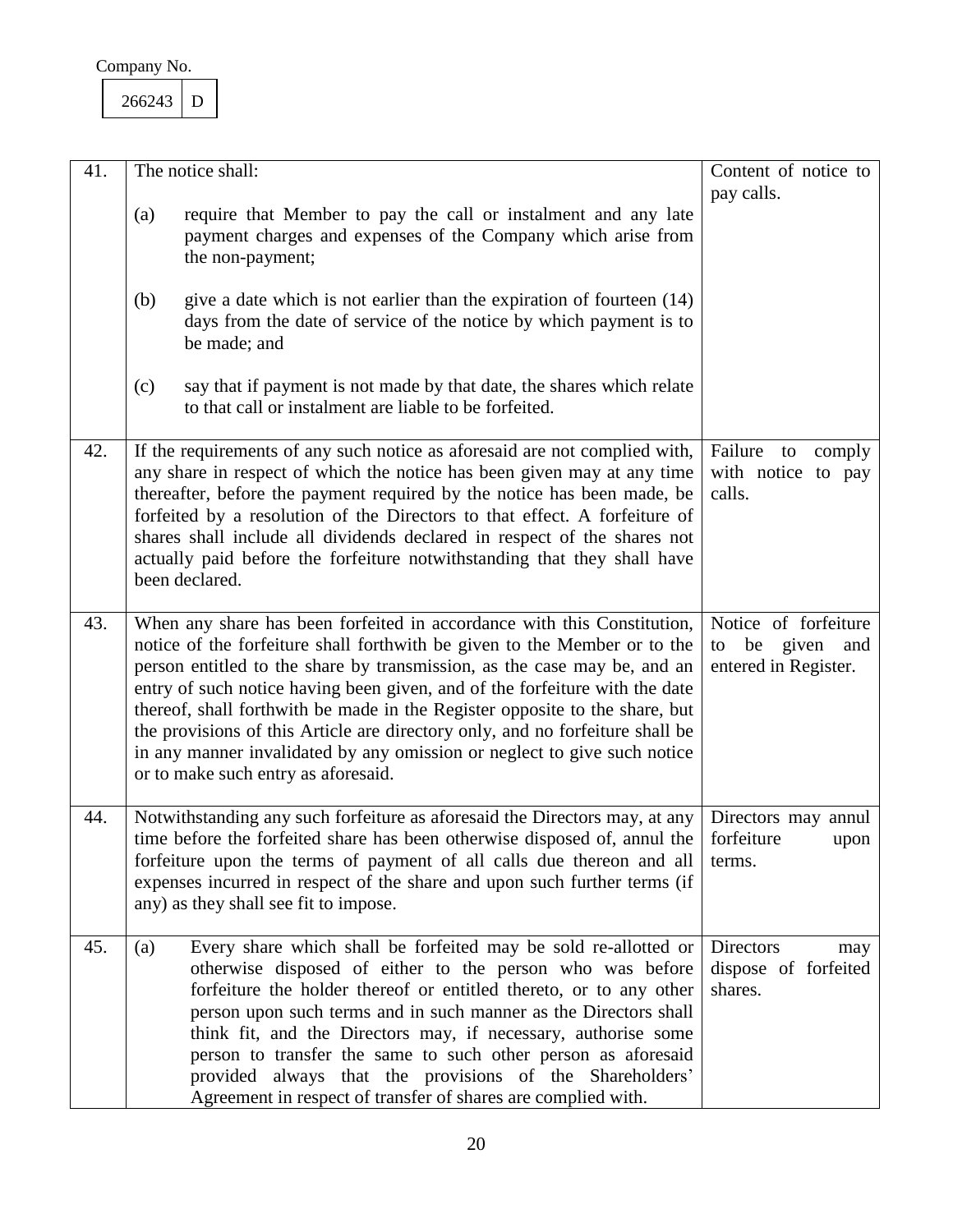<span id="page-21-3"></span><span id="page-21-2"></span><span id="page-21-1"></span><span id="page-21-0"></span>

|     | The provisions of Articles 18 to 21 of this Constitution shall apply<br>(b)<br>mutatis mutandis to any sale made in pursuant to the provisions of<br>this Article.                                                                                                                                                                                                                                                                                                                                                                                                                                                                                                                                                                                                                                                                                                                                                                                                                                                                                                                                                                                                                                                                                     |                                                             |
|-----|--------------------------------------------------------------------------------------------------------------------------------------------------------------------------------------------------------------------------------------------------------------------------------------------------------------------------------------------------------------------------------------------------------------------------------------------------------------------------------------------------------------------------------------------------------------------------------------------------------------------------------------------------------------------------------------------------------------------------------------------------------------------------------------------------------------------------------------------------------------------------------------------------------------------------------------------------------------------------------------------------------------------------------------------------------------------------------------------------------------------------------------------------------------------------------------------------------------------------------------------------------|-------------------------------------------------------------|
| 46. | A person whose shares have been forfeited shall cease to be a Member in<br>respect of the forfeited shares, but shall, notwithstanding, remain liable to<br>pay to the Company all money which, at the date of forfeiture, was<br>payable by him to the Company in respect of the shares (together with any<br>expenses incurred by reason of such non-payment, and to satisfy all (if<br>any) the claims and demand which the Company might have enforced in<br>respect of the shares at the time of forfeiture), but his liability shall cease<br>if and when the Company receives payment in full of all such money in<br>respect of the shares.                                                                                                                                                                                                                                                                                                                                                                                                                                                                                                                                                                                                    | Liability of person<br>whose shares have<br>been forfeited. |
| 47. | The forfeiture of a share shall involve the extinction at the time of<br>forfeiture of all interest in and all claims and demands against the<br>Company in respect of the share, and all other rights and liabilities<br>incidental to the share as between the shareholder whose share is forfeited<br>and the Company except only such of those rights and liabilities as are by<br>this Constitution expressly saved, or as are by the Act given or imposed in<br>the case of past Members.                                                                                                                                                                                                                                                                                                                                                                                                                                                                                                                                                                                                                                                                                                                                                        | of<br>Consequences<br>forfeiture.                           |
| 48. | A statutory declaration in writing that the declarant is a Director of the<br>Company, and that a share has been duly forfeited in pursuance of this<br>Constitution, and stating the date upon which it was forfeited, shall, as<br>against all persons claiming to be entitled to the share adversely to the<br>forfeiture thereof, be conclusive evidence of the facts therein stated, and<br>such declaration, together with the receipt to the Company for the<br>consideration (if any) given for the share on the sale or disposition thereof,<br>and a certificate of proprietorship of the share under the Seal delivered to<br>the person to whom the same is sold or disposed of, shall constitute a good<br>title to share, and (subject to the execution of any necessary transfer) such<br>person shall be registered as the Member of the share and shall be<br>discharged from all calls made prior to such sale or disposition, and shall<br>not be bound to see the application of the purchase money (if any) nor<br>shall his title to the share be affected by any act, omission or irregularity<br>relating to or connected with the proceedings in reference to the forfeiture,<br>sale, re-allotment or disposal of the share. | Title<br>forfeited<br>to<br>share.                          |
| 49. | The Company may receive the consideration, if any, given for a forfeited<br>share on any sale or disposition thereof and may execute a transfer of the<br>share in favour of the person to whom the share is sold or disposed off and<br>he shall thereupon be registered as the Member of the share and shall not<br>be bound to see the application of the purchase money, if any, nor shall his                                                                                                                                                                                                                                                                                                                                                                                                                                                                                                                                                                                                                                                                                                                                                                                                                                                     | Transfer of forfeiture<br>shares.                           |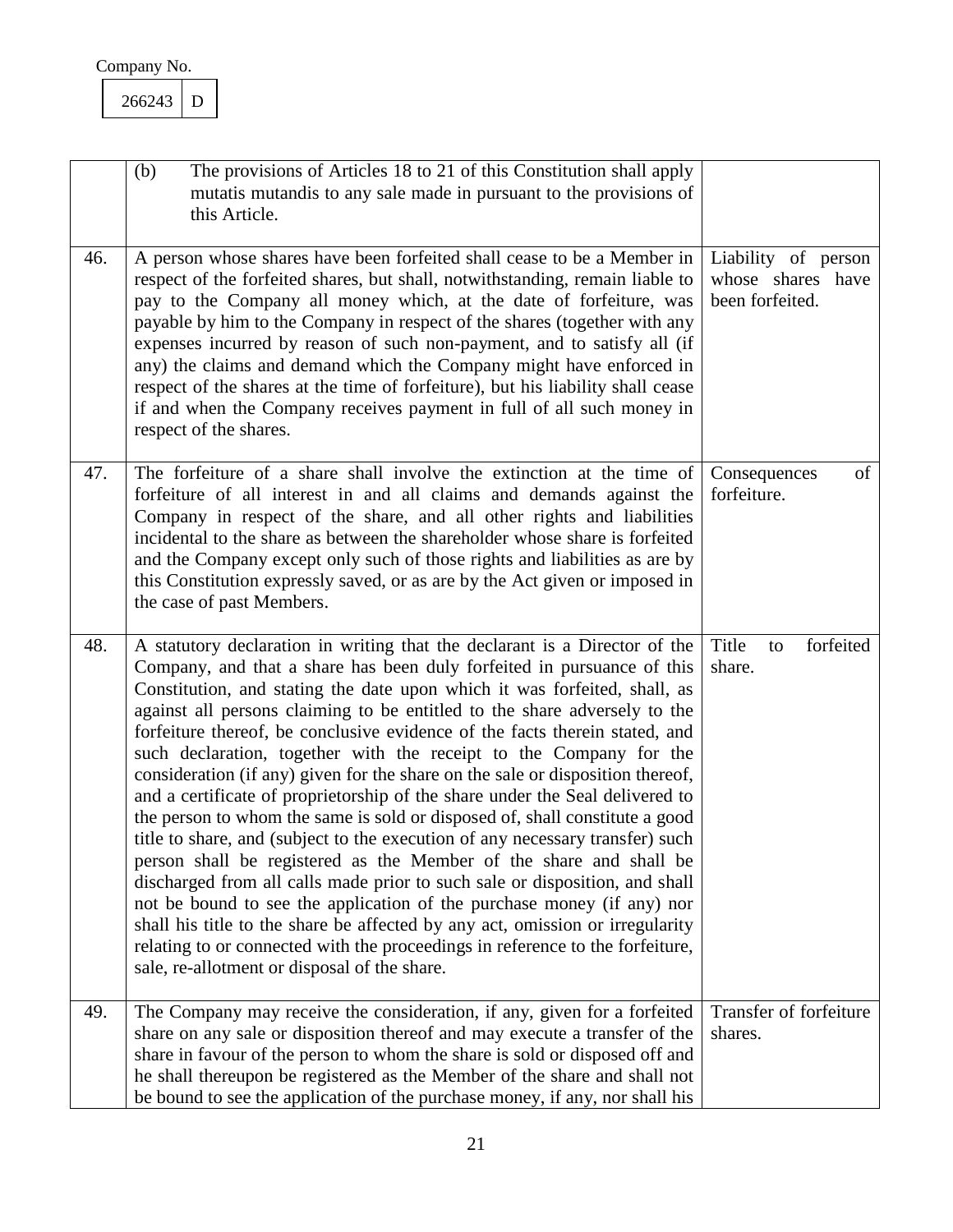<span id="page-22-3"></span><span id="page-22-2"></span><span id="page-22-0"></span>266243 D

<span id="page-22-7"></span><span id="page-22-6"></span><span id="page-22-5"></span><span id="page-22-4"></span><span id="page-22-1"></span>

|     | title to the share affected by any irregularity or invalidity in the<br>proceedings in reference to the forfeiture, sale, or disposal of the share.                                                                                                                                                                                                                                                                                                                                                                                                                   |                                                                    |
|-----|-----------------------------------------------------------------------------------------------------------------------------------------------------------------------------------------------------------------------------------------------------------------------------------------------------------------------------------------------------------------------------------------------------------------------------------------------------------------------------------------------------------------------------------------------------------------------|--------------------------------------------------------------------|
| 50. | The provisions of this Constitution as to forfeiture shall apply in the case<br>of non-payment of any sum which, by the terms of issue of a share,<br>becomes payable at a fixed time, as if the same had been payable by virtue<br>of a call duly made and notified.                                                                                                                                                                                                                                                                                                 | when<br>Forfeiture,<br>applicable.                                 |
|     | <b>CONVERSION OF SHARES INTO STOCK</b>                                                                                                                                                                                                                                                                                                                                                                                                                                                                                                                                |                                                                    |
| 51. | The Company may by Special Resolution passed at a General Meeting<br>convert all or any paid-up shares into stock and reconvert any stock into<br>paid-up shares of any number.                                                                                                                                                                                                                                                                                                                                                                                       | Conversion of shares<br>into<br>stock<br>and<br>reconversion.      |
| 52. | The stockholders may transfer the shares or any part thereof in the same<br>manner as the transfer of shares from which the stock arose may, before<br>the conversion, have been transferred or be transferred in the closest<br>manner as circumstances admit; but the Directors may from time to time<br>fix the minimum amount of stock transferable and restrict or forbid the<br>transfer of fractions of that minimum.                                                                                                                                          | Transfer of stock.                                                 |
| 53. | The stockholders shall, according to the amount of the stock held by them,<br>have the same rights, privileges and advantages as regards dividends,<br>voting at meetings of the Company and other matters as if they held the<br>shares from which the stock arose, but no such right, privilege or<br>advantage (except participation in the dividends and profits of the<br>Company and in the assets on winding up) shall be conferred by any such<br>part of stock which would not, if existing in shares, have conferred that<br>right, privilege or advantage. | Participation<br>in<br>dividends,<br>voting,<br>etc.               |
| 54. | For the purposes of the Articles 51 to 53, any reference of paid-up shares  <br>shall apply to stock, and the words "share" and "Member" therein shall<br>include "stock" and "stockholder.                                                                                                                                                                                                                                                                                                                                                                           | Provisions<br>applicable to paid-up<br>share to apply to<br>stock. |
|     | <b>ALTERATION OF CAPITAL</b>                                                                                                                                                                                                                                                                                                                                                                                                                                                                                                                                          |                                                                    |
| 55. | The Company may from time to time by Ordinary Resolution cancel<br>(a)<br>shares which at the date of the passing of the resolution in that<br>behalf have not been taken or agreed to be taken by any person or<br>which have been forfeited and diminish the amount of its share<br>capital by the amount of the shares so cancelled.                                                                                                                                                                                                                               | Alteration of capital.                                             |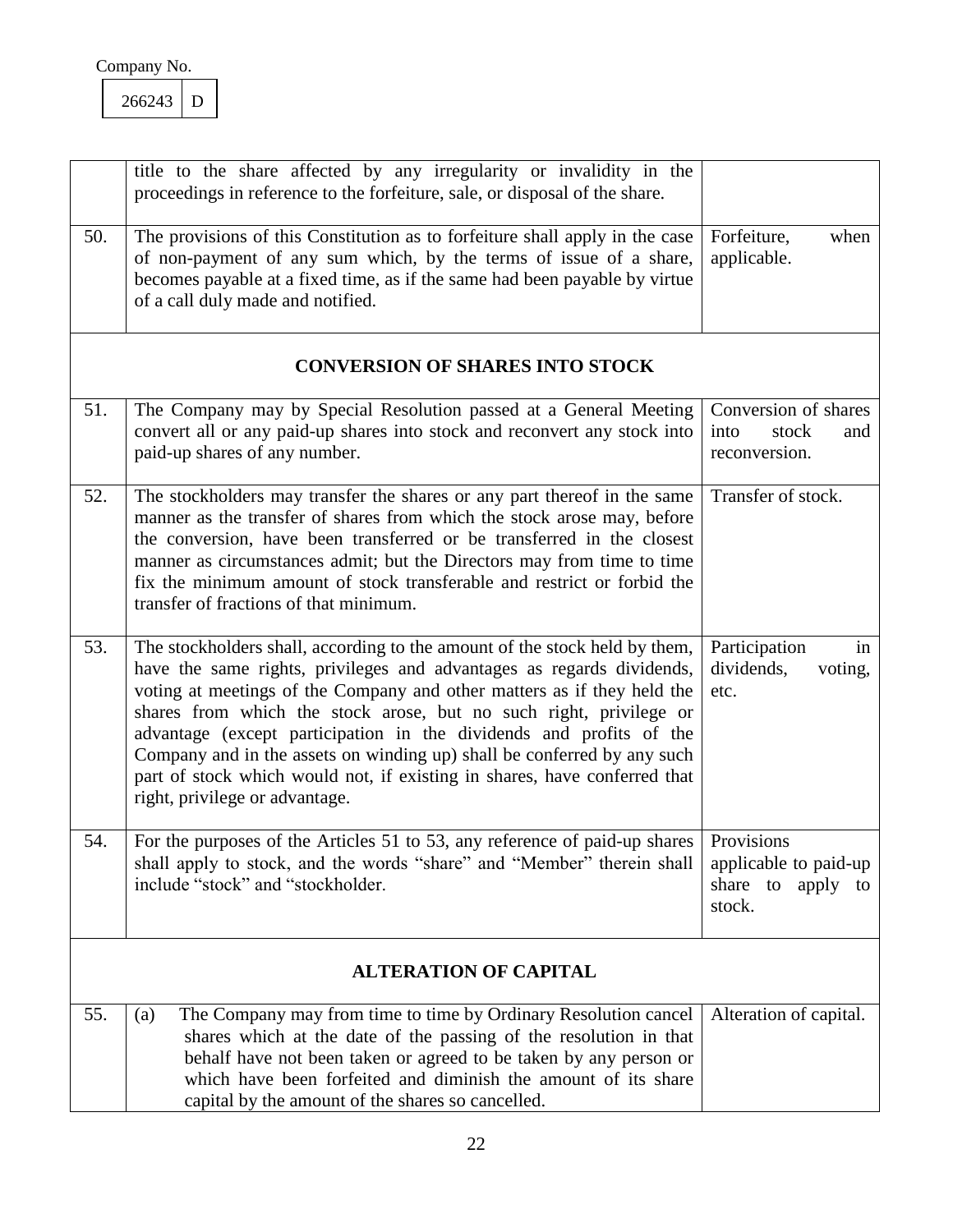<span id="page-23-1"></span><span id="page-23-0"></span>

|     | (b) |                                                                                                                                                                                                                                                                                                                                                                                                                                                                                                                                                                                                                                                                                                                                                                                                                                                                                         | The Company may from time to time by Special Resolution:                                                                                                                                                                                                                                                                                                                                                                                                                                                                                   |                      |
|-----|-----|-----------------------------------------------------------------------------------------------------------------------------------------------------------------------------------------------------------------------------------------------------------------------------------------------------------------------------------------------------------------------------------------------------------------------------------------------------------------------------------------------------------------------------------------------------------------------------------------------------------------------------------------------------------------------------------------------------------------------------------------------------------------------------------------------------------------------------------------------------------------------------------------|--------------------------------------------------------------------------------------------------------------------------------------------------------------------------------------------------------------------------------------------------------------------------------------------------------------------------------------------------------------------------------------------------------------------------------------------------------------------------------------------------------------------------------------------|----------------------|
|     |     | (i)                                                                                                                                                                                                                                                                                                                                                                                                                                                                                                                                                                                                                                                                                                                                                                                                                                                                                     | consolidate and divide all or any of its share capital,<br>provided that the proportion between the amount paid and<br>the amount unpaid (if any) on each subdivided share shall<br>be the same as it was in the case of the share from which the<br>subdivided share is derived; and                                                                                                                                                                                                                                                      |                      |
|     |     | (ii)                                                                                                                                                                                                                                                                                                                                                                                                                                                                                                                                                                                                                                                                                                                                                                                                                                                                                    | subdivide its shares or any of them provided that in the<br>subdivision the proportion between the amount paid and the<br>amount unpaid (if any) on each subdivided share shall be<br>the same as it was in the case of the share from which the<br>reduced share is derived.                                                                                                                                                                                                                                                              |                      |
| 56. | (a) | The Company may from time to time in General Meeting whether<br>all the shares for the time being issued shall have been fully called<br>up or not, increase its capital by the creation and issue of new<br>shares, such aggregate increase to be of such amount and to be<br>divided into shares of such respective amounts as the Company by<br>the Ordinary Resolution. The new shares shall be issued upon<br>such terms and conditions and with such rights and privileges<br>annexed thereto as the General Meeting resolving upon the<br>creation thereof shall direct, and if no direction be given, as the<br>Directors shall determine, and in particular, such new shares may<br>be issued with a preferential or qualified right to dividends, and in<br>the distribution of the assets of the Company and with a special<br>or restricted or without any right of voting. |                                                                                                                                                                                                                                                                                                                                                                                                                                                                                                                                            | Increase of capital. |
|     | (b) |                                                                                                                                                                                                                                                                                                                                                                                                                                                                                                                                                                                                                                                                                                                                                                                                                                                                                         | For the avoidance of doubts, any increase of capital as set out in<br>Article 56(a) shall only be based on business consideration. In<br>particular the Members agree that capital increases will be<br>necessary in the event the solvency of the Company falls below<br>one hundred fifty per centum (150%) of the minimum regulatory<br>requirements specified by BNM or any relevant laws or the<br>Statues applicable to the Company from time to time.                                                                               |                      |
| 57. |     |                                                                                                                                                                                                                                                                                                                                                                                                                                                                                                                                                                                                                                                                                                                                                                                                                                                                                         | The Company in General Meeting may, before the issue of any new shares                                                                                                                                                                                                                                                                                                                                                                                                                                                                     | When to be offered   |
|     |     |                                                                                                                                                                                                                                                                                                                                                                                                                                                                                                                                                                                                                                                                                                                                                                                                                                                                                         | or other convertible securities which rank equally to the existing shares<br>as to the voting or distribution rights, determine that the same or any of<br>them subject to any directions to the contrary that may be given by the<br>Company in General Meeting, any original shares or securities for the<br>time being unissued and not allotted and any new shares or securities<br>from time to time to be created shall be offered in the first instance to<br>such Members as are, under the regulations of this Constitution, then | to existing Member.  |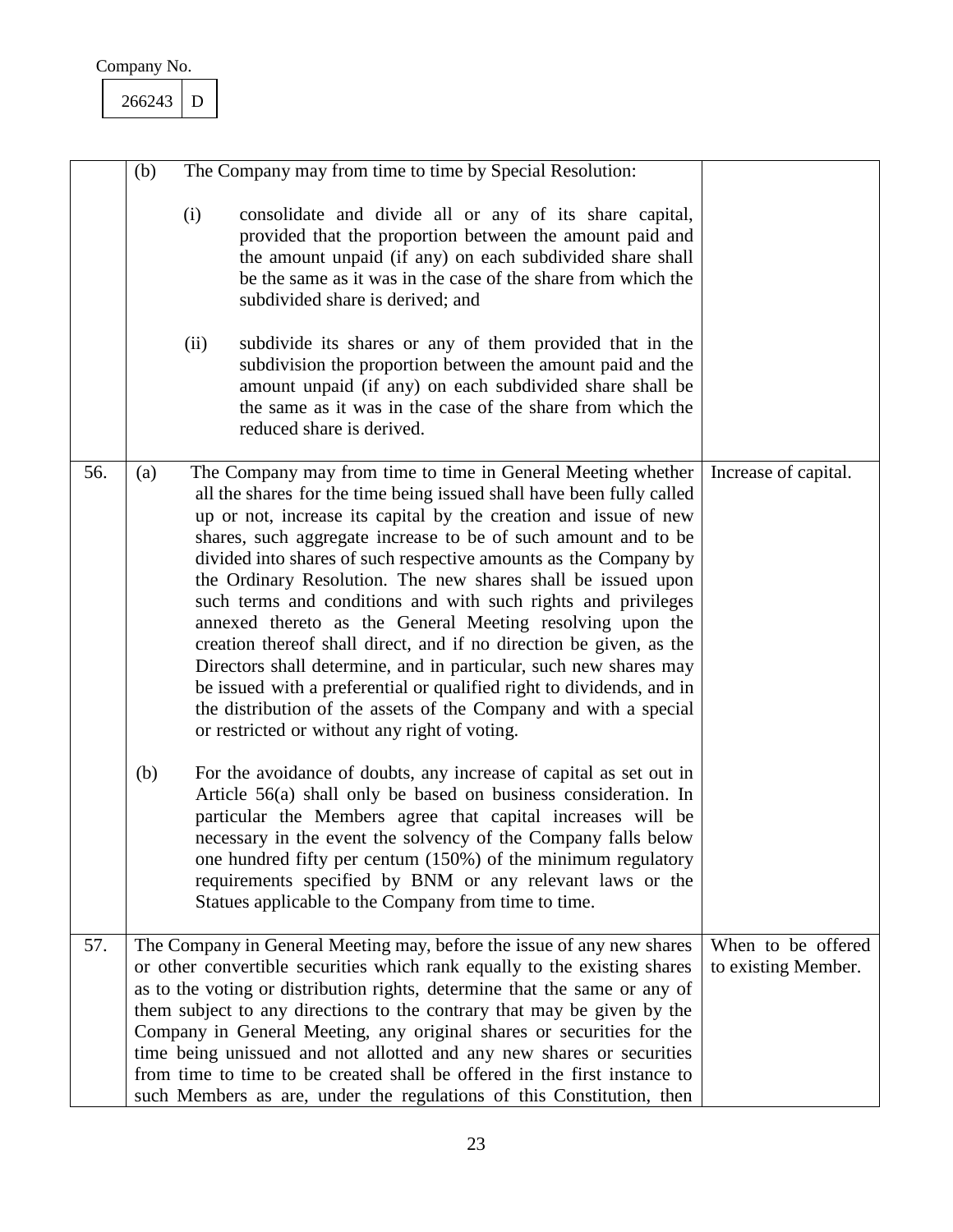$266243$  D

<span id="page-24-4"></span><span id="page-24-3"></span><span id="page-24-2"></span><span id="page-24-1"></span><span id="page-24-0"></span>

|     | entitled to receive notices from the Company of General Meetings in<br>proportion as nearly as the circumstances admit to the number existing<br>shares or securities held by them, which would, if the offer were accepted,<br>maintain the relative voting and distribution rights of those shareholders.<br>Such offer shall be made by notice specifying the number of shares or<br>securities offered, and limiting a time within which the offer, if not<br>accepted, will be deemed to be declined, and after the expiration of such<br>time, or on the receipt of an intimation from the Member to whom such<br>notice is given that he declines to accept the shares or securities offered,<br>the Directors may dispose of the same in such manner as they think most<br>beneficial to the Company; and further, if owing to the proportion which<br>the number of the new shares or securities bears to the number of shares<br>or the securities held by the Members entitled to such offer as aforesaid,<br>or from any other cause any difficulty shall arise in apportioning the new<br>shares or securities or any of them in manner aforesaid, the Directors may<br>in like manner dispose of the shares or securities in respect of which such<br>difficulty arises. |                                                                                           |
|-----|----------------------------------------------------------------------------------------------------------------------------------------------------------------------------------------------------------------------------------------------------------------------------------------------------------------------------------------------------------------------------------------------------------------------------------------------------------------------------------------------------------------------------------------------------------------------------------------------------------------------------------------------------------------------------------------------------------------------------------------------------------------------------------------------------------------------------------------------------------------------------------------------------------------------------------------------------------------------------------------------------------------------------------------------------------------------------------------------------------------------------------------------------------------------------------------------------------------------------------------------------------------------------------------|-------------------------------------------------------------------------------------------|
| 58. | Subject to any directions that may be given in accordance with the powers<br>contained in the Constitution, any capital raised by the creation of new<br>shares shall be considered as part of the original capital, and shall be<br>subject to the same provisions with reference to the payment of calls,<br>transfer, transmission, forfeiture, lien and otherwise as if it had been<br>part of the original capital.                                                                                                                                                                                                                                                                                                                                                                                                                                                                                                                                                                                                                                                                                                                                                                                                                                                               | of<br>Creation<br>new<br>shares<br>be<br>to<br>considered as part of<br>original capital. |
| 59. | The Company may by Special Resolution reduce its share capital in any<br>manner authorised and subject to any conditions prescribed by the Act.                                                                                                                                                                                                                                                                                                                                                                                                                                                                                                                                                                                                                                                                                                                                                                                                                                                                                                                                                                                                                                                                                                                                        | Reduction of capital.                                                                     |
| 60. | Anything done in pursuant of the Constitution herein shall be done in<br>manner provided and subject to any conditions imposed by the Act, so far<br>as they shall be applicable, and so far as they shall not be applicable in<br>accordance with the terms of the resolution authorising the same, and so<br>far as such resolution shall not be applicable, in such manner as the<br>Directors deem most expedient.                                                                                                                                                                                                                                                                                                                                                                                                                                                                                                                                                                                                                                                                                                                                                                                                                                                                 | Conditions imposed<br>by the Act prevails.                                                |
|     | <b>GENERAL MEETINGS</b>                                                                                                                                                                                                                                                                                                                                                                                                                                                                                                                                                                                                                                                                                                                                                                                                                                                                                                                                                                                                                                                                                                                                                                                                                                                                |                                                                                           |
| 61. | The Company shall, in each year, hold a General Meeting as its<br>(a)<br>annual General Meeting, in addition to any other meetings in that<br>year. An annual General Meeting of the Company shall be held<br>within six (6) months of the Company's financial year end and not<br>more than fifteen (15) months after the last preceding annual<br>General Meeting unless approved by the Registrar.                                                                                                                                                                                                                                                                                                                                                                                                                                                                                                                                                                                                                                                                                                                                                                                                                                                                                  | Annual<br>General<br>Meeting.                                                             |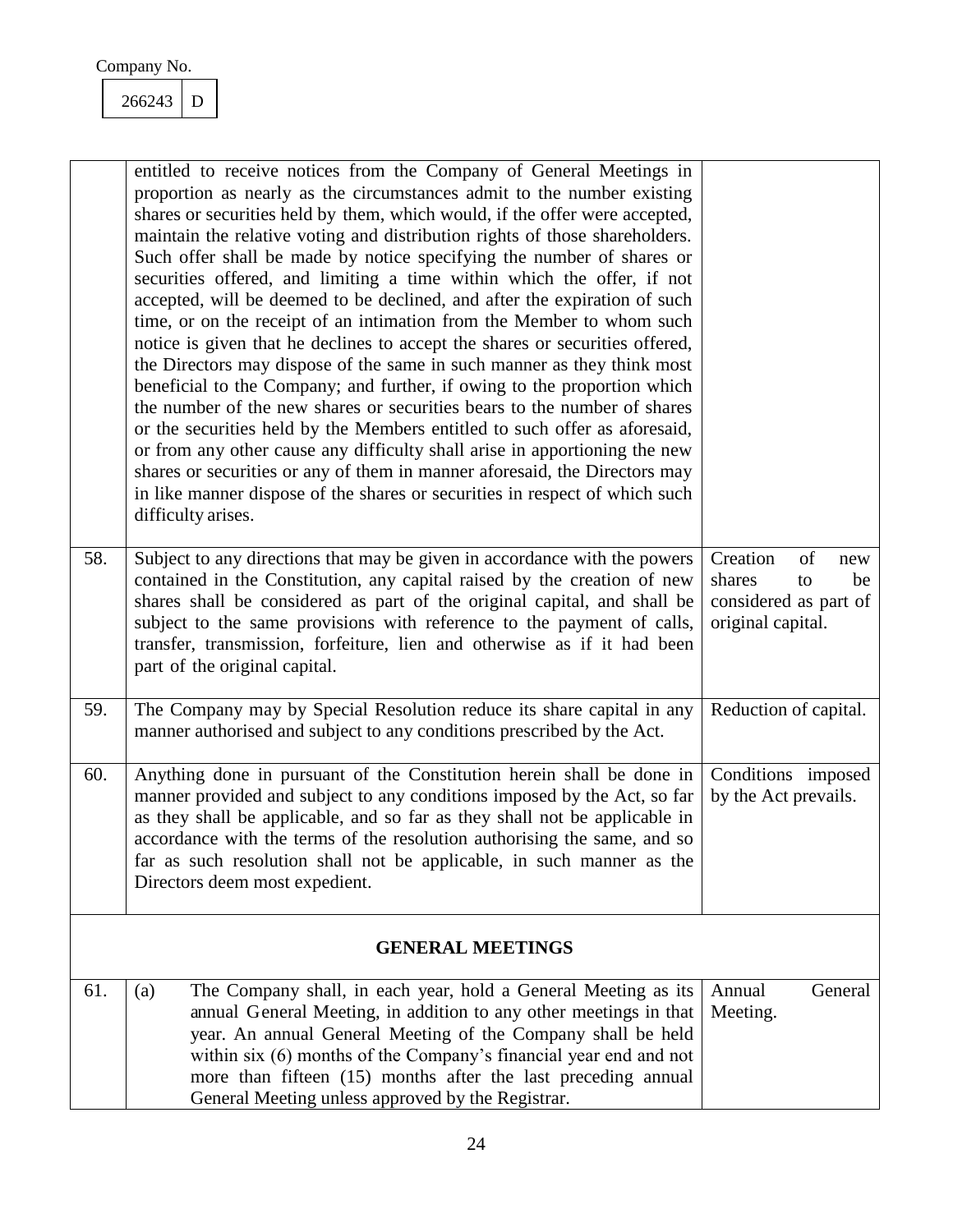<span id="page-25-2"></span><span id="page-25-1"></span><span id="page-25-0"></span>

|     | (b)<br>All General Meetings other than the annual General Meetings shall<br>be called extraordinary General Meetings.                                                                                                                                                                                                                                                                                                                                                                                                                                                                               |                                   |
|-----|-----------------------------------------------------------------------------------------------------------------------------------------------------------------------------------------------------------------------------------------------------------------------------------------------------------------------------------------------------------------------------------------------------------------------------------------------------------------------------------------------------------------------------------------------------------------------------------------------------|-----------------------------------|
| 62. | The Directors may whenever they think fit by resolution convene an<br>extraordinary General Meeting of the Company. In addition, an<br>extraordinary General Meeting shall also be convened on such requisition<br>as if referred to in Sections 310 and 311 of the Act or, if the Company<br>makes default in convening a meeting in compliance with a requisition<br>received pursuant to Sections 310 and 311 of the Act, a meeting may be<br>convened by the requisitionists themselves in the manner provided in<br>Section 313 of the Act.                                                    | Extraordinary<br>General Meeting. |
| 63. | All General Meetings shall be held at such time and place as the Directors<br>shall determine.                                                                                                                                                                                                                                                                                                                                                                                                                                                                                                      | Time and place.                   |
| 64. | A meeting called for the passing of a Special Resolution or an<br>(a)<br>annual General Meeting shall be called by at least twenty-one (21)<br>days' notice in writing. Any other meeting of the Company shall<br>be called by at least fourteen (14) days' notice (exclusive of the<br>day on which the notice in writing is served or deemed to be<br>served, but inclusive of the day for which notice is given). A<br>General Meeting may be called by a notice shorter than the period<br>referred herein if agreed by all Members entitled to attend and vote<br>at the said General Meeting. | Notice of General<br>Meeting.     |
|     | (b)<br>Every notice of an annual General Meeting shall specify the<br>meeting as such and every meeting convened for passing a Special<br>Resolution shall state the intention to propose such resolution as a<br>Special Resolution.                                                                                                                                                                                                                                                                                                                                                               |                                   |
|     | The notice of a meeting shall be served in the manner as stated in<br>(c)<br>Article 169 of this Constitution specifying the place, the date and<br>the time of meeting and the general nature of the business of the<br>meeting. In case of special business, the notice of meeting shall<br>also be accompanied by a statement regarding the effect of any<br>proposed resolution in respect of such special business.                                                                                                                                                                            |                                   |
|     | (d)<br>Notice of meeting may include text of any proposed resolution and<br>other information as the Directors deem fit. Matters to be presented<br>to and considered by a General Meeting of the Company shall be<br>limited to those matters set forth in the notice of the meeting,<br>unless otherwise required by the Act or any applicable law.                                                                                                                                                                                                                                               |                                   |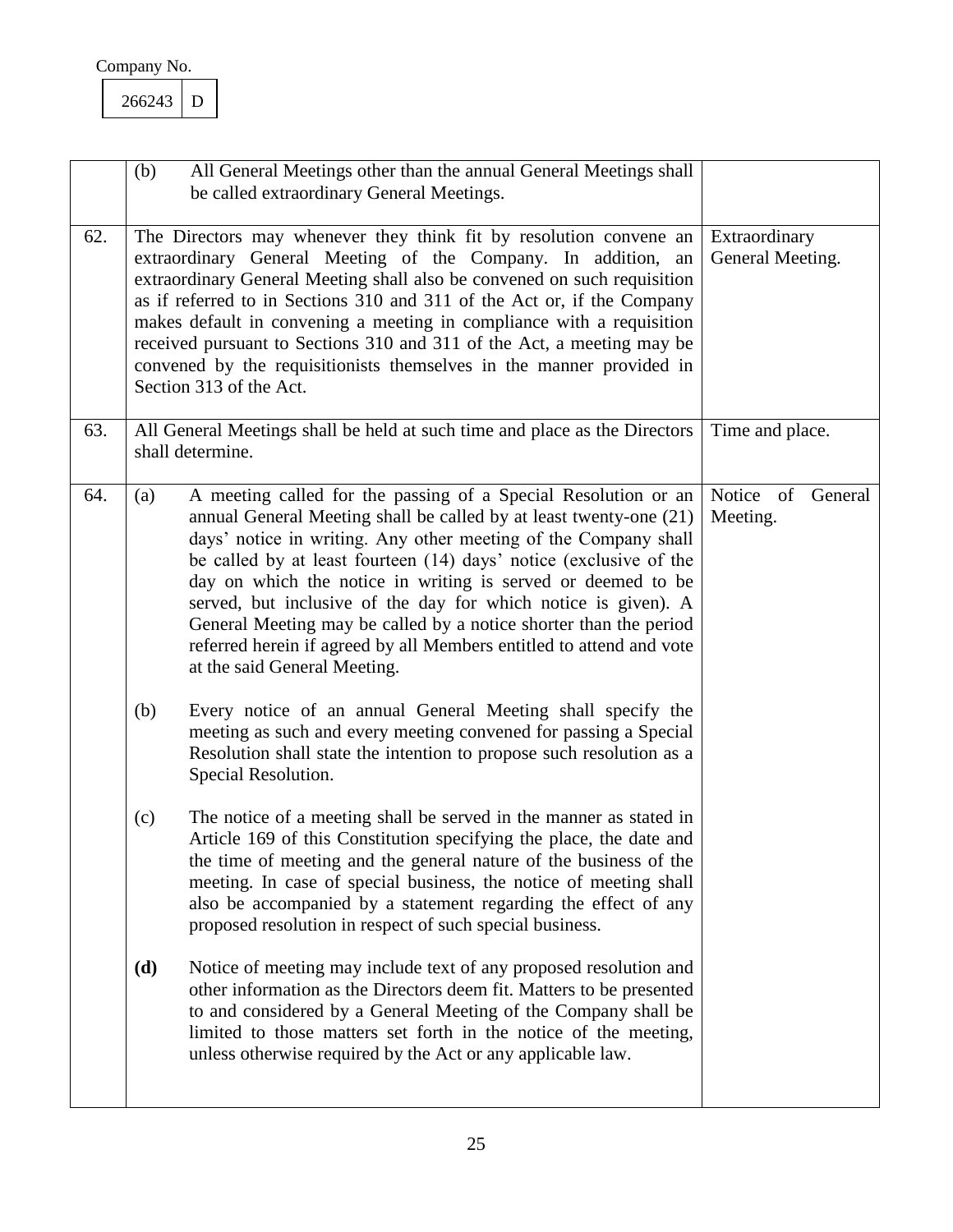<span id="page-26-1"></span><span id="page-26-0"></span>266243 D

<span id="page-26-5"></span><span id="page-26-4"></span><span id="page-26-3"></span><span id="page-26-2"></span>

| 65. | Notice of every General Meeting shall be given in any manner<br>hereinbefore authorised to:                                                                                                                                                                                                                                                                                                                                                                                                                                 | entitled<br>Persons<br>to<br>receive<br>notice<br>of<br>meeting<br>of |
|-----|-----------------------------------------------------------------------------------------------------------------------------------------------------------------------------------------------------------------------------------------------------------------------------------------------------------------------------------------------------------------------------------------------------------------------------------------------------------------------------------------------------------------------------|-----------------------------------------------------------------------|
|     | every Member,<br>(a)                                                                                                                                                                                                                                                                                                                                                                                                                                                                                                        | Members.                                                              |
|     | (b)<br>every person entitled to a share in consequence of the death or<br>bankruptcy or mental disorder of a Member or by operation of law<br>who, but for his death or bankruptcy, would be entitled to receive<br>notice of the meeting provided that the Company has been notified<br>of the person's entitlement in writing;                                                                                                                                                                                            |                                                                       |
|     | the Directors of the Company, and<br>(c)                                                                                                                                                                                                                                                                                                                                                                                                                                                                                    |                                                                       |
|     | the auditor for the time being of the Company.<br>(d)                                                                                                                                                                                                                                                                                                                                                                                                                                                                       |                                                                       |
| 66. | All business shall be special that is transacted at an extraordinary General<br>Meeting, and also all that is transacted at an annual General Meeting, with<br>the exception of declaring a dividend, the reading, considering and<br>adopting of the accounts, balance-sheets and the reports of the Directors<br>and auditors, the fixing of the remuneration of Directors, and the<br>appointment and fixing of the remuneration of the auditors or determining<br>the manner in which such remuneration is to be fixed. | Special business at<br>meeting.                                       |
| 67. | In every notice calling a meeting of the Company there shall appear with<br>reasonable prominence a statement that a Member entitled to attend and<br>vote is entitled to appoint more than one proxy in accordance with Section<br>334 of the Act to attend and vote instead of him, and that a proxy need not<br>also be a Member.                                                                                                                                                                                        | Member's right to<br>appoint proxy.                                   |
| 68. | The accidental omission to give notice of any meeting to, or the non-<br>receipt of notice of a meeting by, any person entitled to receive such<br>notice shall not invalidate any resolution passed or the proceedings at any<br>such meeting.                                                                                                                                                                                                                                                                             | Omission<br>not<br>to<br>invalidate<br>proceedings.                   |
|     | PROCEEDINGS AT GENERAL MEETINGS                                                                                                                                                                                                                                                                                                                                                                                                                                                                                             |                                                                       |
| 69. | No business shall be transacted at any General Meeting unless a quorum<br>of Members is present in person at the time when the meeting proceeds to<br>business. Save as herein otherwise provided, quorum at a meeting shall<br>always be pursuant to Section 328 of the Act. For the purposes of this<br>Article "Member" includes a person attending as a proxy or representing a<br>corporation which is a Member.                                                                                                       | Quorum at General<br>Meeting.                                         |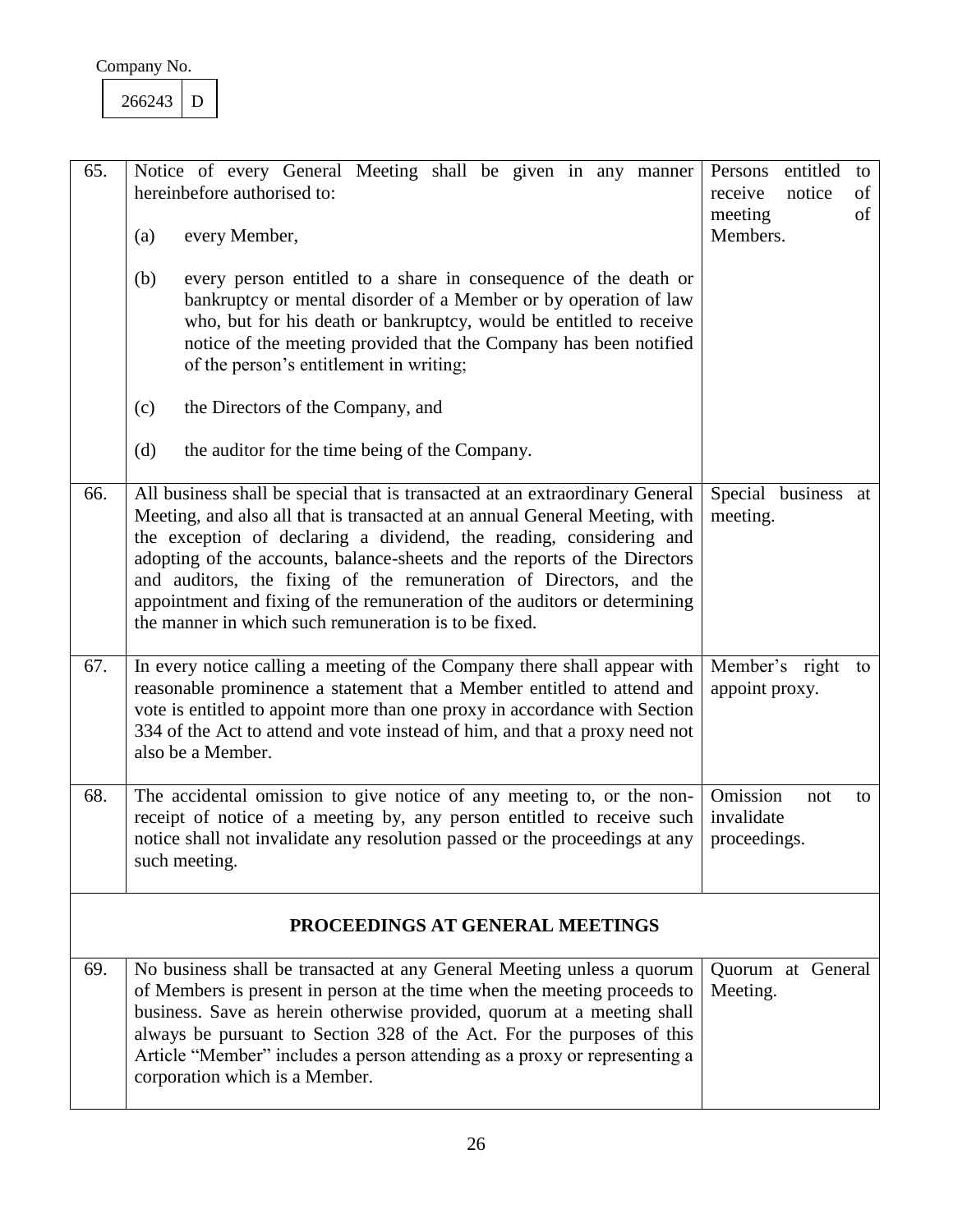#### <span id="page-27-0"></span>266243 D

<span id="page-27-2"></span><span id="page-27-1"></span>

| 70. | (a) | The Members may participate in a meeting at more than one (1)<br>venue by video conference, web-based communication, electronic<br>or such other communication facilities or technologies available<br>from time to time in the future which would permit all Members<br>participating in the General Meeting to communicate with each<br>other simultaneously and instantaneously and to vote at such<br>meeting.                                                                                                                                                                                                                                                                                      | Meeting<br>at<br>more<br>than one venue. |
|-----|-----|---------------------------------------------------------------------------------------------------------------------------------------------------------------------------------------------------------------------------------------------------------------------------------------------------------------------------------------------------------------------------------------------------------------------------------------------------------------------------------------------------------------------------------------------------------------------------------------------------------------------------------------------------------------------------------------------------------|------------------------------------------|
|     | (b) | Participation by a Member in a meeting by any of the<br>communication facilities referred to in Article $70(a)$ shall be<br>treated as presence in person by that Member at the said<br>and<br>shall<br>be counted towards<br>meeting<br>the<br>quorum<br>notwithstanding the fact that he/she is not physically present at the<br>main venue where the meeting is to be held.                                                                                                                                                                                                                                                                                                                          |                                          |
|     | (c) | For the avoidance of doubt, the main venue of such a meeting shall<br>be in Malaysia and the chairman of the meeting shall be present<br>at that main venue of the meeting.                                                                                                                                                                                                                                                                                                                                                                                                                                                                                                                             |                                          |
|     | (d) | Such a meeting shall not be deemed to have proceeded for such<br>period or periods where any of the communication facilities<br>referred to in Article $70(a)$ of this Constitution have been<br>disconnected. The chairman of such meeting shall have the<br>discretion to postpone the meeting which had been disconnected<br>and which cannot be reconnected within a reasonable time, to<br>another date and time to be agreed by the members of the meeting.                                                                                                                                                                                                                                       |                                          |
| 71. |     | If within half $(1/2)$ an hour from the time appointed for the meeting a<br>quorum is not present, the meeting (whether convened upon the<br>requisition of Members or Directors), shall be adjourned to fourteen (14)<br>Business Days thereafter at the same time and place, but if within thirty<br>(30) minutes from the time appointed for holding of the adjourned<br>meeting, a quorum is not present, the adjourned meeting shall be re-<br>adjourned to seven (7) Business Days thereafter at the same time and<br>place and at such re-adjourned meeting, the quorum shall be in accordance<br>with Section 328 of the Act and may transact the business for which the<br>meeting was called. | When quorum<br>not<br>present.           |
| 72. |     | The Chairman shall preside as chairman at every General Meeting of the<br>Company, or if there is no such Chairman, or if he is not present within<br>fifteen $(15)$ minutes after the time appointed for the holding of the meeting<br>or is unwilling to act, the Directors present shall choose one of their<br>number, to act as chairman of General Meeting or if only one (1) Director<br>is present, he shall preside as chairman if willing to act. If no Director be                                                                                                                                                                                                                           | <b>Chairman</b> of General<br>Meeting.   |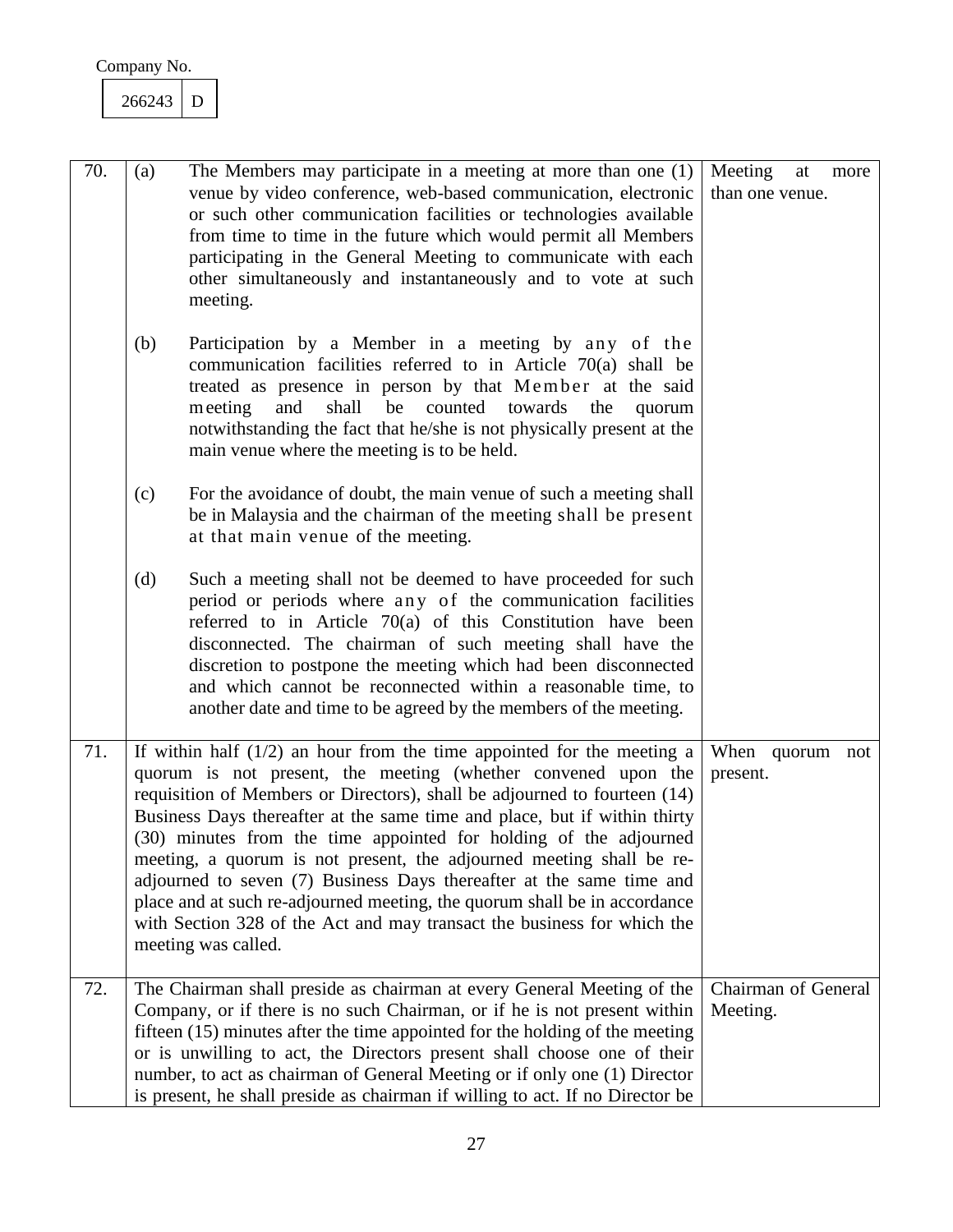<span id="page-28-0"></span>266243 D

<span id="page-28-1"></span>

|     | present, or if all the Directors present decline to take the chair, the<br>Members present shall elect one $(1)$ of their number to be chairman of the<br>General Meeting. For the avoidance of doubt, no Director or proxy shall<br>be elected to be the chairman of any General Meeting unless the Director<br>or proxy are persons appointed or nominated by Maybank.                                                                                                                                                                                                                                                                                                                                                                                                                                                                                                                                                                                                                          |                                              |
|-----|---------------------------------------------------------------------------------------------------------------------------------------------------------------------------------------------------------------------------------------------------------------------------------------------------------------------------------------------------------------------------------------------------------------------------------------------------------------------------------------------------------------------------------------------------------------------------------------------------------------------------------------------------------------------------------------------------------------------------------------------------------------------------------------------------------------------------------------------------------------------------------------------------------------------------------------------------------------------------------------------------|----------------------------------------------|
| 73. | The chairman of General Meeting may, with the consent of any meeting at<br>which a quorum is present (and shall if so directed by the meeting),<br>adjourn the meeting from time to time and from place to place, but no<br>business shall be transacted at any adjourned meeting other than the<br>business left unfinished at the meeting from which the adjournment took<br>place unless notice of the fresh business to be transacted shall have been<br>given in accordance with this Constitution. When a meeting is adjourned<br>for thirty (30) days or more, notice of the adjourned meeting shall be<br>given as in the case of an original meeting or if fresh business is to be<br>transacted at any adjourned meeting, notice of the adjourned meeting must<br>comply with the requirements of this Constitution and/or the Act. Save as<br>aforesaid it shall not be necessary to give any notice of an adjournment or<br>of the business to be transacted at an adjourned meeting. | Meeting<br>be<br>may<br>adjourned.           |
| 74. | At any General Meeting a resolution put to the vote of the meeting shall<br>be decided on a show of hands unless a poll is (before or on the<br>declaration of the result of the show of hands) demanded:                                                                                                                                                                                                                                                                                                                                                                                                                                                                                                                                                                                                                                                                                                                                                                                         | Voting on resolution<br>and demand for poll. |
|     | by the chairman of the meeting;<br>(a)                                                                                                                                                                                                                                                                                                                                                                                                                                                                                                                                                                                                                                                                                                                                                                                                                                                                                                                                                            |                                              |
|     | by at least three (3) Members present in person or by proxy;<br>(b)                                                                                                                                                                                                                                                                                                                                                                                                                                                                                                                                                                                                                                                                                                                                                                                                                                                                                                                               |                                              |
|     | (c)<br>by any Member or Members present in person or by proxy and<br>representing not less than ten per centum (10%) of the total voting<br>rights of all the Members having the right to vote at the meeting; or                                                                                                                                                                                                                                                                                                                                                                                                                                                                                                                                                                                                                                                                                                                                                                                 |                                              |
|     | by a Member or Members holding shares in the Company<br>(d)<br>conferring a right to vote at the meeting being shares on which an<br>aggregate sum has been paid up equal to not less than ten per<br>centum $(10\%)$ of the total sum paid up on all the shares conferring<br>that right.                                                                                                                                                                                                                                                                                                                                                                                                                                                                                                                                                                                                                                                                                                        |                                              |
|     | Unless a poll is so demanded a declaration by the chairman of the meeting<br>that a resolution has on a show of hands been carried or carried<br>unanimously, or by a particular majority, or lost, and an entry to that effect<br>in the book containing the minutes of the proceedings of the Company<br>shall be conclusive evidence of the fact without proof of the number or<br>proportion of the votes recorded in favour of or against the resolution. The                                                                                                                                                                                                                                                                                                                                                                                                                                                                                                                                |                                              |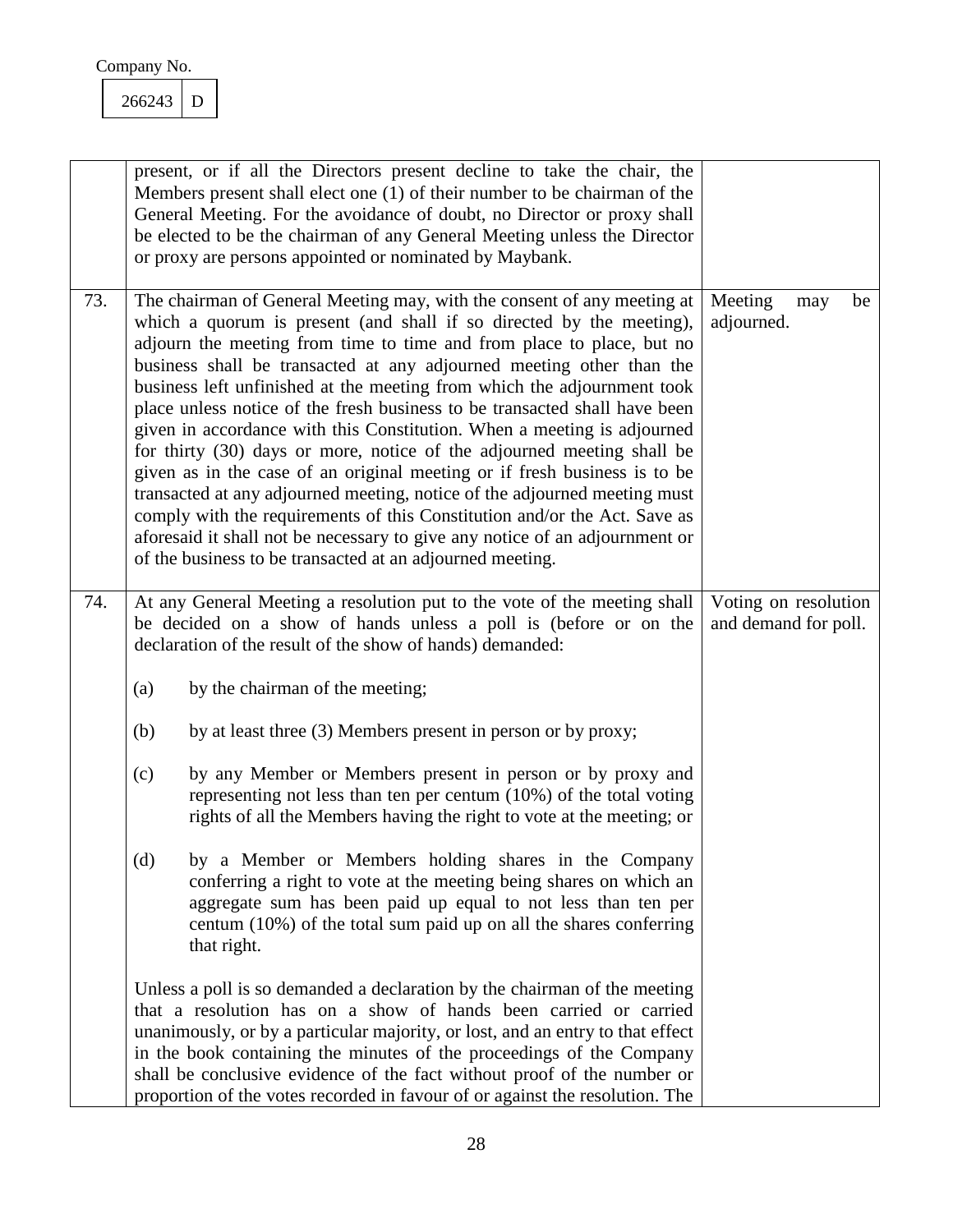<span id="page-29-2"></span><span id="page-29-1"></span><span id="page-29-0"></span>

|     |                                                                                                                                                                      | demand for a poll may be withdrawn.                                                                                                                                                                                                                                                                                                                                                                                                        |                                 |
|-----|----------------------------------------------------------------------------------------------------------------------------------------------------------------------|--------------------------------------------------------------------------------------------------------------------------------------------------------------------------------------------------------------------------------------------------------------------------------------------------------------------------------------------------------------------------------------------------------------------------------------------|---------------------------------|
| 75. | No resolution at any General Meeting of the Company in respect of the<br>following matters shall be passed unless there is prior consensus by<br>Maybank and Ageas:- | Matters<br>requiring<br>Special Resolution.                                                                                                                                                                                                                                                                                                                                                                                                |                                 |
|     | (a)                                                                                                                                                                  | any Special Issues;                                                                                                                                                                                                                                                                                                                                                                                                                        |                                 |
|     | (b)                                                                                                                                                                  | alterations to the Constitution of the Company;                                                                                                                                                                                                                                                                                                                                                                                            |                                 |
|     | (c)                                                                                                                                                                  |                                                                                                                                                                                                                                                                                                                                                                                                                                            |                                 |
|     | (d)                                                                                                                                                                  | winding up of the Company;                                                                                                                                                                                                                                                                                                                                                                                                                 |                                 |
|     | (e)                                                                                                                                                                  | change of name of the Company;                                                                                                                                                                                                                                                                                                                                                                                                             |                                 |
|     | (f)                                                                                                                                                                  | converting the Company from a private company to a public<br>company;                                                                                                                                                                                                                                                                                                                                                                      |                                 |
|     | (g)                                                                                                                                                                  |                                                                                                                                                                                                                                                                                                                                                                                                                                            |                                 |
|     | (h)                                                                                                                                                                  | in the event that the Company's status at any time is an unlimited<br>company, converting such status to that of a limited company.                                                                                                                                                                                                                                                                                                        |                                 |
| 76. | (a)                                                                                                                                                                  | If a poll is duly demanded it shall be taken in such manner as the<br>chairman of the meeting directs, and the result of the poll shall be<br>the resolution of the meeting at which the poll was demanded. The<br>chairman of the meeting may (and if so directed by the meeting<br>shall) appoint scrutineers and may adjourn the meeting to some<br>place and time fixed by him for the purpose of declaring the result<br>of the poll. | Poll to be taken.               |
|     | (b)                                                                                                                                                                  | A poll shall not be demanded on the election of a chairman of the<br>meeting. A poll demanded on a question of adjournment shall be<br>taken forthwith. The demand of a poll shall not prevent the<br>continuance of a meeting for the transaction of any business, other<br>than the question on which a poll has been demanded.                                                                                                          |                                 |
| 77. |                                                                                                                                                                      | In the case of an equality of votes, whether on a show of hands or on a<br>poll, the chairman of the meeting shall not have a second or casting vote<br>in addition to any votes to which he may be entitled as a Member.                                                                                                                                                                                                                  | No casting vote of<br>chairman. |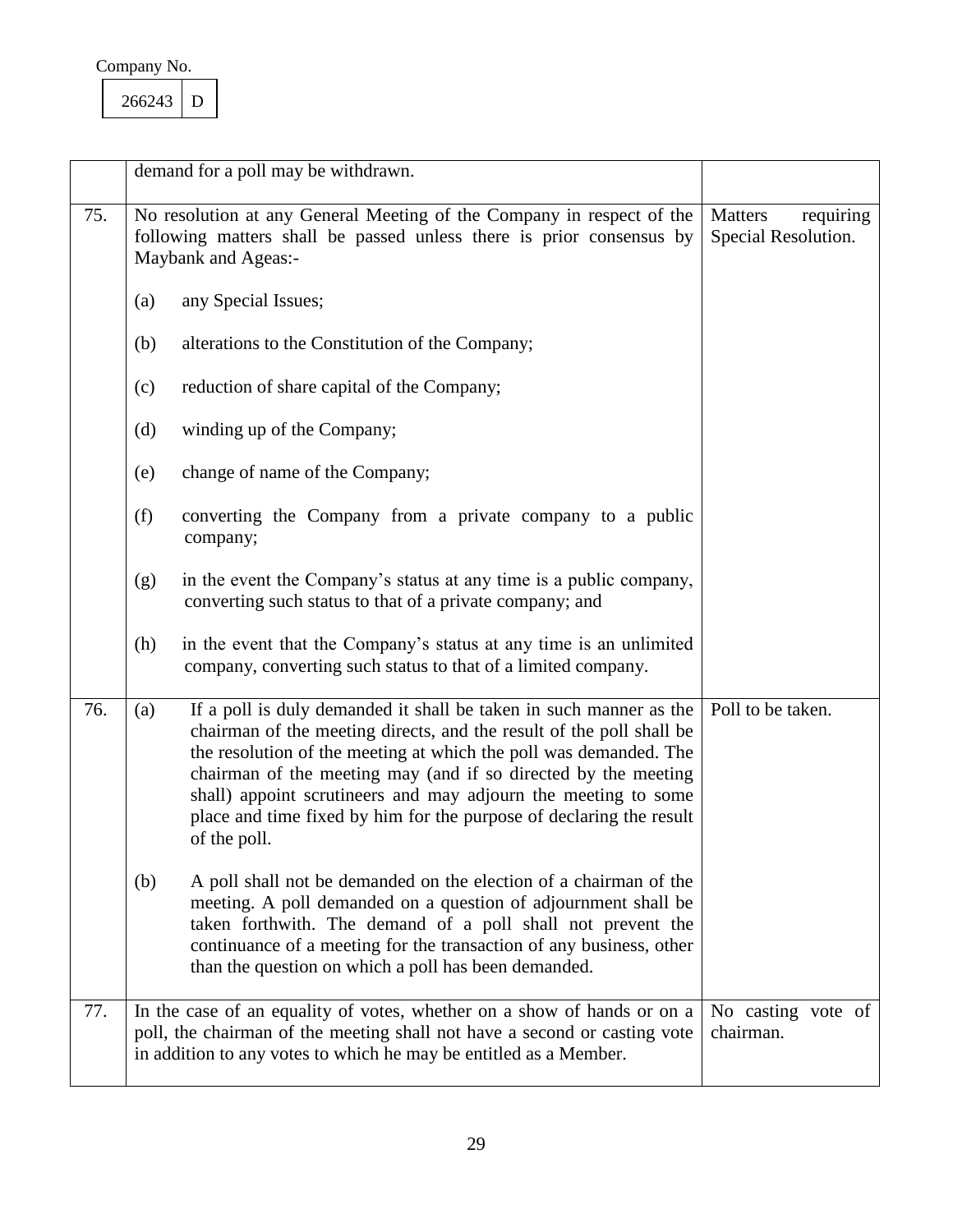<span id="page-30-3"></span><span id="page-30-2"></span><span id="page-30-0"></span>266243 D

<span id="page-30-4"></span><span id="page-30-1"></span>

| 78. | Minutes shall be made in books provided for the purpose of all<br>resolutions and proceedings of General Meetings and shall be kept at<br>the Office pursuant to Section 47 of the Act, and any such minutes, if<br>signed by the chairman of the meeting to which they refer, or by the<br>chairman of the next succeeding meeting, shall be evidence of the facts<br>stated therein.                                                               | Minutes.                 |
|-----|------------------------------------------------------------------------------------------------------------------------------------------------------------------------------------------------------------------------------------------------------------------------------------------------------------------------------------------------------------------------------------------------------------------------------------------------------|--------------------------|
|     | <b>VOTES OF MEMBERS</b>                                                                                                                                                                                                                                                                                                                                                                                                                              |                          |
| 79. | Save as herein expressly provided, no person other than a Member duly<br>registered; and who shall have paid everything for the time being due<br>from him and payable to the Company in respect of his shares, shall be<br>entitled to be present or to vote on any question, either personally or by<br>proxy at any at any General Meeting.                                                                                                       | Entitlement to vote.     |
| 80. | Subject to any rights or restrictions for the time being attached to<br>(a)<br>any class or classes of shares, at meetings of Members or classes<br>of Members each Member entitled to vote may vote in person or<br>by proxy or by attorney or other duly authorised representative and<br>every Member present in person or by proxy or by attorney or<br>other duly authorised representative shall have one (1) vote for<br>each share he holds. | How Members may<br>vote. |
|     | (b)<br>On a poll a Member entitled to more that one vote need not, if he<br>votes, use all his votes or cast all the votes he uses in the same<br>way.                                                                                                                                                                                                                                                                                               |                          |
| 81. | Where a Member entitled to vote on a resolution has appointed a<br>(a)<br>proxy, the proxy shall be entitled to vote on a show of hands,<br>provided that he is the only proxy appointed by the Member.                                                                                                                                                                                                                                              | Votes by proxy.          |
|     | (b)<br>Where more than one proxy has been appointed, the proxies shall<br>only be entitled to vote on poll and the proportions to be<br>represented by each proxy must be specified in the instrument<br>appointing the proxies, otherwise, the appointment shall not be<br>valid.                                                                                                                                                                   |                          |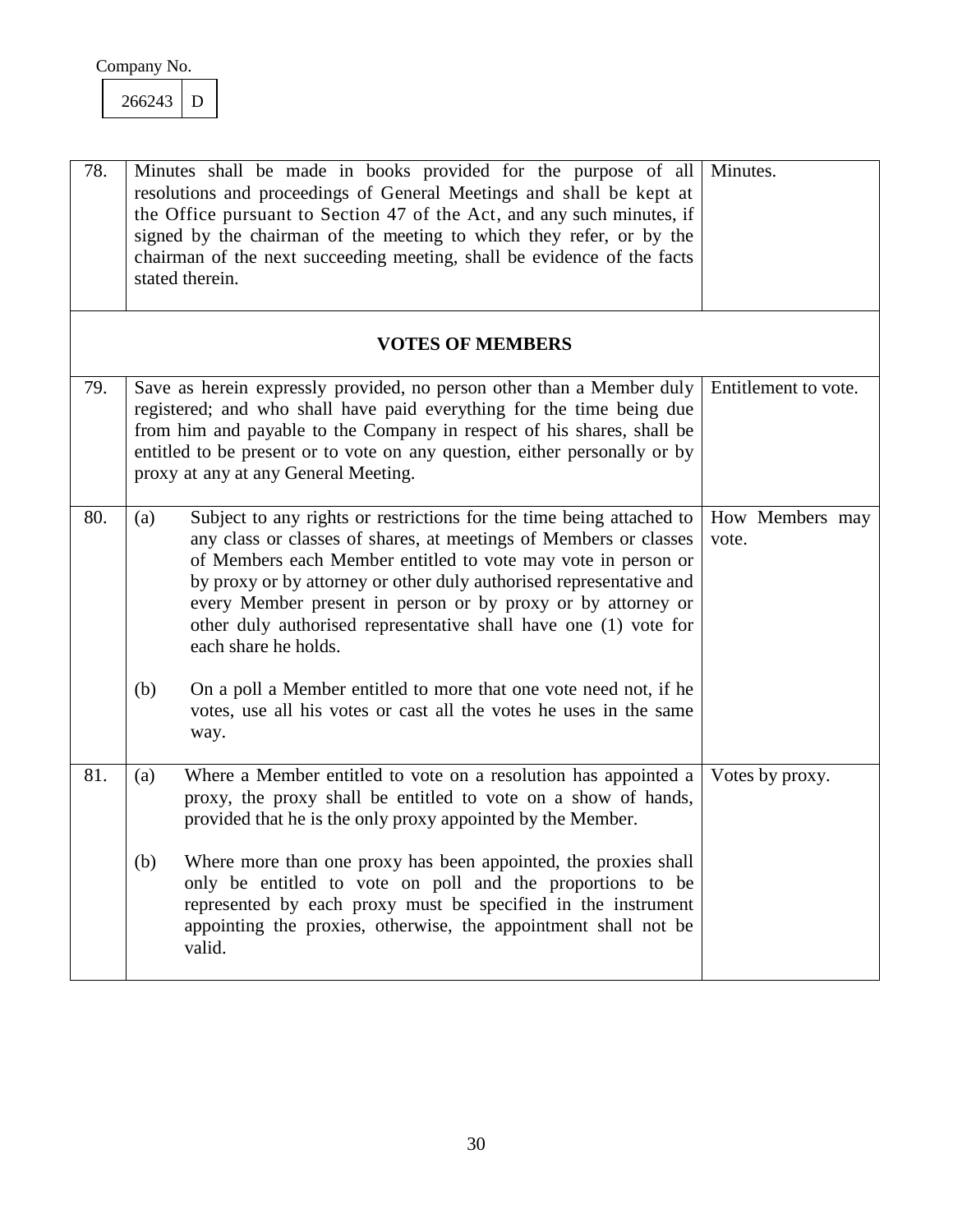<span id="page-31-2"></span><span id="page-31-1"></span><span id="page-31-0"></span>266243 D

<span id="page-31-3"></span>

| 82. | A Member who is of unsound mind or whose person or estate is liable to<br>be dealt with in any way under the law relating to mental disorder may<br>vote, whether on a show of hands or on a poll, by his committee or curator<br>bonis, or other legal curator, and such last-mentioned persons may vote at<br>any General Meeting in respect thereof in the same manner as if he was<br>the registered Member of such shares provided that forty-eight (48) hours<br>at least before the time of holding the meeting or adjourned meeting as the<br>case may be at which he proposes to vote, such evidence as the Directors<br>may require of his authority shall have been deposited at the Office. | by<br>Vote<br>persons<br>under disability. |
|-----|---------------------------------------------------------------------------------------------------------------------------------------------------------------------------------------------------------------------------------------------------------------------------------------------------------------------------------------------------------------------------------------------------------------------------------------------------------------------------------------------------------------------------------------------------------------------------------------------------------------------------------------------------------------------------------------------------------|--------------------------------------------|
| 83. | The instrument appointing a proxy shall be in writing under the hand of<br>the appointor or his attorney duly authorised in writing or, if the appointor<br>is a corporation, either under Seal or under the hand of an officer or<br>attorney duly authorised. A proxy may but need not be a Member.                                                                                                                                                                                                                                                                                                                                                                                                   | Proxy<br>in<br>to<br>be<br>writing.        |
| 84. | The instrument appointing a proxy shall be deemed to confer authority to<br>demand or join in demanding a poll and generally to act at the General<br>Meeting for the Member giving the proxy and a proxy shall be entitled to<br>attend and to vote on a show of hands or on a poll on any question at the<br>meeting and shall have the same rights as the Member to speak at the<br>meeting.                                                                                                                                                                                                                                                                                                         | Extent of authority.                       |
| 85. | The instrument appointing a proxy shall be in the following form:                                                                                                                                                                                                                                                                                                                                                                                                                                                                                                                                                                                                                                       | of<br>Instrument                           |
|     |                                                                                                                                                                                                                                                                                                                                                                                                                                                                                                                                                                                                                                                                                                         |                                            |
|     | ETIQA FAMILY TAKAFUL BERHAD                                                                                                                                                                                                                                                                                                                                                                                                                                                                                                                                                                                                                                                                             | appointment.                               |
|     |                                                                                                                                                                                                                                                                                                                                                                                                                                                                                                                                                                                                                                                                                                         |                                            |
|     | of                                                                                                                                                                                                                                                                                                                                                                                                                                                                                                                                                                                                                                                                                                      |                                            |
|     | failing<br>him<br>or                                                                                                                                                                                                                                                                                                                                                                                                                                                                                                                                                                                                                                                                                    |                                            |
|     | as                                                                                                                                                                                                                                                                                                                                                                                                                                                                                                                                                                                                                                                                                                      |                                            |
|     | my/our proxy(ies) to vote for me/us on my/our behalf at the Annual or                                                                                                                                                                                                                                                                                                                                                                                                                                                                                                                                                                                                                                   |                                            |
|     | Extraordinary General Meeting of the Company to be held on                                                                                                                                                                                                                                                                                                                                                                                                                                                                                                                                                                                                                                              |                                            |
|     |                                                                                                                                                                                                                                                                                                                                                                                                                                                                                                                                                                                                                                                                                                         |                                            |
|     | thereof.                                                                                                                                                                                                                                                                                                                                                                                                                                                                                                                                                                                                                                                                                                |                                            |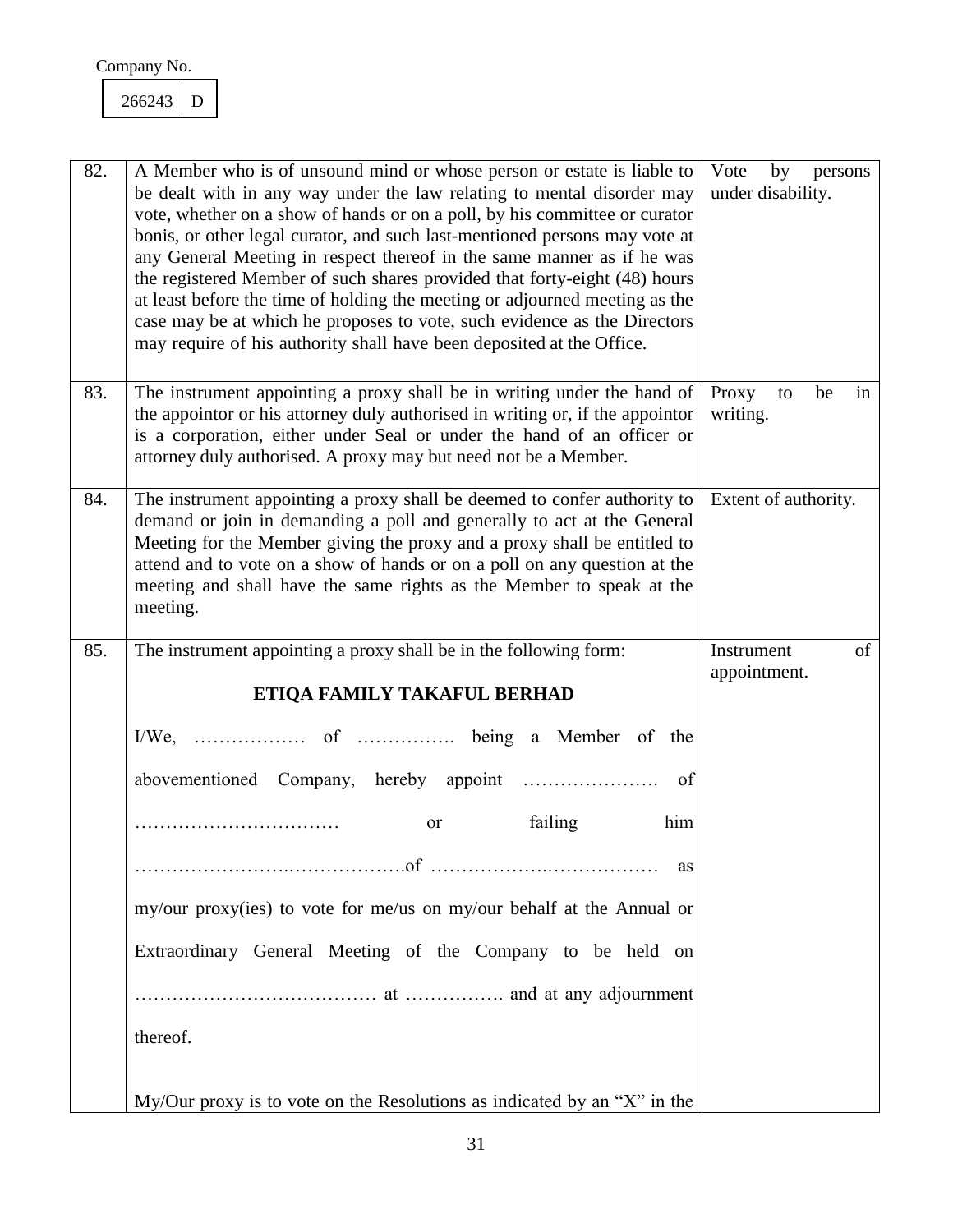<span id="page-32-2"></span><span id="page-32-1"></span><span id="page-32-0"></span>

|     |                          | appropriate spaces below. If no indication is given, my/our proxy shall<br>vote, the proxy shall vote or abstain as he/she thinks fit.                                                                                                                                                                                                                                                                                                                                                                                                                                                                                                                                                         |     |                                               |    |
|-----|--------------------------|------------------------------------------------------------------------------------------------------------------------------------------------------------------------------------------------------------------------------------------------------------------------------------------------------------------------------------------------------------------------------------------------------------------------------------------------------------------------------------------------------------------------------------------------------------------------------------------------------------------------------------------------------------------------------------------------|-----|-----------------------------------------------|----|
|     | Resolution No.           | Ordinary/Special Resolution                                                                                                                                                                                                                                                                                                                                                                                                                                                                                                                                                                                                                                                                    | For | Against                                       |    |
|     |                          |                                                                                                                                                                                                                                                                                                                                                                                                                                                                                                                                                                                                                                                                                                |     |                                               |    |
|     | Number of                |                                                                                                                                                                                                                                                                                                                                                                                                                                                                                                                                                                                                                                                                                                |     |                                               |    |
|     | shares held              |                                                                                                                                                                                                                                                                                                                                                                                                                                                                                                                                                                                                                                                                                                |     |                                               |    |
|     | Signature of shareholder |                                                                                                                                                                                                                                                                                                                                                                                                                                                                                                                                                                                                                                                                                                |     |                                               |    |
|     |                          |                                                                                                                                                                                                                                                                                                                                                                                                                                                                                                                                                                                                                                                                                                |     |                                               |    |
|     |                          | Note: The instrument appointing a proxy and the Power of Attorney or<br>other authority, if any, under which it is signed or a notarially certified<br>copy of that power of authority shall be deposited at the registered address<br>of the Company, not less than forty-eight (48) hours before the time for<br>holding the Annual or Extraordinary General Meeting or at any<br>adjournment thereof or, in the case of a poll, not less than twenty-four (24)<br>hours before the time appointed for the taking of the poll.                                                                                                                                                               |     |                                               |    |
| 86. |                          | The instrument appointing a proxy and the power of attorney or other<br>authority, if any, under which it is signed or a notarially certified copy of<br>that power or authority shall be deposited at the Office or at such other<br>place as is specified for that purpose in the notice convening the meeting,<br>not less than forty-eight (48) hours before the time for holding the meeting<br>or adjourned meeting at which the person named in the instrument<br>proposes to vote, or, in the case of a poll, not less than twenty-four $(24)$<br>hours before the time appointed for the taking of the poll, and in default<br>the instrument of proxy shall not be treated as valid. |     | Instrument<br>to<br>deposited.                | be |
| 87. |                          | Notwithstanding anything contained in this Constitution, the appointment<br>of a proxy shall be valid if made by cable, telegram or telex provided that<br>such appointment shall be confirmed in writing in accordance with the<br>provisions of the Act governing the appointment of proxy within three (3)<br>weeks from the date of such cable, telegram or telex.                                                                                                                                                                                                                                                                                                                         |     | Appointment<br>proxy via electronic<br>means. | of |
| 88. |                          | An instrument appointing a proxy executed in Malaysia need not be<br>witnessed. The signature to an instrument appointing a proxy executed                                                                                                                                                                                                                                                                                                                                                                                                                                                                                                                                                     |     | Attestation.                                  |    |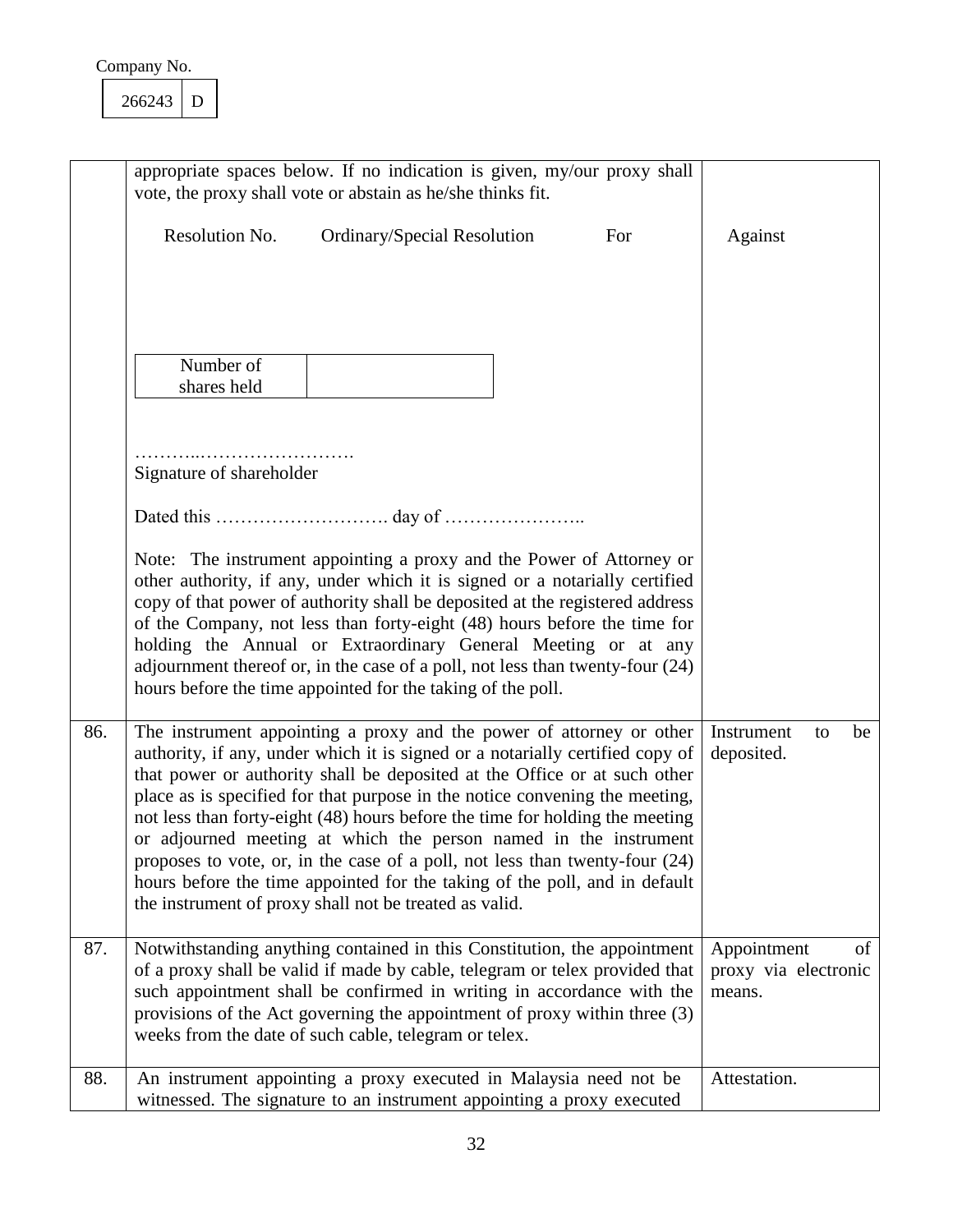<span id="page-33-0"></span>

| Company No. |  |
|-------------|--|
|             |  |

<span id="page-33-5"></span><span id="page-33-4"></span><span id="page-33-3"></span><span id="page-33-2"></span><span id="page-33-1"></span>

|     | outside Malaysia shall be attested by a solicitor, notary public, consul<br>or magistrate, but the Directors may from time to time waive or modify<br>this requirement either generally or in a particular case or cases.                                                                                                                                                                                                                                                                                                                                                                                                                                                                            |                                                       |
|-----|------------------------------------------------------------------------------------------------------------------------------------------------------------------------------------------------------------------------------------------------------------------------------------------------------------------------------------------------------------------------------------------------------------------------------------------------------------------------------------------------------------------------------------------------------------------------------------------------------------------------------------------------------------------------------------------------------|-------------------------------------------------------|
| 89. | A vote given in accordance with the terms of an instrument of proxy or<br>attorney shall be valid notwithstanding the previous death or unsoundness<br>of mind of the principal or revocation of the instrument or of the authority<br>under which the instrument was executed, or the transfer of the share in<br>respect of which the instrument is given, provided that no intimation in<br>writing of such death, unsoundness of mind, revocation, or transfer as<br>aforesaid has been received by the Company at the Office before the<br>commencement of the meeting or adjourned meeting at which the<br>instrument is used.                                                                 | Validity of proxy.                                    |
| 90. | A corporation may by resolution of its Directors or other governing body,<br>if it is a Member of the Company, authorise such person as it thinks fit to<br>act as its representative either at a particular meeting or at all meetings of<br>the Company or of any class of Members, and a person so authorised shall<br>in accordance with his authority and until his authority is revoked by the<br>corporation be entitled to exercise the same powers on behalf of the<br>corporation as the corporation could exercise if it were an individual<br>Member of the Company.                                                                                                                     | Corporation-Member<br>acting<br>by<br>representative. |
|     | DIRECTORS: APPOINTMENT, REMOVAL, VACATION ETC.                                                                                                                                                                                                                                                                                                                                                                                                                                                                                                                                                                                                                                                       |                                                       |
| 91. | Subject to a written approval from the BNM, a person may be appointed<br>as a Director provided that he is not disqualified under Section $68(1)$ of<br>the Islamic Financial Services Act and Section 198(1) of the Act.                                                                                                                                                                                                                                                                                                                                                                                                                                                                            | Appointment<br>of<br>Directors.                       |
| 92. | A person shall not be appointed as a Director of the Company unless he<br>has consented in writing to be a Director and make a declaration that he is<br>not disqualified from being a Director of the Company under the Act.                                                                                                                                                                                                                                                                                                                                                                                                                                                                        | Director's consent.                                   |
| 93. | All the Directors shall be of full age and the Board shall comprise<br>(a)<br>of up to eight (8) Directors of which five (5) shall be Maybank<br>Nominated Directors, two (2) shall be Ageas Nominated Directors<br>and one $(1)$ may be appointed to represent the interest $($ if any $)$ of<br>minority shareholders. In the event that there is no minority<br>shareholder the number of Directors would be reduced to seven<br>(7). The number of Directors to be appointed by Maybank and<br>Ageas shall reflect their Shareholding Percentage.<br>Subject to the Article $93(a)$ , in the event of any change in the<br>(b)<br>number of Directors, both Maybank and Ageas shall procure that | Number<br>of<br>Directors.                            |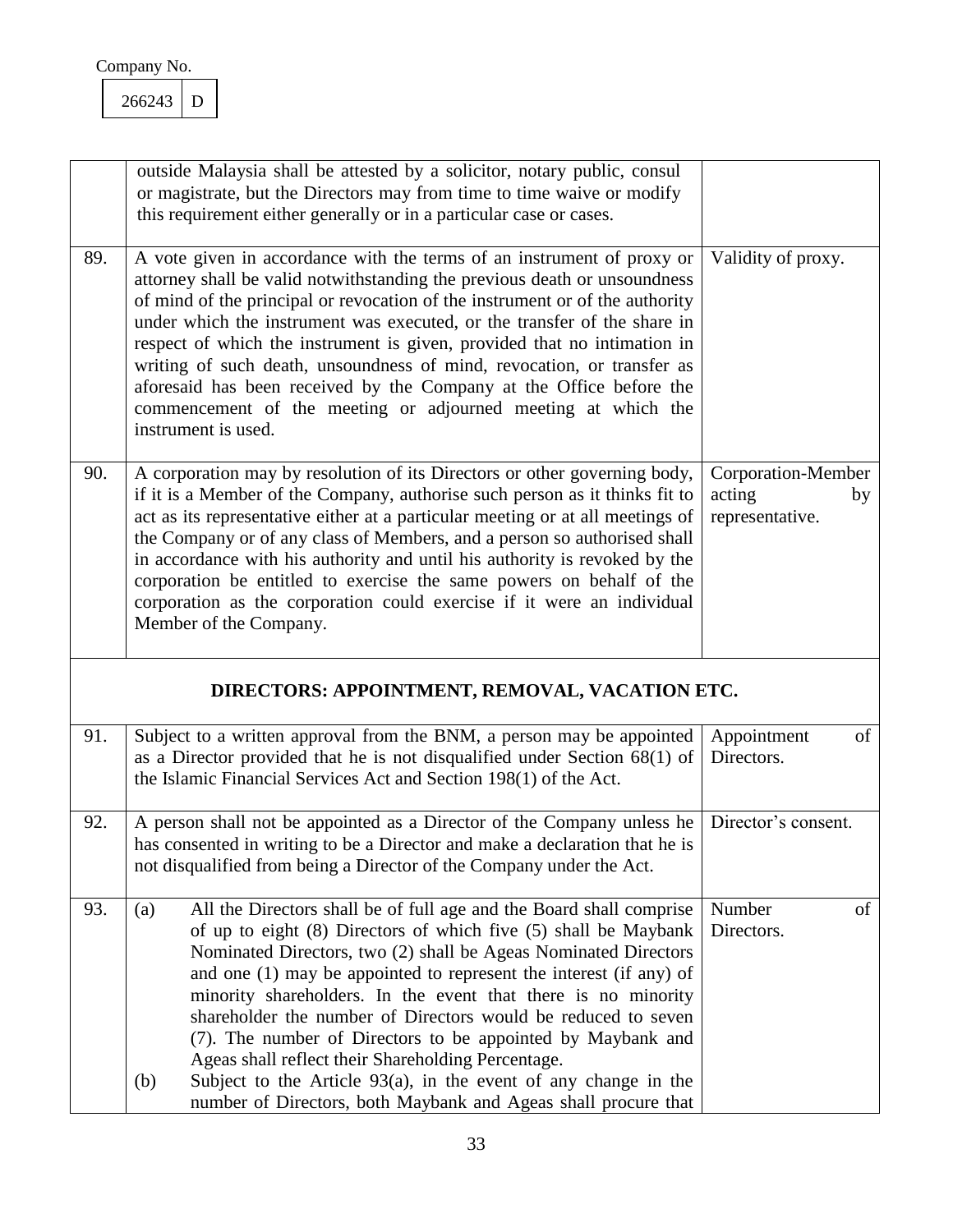<span id="page-34-1"></span><span id="page-34-0"></span>266243 D

<span id="page-34-5"></span><span id="page-34-4"></span><span id="page-34-3"></span><span id="page-34-2"></span>

|     | the number of Directors appointed by both Maybank and Ageas<br>shall reflect both their shareholding percentages in MAHB<br>(fractions shall be disregarded). A significant dilution in interest in<br>the shares of either Maybank and Ageas in the shares of MAHB<br>may result in reduction in its representation on the Board.                                                  |                                                                           |
|-----|-------------------------------------------------------------------------------------------------------------------------------------------------------------------------------------------------------------------------------------------------------------------------------------------------------------------------------------------------------------------------------------|---------------------------------------------------------------------------|
| 94. | The Chairman shall be from Maybank Nominated Directors. The vice-<br>Chairman shall be from Ageas Nominated Directors.                                                                                                                                                                                                                                                              | Chairman.                                                                 |
| 95. | If the Chairman shall during his term of office for any reason cease<br>(a)<br>to be a Director or be removed from office of Chairman, Maybank<br>shall forthwith nominate a new Chairman from the other Maybank<br>Nominated Directors, who shall subsequently be appointed by the<br>Board. For the avoidance of doubt, at any one time, there shall be<br>only one (1) Chairman. | Vacancy of office of<br>Chairman and vice-<br>Chairman.                   |
|     | (b)<br>The foregoing Article 95(a) shall <i>mutatis mutandis</i> apply to the<br>vice-Chairman except that Ageas shall have the right to nominate a<br>replacement from the other Ageas nominated Directors.                                                                                                                                                                        |                                                                           |
| 96. | Notwithstanding Article 93 of this Constitution, in the event where the<br>shareholding of Maybank or Ageas in MAHB is diluted or reduced, for<br>whatever reason, to below five per centum $(5%)$ of the total issued capital<br>of MAHB, such party whose shares were diluted shall not be entitled to<br>any representation on the Board.                                        | Dilution<br>in<br>shareholding<br>percentage.                             |
| 97. | The right of Maybank and Ageas to appoint Maybank Nominated<br>Directors and Ageas Nominated Directors respectively, as stated in Article<br>93 of this Constitution shall include the right of Maybank and Ageas, as<br>the case may be:                                                                                                                                           | Right for removal<br>and substitution of<br>Director.                     |
|     | at any time or from time to time, to remove or substitute any of its<br>(a)<br>nominated Director from office;                                                                                                                                                                                                                                                                      |                                                                           |
|     | to determine the period for which its nominated Director shall hold<br>(b)<br>office.                                                                                                                                                                                                                                                                                               |                                                                           |
| 98. | Every Director shall hold office in the Company until such time that the<br>Director is either removed or ceases to be able to perform his duties or<br>vacates his office pursuant to Article 104 of this Constitution or the Act.                                                                                                                                                 | Director's office.                                                        |
| 99. | The right of Maybank and Ageas to appoint or remove the<br>(a)<br>Maybank Nominated Director and Ageas Nominated Director<br>respectively, shall be made via notice in writing.                                                                                                                                                                                                     | Appointment<br><sub>or</sub><br>removal of Directors<br>to be in writing. |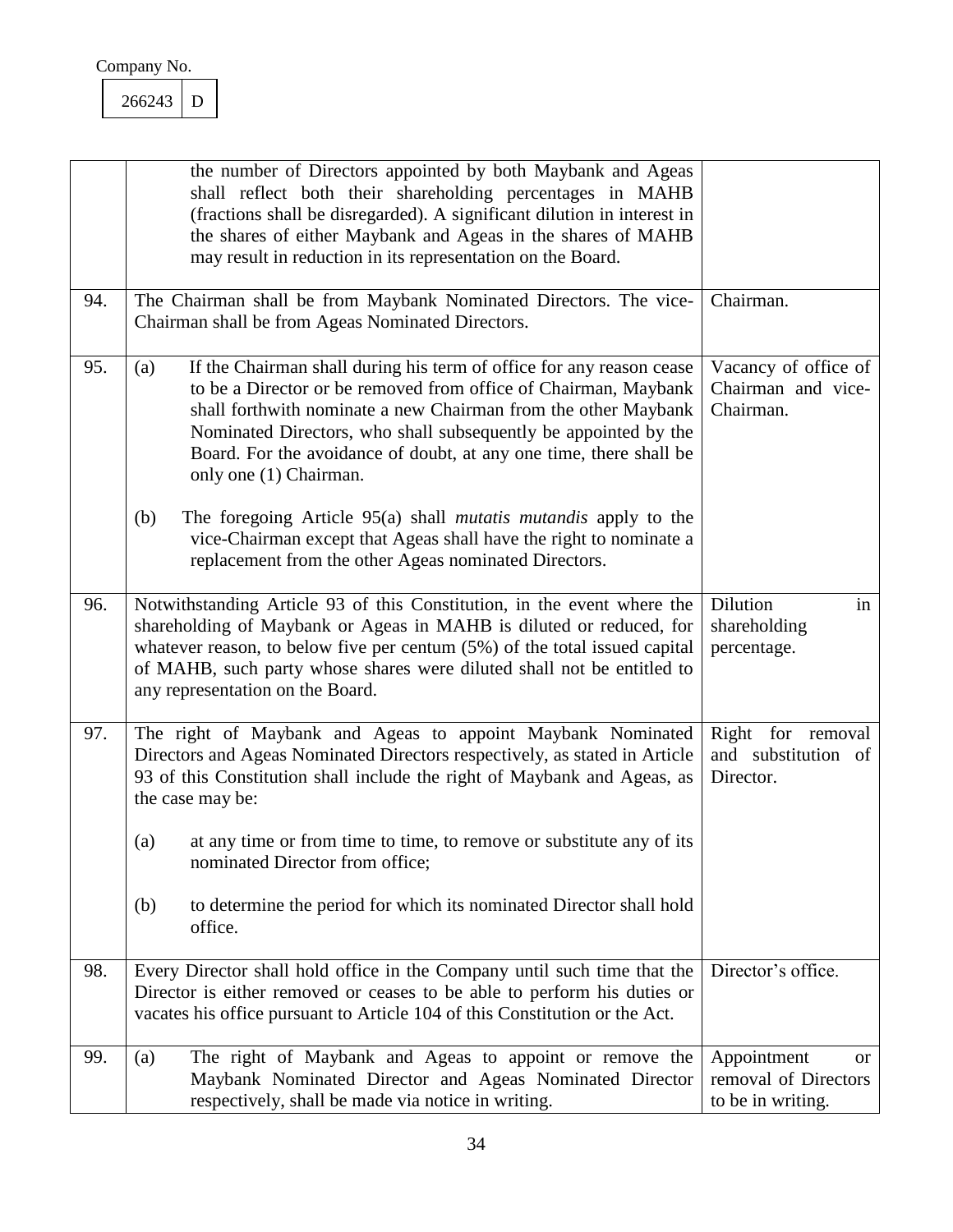<span id="page-35-4"></span><span id="page-35-3"></span><span id="page-35-2"></span><span id="page-35-1"></span><span id="page-35-0"></span>

|      | (b)        | The notice referred to in Article $99(a)$ shall be signed and be<br>deposited at the Office, at any time.                                                                                                                                                                                                                            |                                                                                           |
|------|------------|--------------------------------------------------------------------------------------------------------------------------------------------------------------------------------------------------------------------------------------------------------------------------------------------------------------------------------------|-------------------------------------------------------------------------------------------|
| 100. |            | Where any of the Maybank Nominated Director or Ageas Nominated<br>Director is either removed or ceases to be able to perform his duties or<br>vacates his office pursuant to Article 104 of this Constitution or the Act,<br>Maybank or Ageas, as the case may be, shall procure that such vacancy be<br>filled as soon as possible. | Filling of vacancy.                                                                       |
| 101. |            | The Directors appointed under the provisions of this Constitution shall not<br>be subject to retirement by rotation under Section 205 of the Act.                                                                                                                                                                                    | Directors not subject<br>retirement<br>to<br>by<br>rotation.                              |
| 102. | Directors. | Notwithstanding Article 93(a) of this Constitution and the terms of the<br>Shareholders' Agreement, the Company may from time to time by Special<br>Resolution passed at a General Meeting increase or reduce the number of                                                                                                          | Increase or reduction<br>number<br>of<br>in<br>Directors.                                 |
| 103. |            | Notwithstanding anything in this Constitution, all appointments, removal<br>of Directors, managing director, chief executive officer and Chairman (as<br>the case may be) shall be subject to the requirements and regulations of<br>other applicable laws as may be issued / amended from time to time.                             | Appointment,<br>removal<br><b>or</b><br>re-<br>election subject<br>to<br>applicable laws. |
| 104. |            | The office of a Director shall become vacant if the Director:                                                                                                                                                                                                                                                                        | Vacation of office.                                                                       |
|      | (a)        | has a receiving order in bankruptcy made against him or makes any<br>arrangement or composition with his creditors generally;                                                                                                                                                                                                        |                                                                                           |
|      | (b)        | becomes prohibited from being a Director or disqualified by or<br>under any provision of the Act and any other laws;                                                                                                                                                                                                                 |                                                                                           |
|      | (c)        | becomes of unsound mind or a person whose estate is liable to be<br>dealt with in any way under the law relating to mental disorder;                                                                                                                                                                                                 |                                                                                           |
|      | (d)        | resigns his office by giving a notice in writing to the Company at<br>its Office and in accordance with Section 208(2) and Section<br>$208(3)$ of the Act;                                                                                                                                                                           |                                                                                           |
|      | (e)        | is removed from his office in accordance with the Constitution or<br>the Act;                                                                                                                                                                                                                                                        |                                                                                           |
|      | (f)        | is charged for a criminal offence under any written law involving<br>fraud or dishonesty punishable with imprisonment for one (1) year<br>or more, whether by itself or in lieu of or in addition to, a fine, has<br>been proved against him in any court in or outside of Malaysia;                                                 |                                                                                           |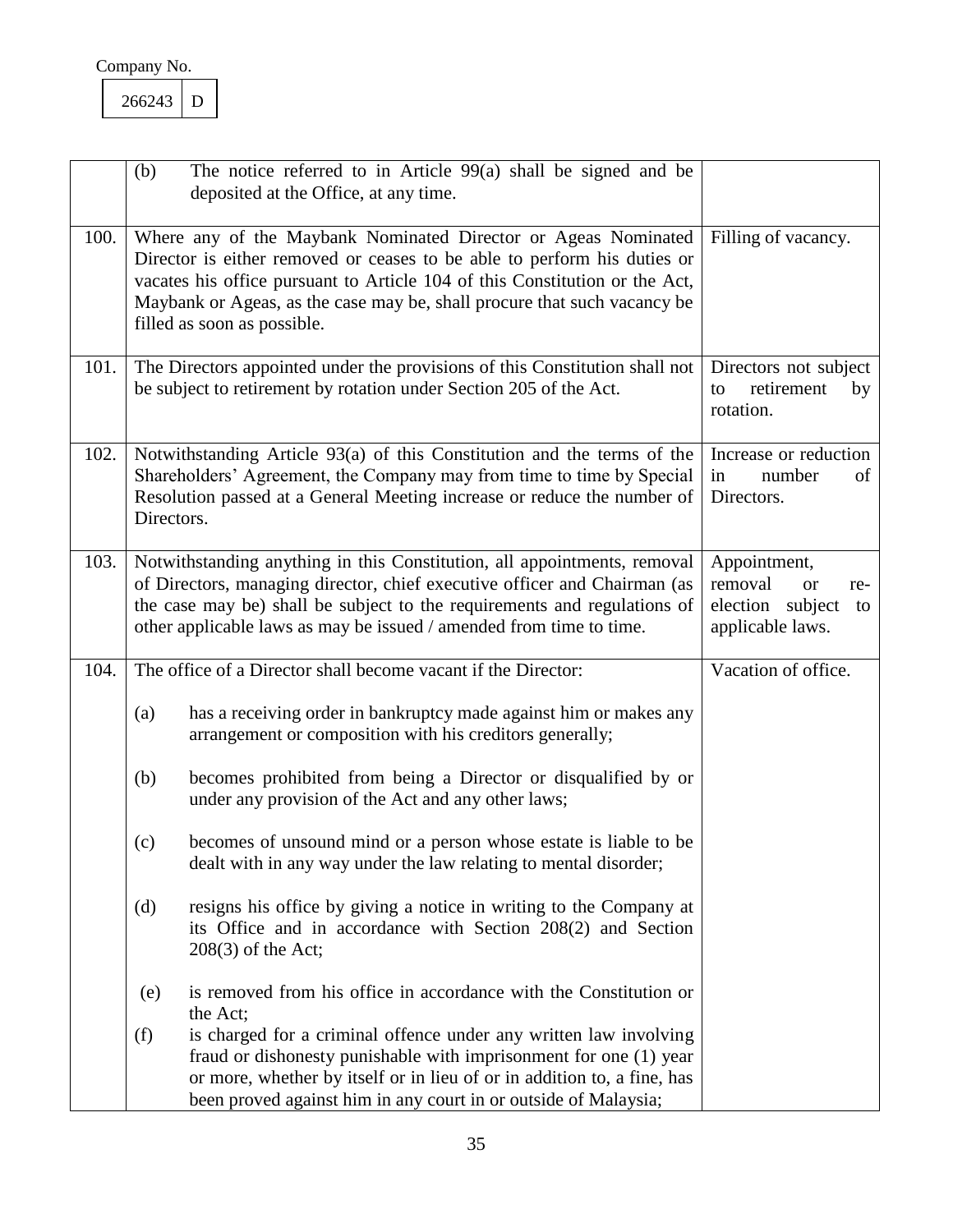<span id="page-36-2"></span><span id="page-36-1"></span><span id="page-36-0"></span>

|      | (g)          | has an order made against him for detention, supervision, restricted<br>residence, banishment or deportation, or if there has been imposed<br>on him any form of restriction or supervision by bond or otherwise,<br>under any law relating to prevention of crime, or to preventive<br>detention for prevention of crime or drug trafficking or to restricted<br>residence or to banishment or immigration;                                                                                                                                                                                                                                                                                                                               |                                                        |
|------|--------------|--------------------------------------------------------------------------------------------------------------------------------------------------------------------------------------------------------------------------------------------------------------------------------------------------------------------------------------------------------------------------------------------------------------------------------------------------------------------------------------------------------------------------------------------------------------------------------------------------------------------------------------------------------------------------------------------------------------------------------------------|--------------------------------------------------------|
|      | (h)          | shall be requested in writing by all his co-Directors to resign or<br>shall be removed by a resolution of the Company in General<br>Meeting; or                                                                                                                                                                                                                                                                                                                                                                                                                                                                                                                                                                                            |                                                        |
|      | (i)          | dies.                                                                                                                                                                                                                                                                                                                                                                                                                                                                                                                                                                                                                                                                                                                                      |                                                        |
| 105. | (a)          | The Directors shall be paid by way of fees and other benefits for<br>their services and such sums shall from time to time be determined<br>by the Company in General Meeting. Provided that fees and<br>benefits payable to Directors shall not be increased except<br>pursuant to a resolution passed at a General Meeting, where notice<br>of the proposed increase has been given in the notice convening<br>the meeting.                                                                                                                                                                                                                                                                                                               | Director's<br>remuneration.                            |
|      | (b)          | The remuneration of Directors not holding any executive office in<br>the Company shall be by a fixed sum and not payable by a<br>commission on or percentage of profits or turnover.                                                                                                                                                                                                                                                                                                                                                                                                                                                                                                                                                       |                                                        |
| 106. | assignments. | In addition to the remuneration mentioned in Article 105, any Director<br>attending meetings of the Board or of any committee of the Directors or<br>undertaking any duties or assignments on behalf of the Company shall<br>be entitled to be reimbursed by the Company in respect of all expenses<br>(including travelling and hotel expenses) reasonably incurred by him by<br>reason of such attendance or the carrying out of such duties or                                                                                                                                                                                                                                                                                          | Reimbursement<br>of<br>Director's expenses.            |
| 107. |              | If any Director being willing and having been called upon to do so by the<br>other Directors shall render or perform special or extraordinary services or<br>travel or reside abroad for any business or purposes on behalf of the<br>Company, he shall be entitled to receive such sum as the Directors may<br>think fit for expenses and also such remuneration as the Directors may<br>think fit, either as a fixed sum or as percentage of profits or otherwise, and<br>such remuneration may, as the Directors shall determine, be either in<br>addition to or in substitution for any other remuneration he may be entitled<br>to receive, and the same shall be charged as part of the ordinary working<br>expenses of the Company. | Remuneration<br>of<br>Director for special<br>service. |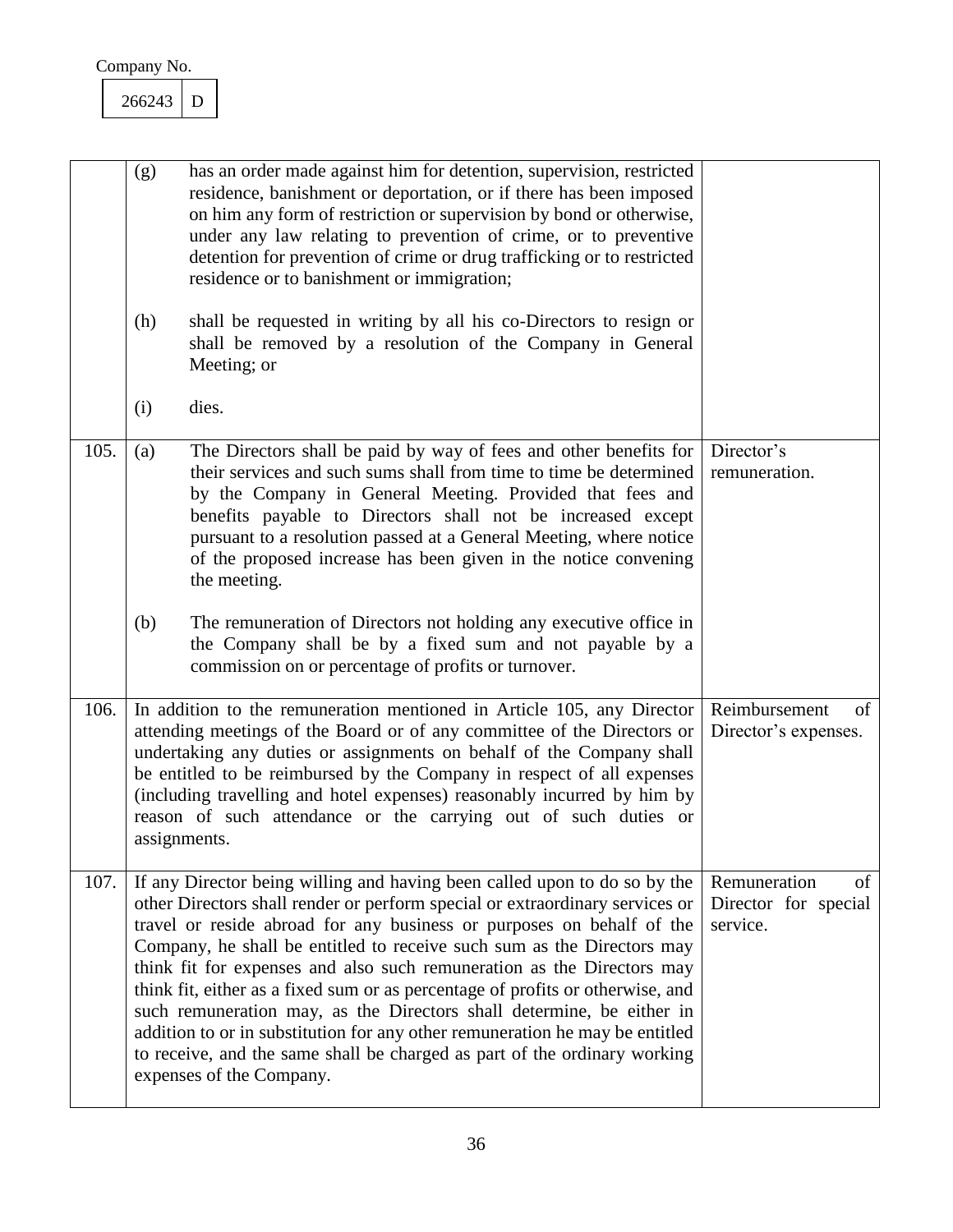<span id="page-37-0"></span>

| 266243 |  |
|--------|--|
|        |  |

<span id="page-37-4"></span><span id="page-37-3"></span><span id="page-37-2"></span><span id="page-37-1"></span>

| 108. | A Director may hold any other office or place of profit under<br>(a)<br>the Company (other than the office of auditor) in conjunction<br>with his office of Director for such period and on such terms (as to<br>remuneration and otherwise) as the Directors may determine. No<br>Director or intending Director shall be disqualified of by his office<br>from contracting with the Company, either with regard to his<br>tenure of any such office or place of profit or as a vendor,<br>purchaser or otherwise. No such contract, and no contract or<br>arrangement entered into by or on behalf of the Company, in<br>which any Director is in any way interested, shall be liable to be<br>avoided, nor shall any Director so contracting or being so<br>interested be liable to account to the Company for any profit<br>realised by any such contract or arrangement by reason of such<br>Director holding that office or of the fiduciary relationship thereby<br>established.<br>A Director, notwithstanding his interest, may be counted in the<br>(b)<br>quorum present at any meeting whereat he or any other Director is<br>appointed to hold any such office or place of profit under the<br>Company or whereat the terms of any such appointment are<br>arranged but he shall not vote on any such appointment or<br>arrangement other than his own appointment or the arrangement of<br>the terms thereof. | holding<br>Director<br>office of profit under<br>the Company. |
|------|-----------------------------------------------------------------------------------------------------------------------------------------------------------------------------------------------------------------------------------------------------------------------------------------------------------------------------------------------------------------------------------------------------------------------------------------------------------------------------------------------------------------------------------------------------------------------------------------------------------------------------------------------------------------------------------------------------------------------------------------------------------------------------------------------------------------------------------------------------------------------------------------------------------------------------------------------------------------------------------------------------------------------------------------------------------------------------------------------------------------------------------------------------------------------------------------------------------------------------------------------------------------------------------------------------------------------------------------------------------------------------------------------------------------------------|---------------------------------------------------------------|
| 109. | There shall be no shareholding qualification for Directors.                                                                                                                                                                                                                                                                                                                                                                                                                                                                                                                                                                                                                                                                                                                                                                                                                                                                                                                                                                                                                                                                                                                                                                                                                                                                                                                                                                 | Shareholding<br>qualification<br>of<br>Directors.             |
|      | <b>POWERS AND DUTIES OF DIRECTORS</b>                                                                                                                                                                                                                                                                                                                                                                                                                                                                                                                                                                                                                                                                                                                                                                                                                                                                                                                                                                                                                                                                                                                                                                                                                                                                                                                                                                                       |                                                               |
| 110. | The business of the Company shall be managed by the Directors who may<br>exercise all such powers of the Company as are not, by the Act or by this<br>Constitution, required to be exercised by the Company in General<br>Meeting, subject, nevertheless, to any of the provisions of the Act, this<br>Constitution and to such regulations, not being inconsistent with the<br>provisions in this Constitution, as may be prescribed by the Company in<br>General Meeting; but no regulation made by the Company in General<br>Meeting shall invalidate any prior act of the Directors which would have<br>been valid if that regulation had not been made.                                                                                                                                                                                                                                                                                                                                                                                                                                                                                                                                                                                                                                                                                                                                                                | General powers<br>of<br>Company vested in<br>Directors.       |
| 111. | The Directors may exercise all the powers of the Company to borrow<br>money and to mortgage or charge its undertaking, property and uncalled<br>capital or any part thereof, and to issue debentures and other securities<br>whether outright or as security for any debt, liability or obligation of the                                                                                                                                                                                                                                                                                                                                                                                                                                                                                                                                                                                                                                                                                                                                                                                                                                                                                                                                                                                                                                                                                                                   | Power of Directors<br>to borrow.                              |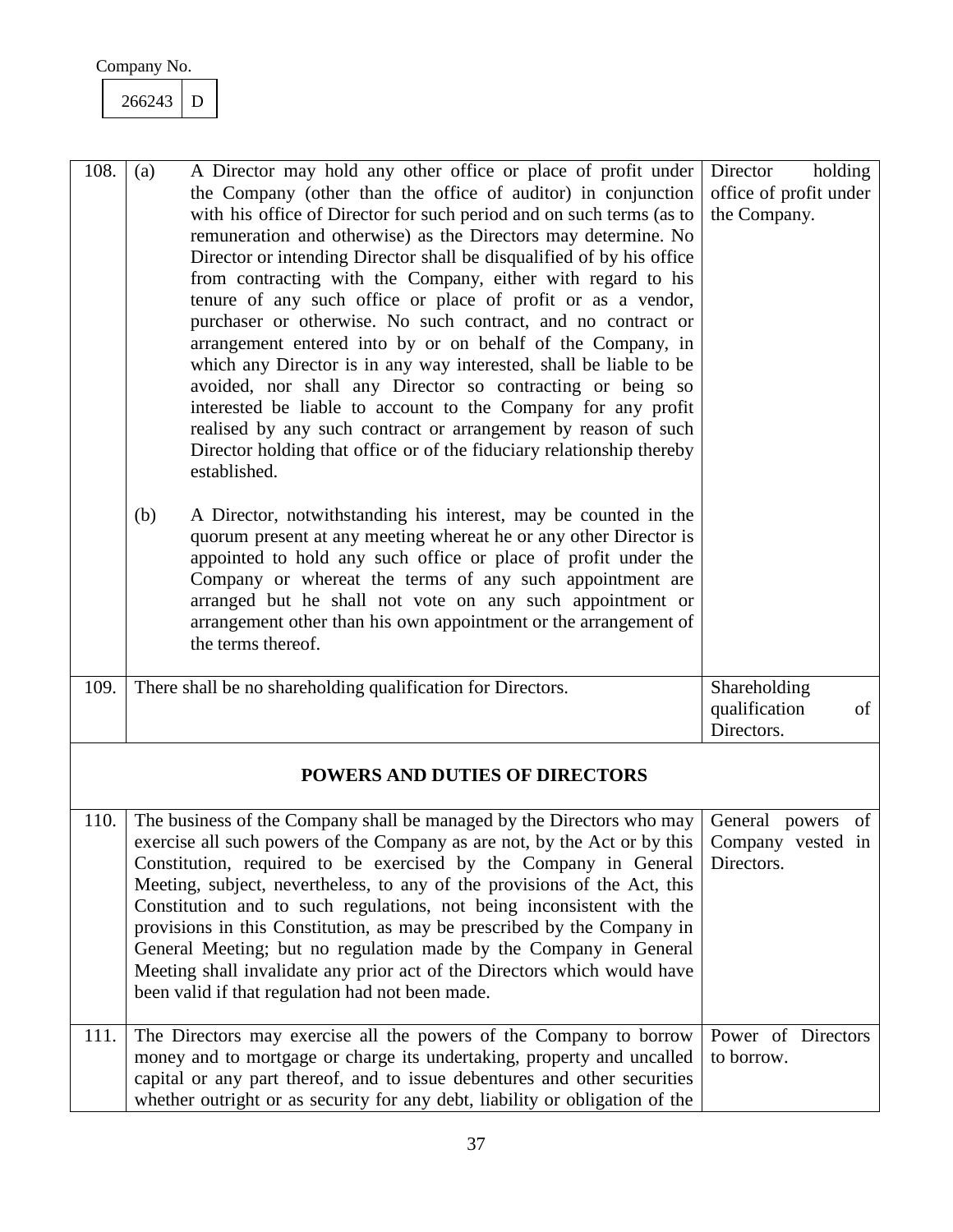<span id="page-38-0"></span>

| Company No. |  |
|-------------|--|
|             |  |

<span id="page-38-2"></span><span id="page-38-1"></span>

|      | Company. Provided that the Directors shall not issue any debt securities<br>convertible to ordinary shares without the prior approval of the Company<br>in General Meeting.                                                                                                                                                                                                                                                                                                                                                                                                                                                                                                                                                                                                                                                                                                                                                                                                                                                                                                                                                                                                                                                                      |                                                                                                                        |
|------|--------------------------------------------------------------------------------------------------------------------------------------------------------------------------------------------------------------------------------------------------------------------------------------------------------------------------------------------------------------------------------------------------------------------------------------------------------------------------------------------------------------------------------------------------------------------------------------------------------------------------------------------------------------------------------------------------------------------------------------------------------------------------------------------------------------------------------------------------------------------------------------------------------------------------------------------------------------------------------------------------------------------------------------------------------------------------------------------------------------------------------------------------------------------------------------------------------------------------------------------------|------------------------------------------------------------------------------------------------------------------------|
| 112. | Without prejudice to the generality of Article 110 of this Constitution, the<br>Directors may establish or arrange any contributory or non-contributory<br>pension or superannuation scheme for the benefit of, or pay a gratuity,<br>pension or emolument to any person who is or has been employed by or in<br>the service of the Company or any subsidiary of the Company, or to any<br>person who is or has been a Director or other officer of and holds or has<br>salaried employment in the Company or any such subsidiary, and the<br>widow, family or dependents of any such person. The Directors may also<br>subscribe to any association or fund which they consider to be for the<br>benefit of the Company or any such subsidiary or any such persons as<br>aforesaid, and make payments for or towards any hospital or scholastic<br>expenses or any takaful of any such persons. Provided that any Director<br>holding such salaried employment shall be entitled to retain any benefit<br>received by him hereunder subject only, where the Act requires, to proper<br>disclosure to the Members and the approval of the Company in General<br>Meeting.                                                                         | Pensions<br>and<br>donations.                                                                                          |
| 113. | Any acquisition or disposal by the Directors of the Company's undertaking<br>or property shall be made in accordance with Section 223 of the Act.                                                                                                                                                                                                                                                                                                                                                                                                                                                                                                                                                                                                                                                                                                                                                                                                                                                                                                                                                                                                                                                                                                | Approval<br>required<br>disposal<br>for<br>of<br>Company's<br>undertaking<br><b>or</b><br>property<br>by<br>Directors. |
| 114. | The Directors from time to time and at any time may establish any local<br>boards or agencies for managing any of the affairs of the Company, either<br>in Malaysia or elsewhere, and may appoint any persons to be members of<br>such local boards, or any managers, inspectors, or agents, and may fix<br>their remuneration and may delegate to any local board, manager,<br>inspector, or agent, any of the powers, authorities and discretions vested in<br>the Directors with power to sub-delegate, and may authorise the members<br>of any local board, or any of them to fill any vacancies therein, and to act<br>notwithstanding vacancies, and any such appointment or delegation may<br>be made upon such terms and subject to such conditions as the Directors<br>may think fit, and the Directors may remove any person so appointed, and<br>may annul or vary such delegation, but no person dealing in good faith<br>and without notice of any such annulment or variation shall be affected<br>thereby. Every Director while present in the country or territory in which<br>any such local board thereof shall have been established shall be ex-<br>officio a member thereof and entitled to attend and vote at all meetings | Local<br>boards<br><b>or</b><br>agencies.                                                                              |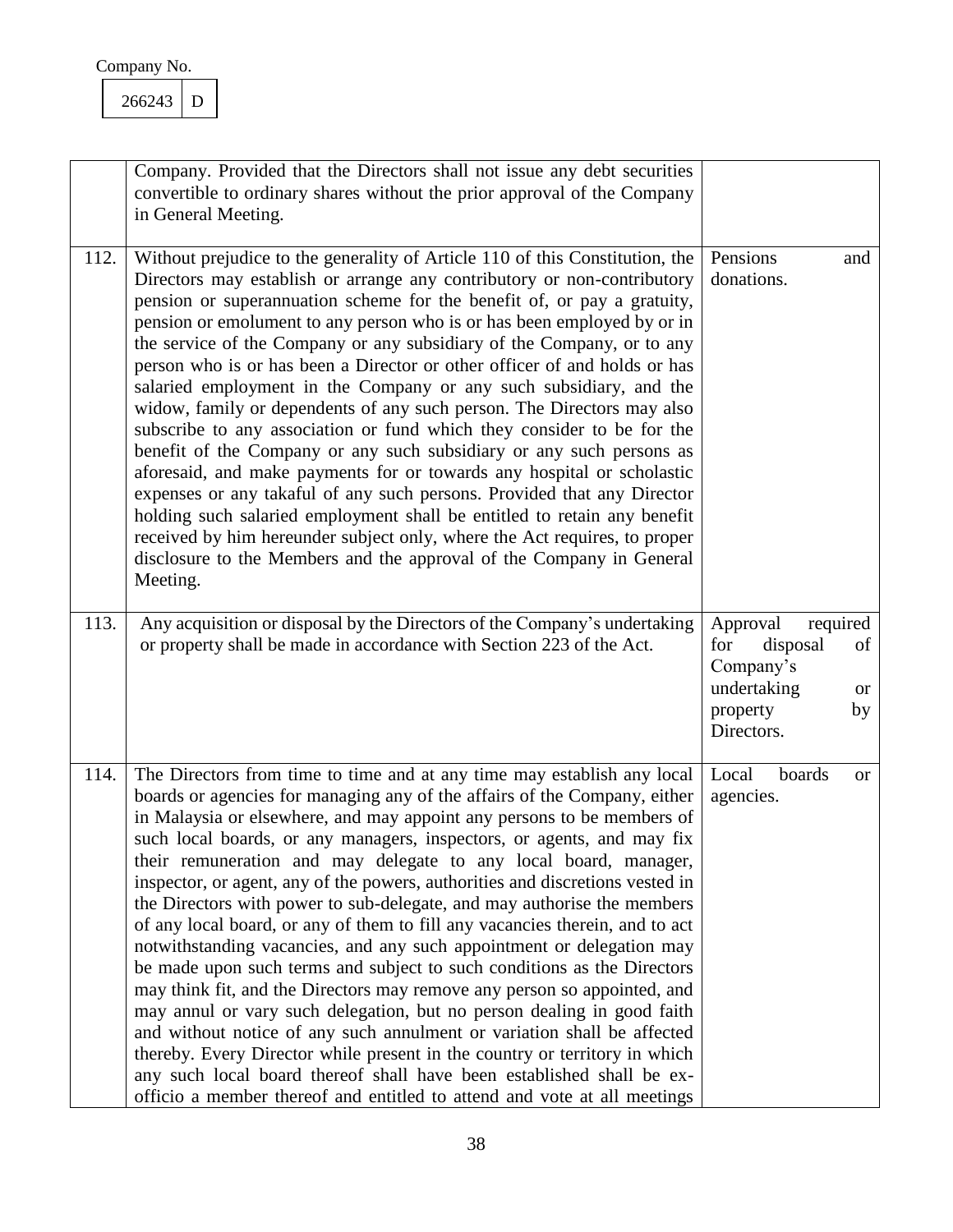<span id="page-39-1"></span><span id="page-39-0"></span>266243 D

<span id="page-39-3"></span><span id="page-39-2"></span>

|      | thereof held while he is present in such country or territory.                                                                                                                                                                                                                                                                                                                                                                                                                                                                                                                                                                                                                                                                                                                                                                                                                                                                                                                                                                                                                                                                                                                                          |                                                             |
|------|---------------------------------------------------------------------------------------------------------------------------------------------------------------------------------------------------------------------------------------------------------------------------------------------------------------------------------------------------------------------------------------------------------------------------------------------------------------------------------------------------------------------------------------------------------------------------------------------------------------------------------------------------------------------------------------------------------------------------------------------------------------------------------------------------------------------------------------------------------------------------------------------------------------------------------------------------------------------------------------------------------------------------------------------------------------------------------------------------------------------------------------------------------------------------------------------------------|-------------------------------------------------------------|
| 115. | The Directors may from time to time appoint any person or persons to<br>hold office as general adviser or as adviser to the Company at the Office, for<br>a period not exceeding one year from the date of appointment, but at the<br>expiration of such period the same person or persons may be re-<br>appointed for another period not exceeding one year. It shall be the duty<br>of a general adviser or adviser to assist the Company with his counsel and<br>advise when so requested.                                                                                                                                                                                                                                                                                                                                                                                                                                                                                                                                                                                                                                                                                                           | General adviser.                                            |
| 116. | The Directors may from time to time by power of attorney under the Seal,<br>appoint any corporation, firm or person or body of persons, whether<br>nominated directly or indirectly by the Directors, to be the attorney or<br>attorneys of the Company for such purposes and with such powers,<br>authorities and discretions (not exceeding those vested in or exercisable by<br>the Directors under this Constitution), and for such period and subject to<br>such conditions as they may think fit, and any such appointment may (if<br>the Directors think fit) be made in favour of any of the members of any<br>local board established as aforesaid, or in favour of any company, or of<br>the Members, Directors, nominees, or managers of any company or<br>firm, or in favour of any fluctuating body of persons, whether<br>nominated directly or indirectly by the Directors; and any such power of<br>attorney may contain such provisions for the protection and convenience<br>of persons dealing with any such attorney as the Directors may think fit<br>and may also authorise any such attorney to delegate all or any of the<br>powers, authorities and discretions vested in him. | Powers of attorney.                                         |
| 117. | All cheques, promissory notes, drafts, bills of exchange and other<br>negotiable instruments and receipts for or transferable instruments, in<br>which the Company is in any way concerned or interested, and all receipts<br>for money paid to the Company shall be signed, drawn, accepted,<br>endorsed or otherwise executed, as the case may be in such manner as the<br>Directors from time to time by resolution determine.                                                                                                                                                                                                                                                                                                                                                                                                                                                                                                                                                                                                                                                                                                                                                                       | Execution<br>of<br>negotiable.                              |
| 118. | The Directors shall cause proper minutes to be made and kept for the<br>purpose:<br>of all appointments of Directors and Secretary to be engaged in the<br>(a)<br>management of the Company's affairs;<br>of names of Directors present at all meetings of the Company and<br>(b)<br>of the Directors; and                                                                                                                                                                                                                                                                                                                                                                                                                                                                                                                                                                                                                                                                                                                                                                                                                                                                                              | Proper minutes of all<br>appointment<br>and<br>proceedings. |
|      | of all proceedings at all meetings of the Company and of the<br>(c)                                                                                                                                                                                                                                                                                                                                                                                                                                                                                                                                                                                                                                                                                                                                                                                                                                                                                                                                                                                                                                                                                                                                     |                                                             |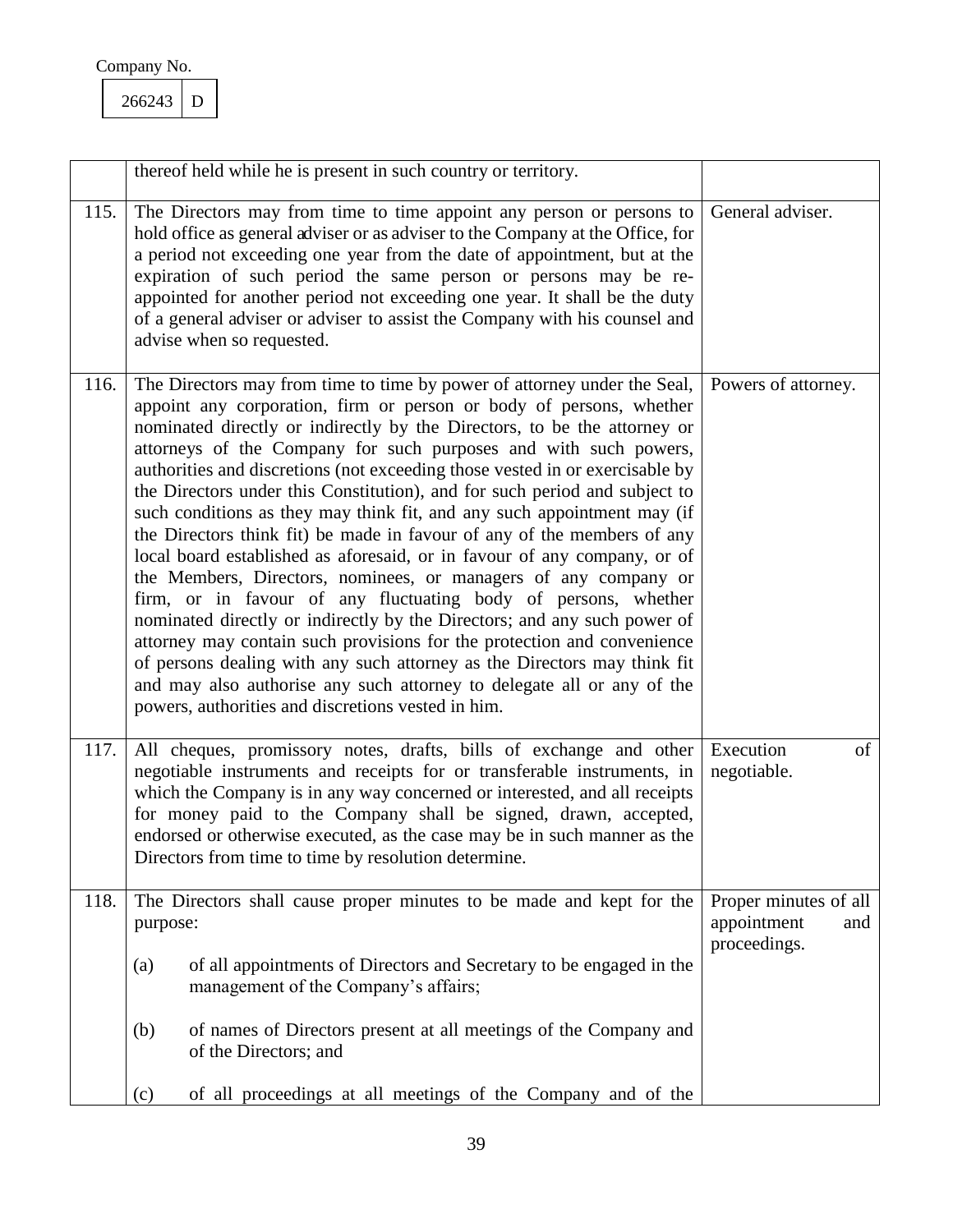<span id="page-40-3"></span><span id="page-40-2"></span><span id="page-40-0"></span>

| 266243 |  |
|--------|--|
|        |  |

<span id="page-40-4"></span><span id="page-40-1"></span>

| 119. | Directors, and all business transacted resolutions passed and<br>orders made at such meetings.<br>Such minutes shall be signed by the chairman of the meeting at which the<br>proceedings were held or by the chairman of the next succeeding meeting<br>and if so signed, shall be conclusive evidence without any further proof of<br>the facts stated therein.<br>The Company shall in accordance with the provisions of the Act keep at<br>the Office a register containing such particulars with respect to the<br>Directors and managers of the Company as are required by the Act, and<br>shall from time to time notify the Registrar of any change in such register<br>and of the date of change in manner prescribed by the Act.                                                                                                                                                                                                                                            | Register<br>of<br>Directors.                      |
|------|---------------------------------------------------------------------------------------------------------------------------------------------------------------------------------------------------------------------------------------------------------------------------------------------------------------------------------------------------------------------------------------------------------------------------------------------------------------------------------------------------------------------------------------------------------------------------------------------------------------------------------------------------------------------------------------------------------------------------------------------------------------------------------------------------------------------------------------------------------------------------------------------------------------------------------------------------------------------------------------|---------------------------------------------------|
|      | PROCEEDINGS OF DIRECTORS                                                                                                                                                                                                                                                                                                                                                                                                                                                                                                                                                                                                                                                                                                                                                                                                                                                                                                                                                              |                                                   |
| 120. | The provisions of the Third Schedule of the Act shall not apply to the<br>Company except insofar as the same are repeated or contained in this<br>Constitution.                                                                                                                                                                                                                                                                                                                                                                                                                                                                                                                                                                                                                                                                                                                                                                                                                       | Third<br>schedule<br>excluded.                    |
| 121. | Subject to any applicable law, the Board shall meet at least once every<br>three (3) calendar months for the dispatch, management and<br>administration of business and affairs of the Company, and adjourn or<br>otherwise regulate their meetings as they think fit.                                                                                                                                                                                                                                                                                                                                                                                                                                                                                                                                                                                                                                                                                                                | Meetings<br>for<br>transaction<br>of<br>business. |
| 122. | The Directors may determine the quorum necessary for the<br>(a)<br>transaction of business. Until otherwise determined at least 51% of<br>the number of Directors must be present to form a quorum<br>provided always at least one (1) of whom shall be a Maybank<br>Nominated Director and one (1) of whom shall be Ageas<br>Nominated Director, present in person, shall constitute a quorum<br>for a meeting of the Board.<br>In the absence of a quorum as stated in Article $122(a)$ of this<br>(b)<br>Constitution within half an hour of the time appointed for the<br>meeting, the meeting shall automatically be adjourned to two (2)<br>Business Days thereafter at the same time and at the same place.<br>At such adjourned meeting, at least 51% of the number of<br>Directors inclusive of at least one (1) Maybank Nominated<br>Director and one (1) Ageas Nominated Director, present in person,<br>shall constitute a quorum for the adjourned meeting of the Board. | of<br>Board<br>Quorum<br>meetings.                |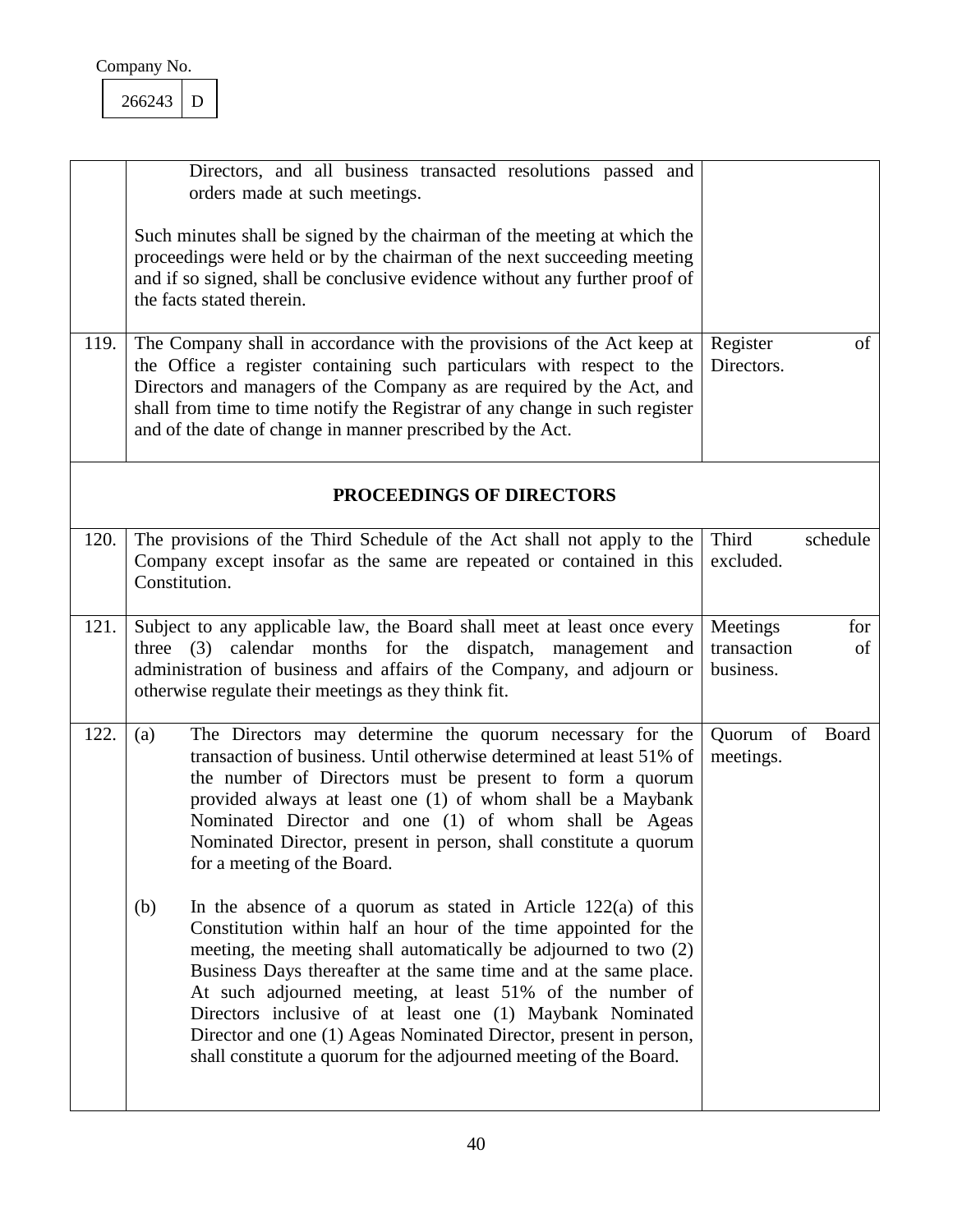#### 266243 D

<span id="page-41-1"></span><span id="page-41-0"></span>

|      | (c) | In the event where the quorum at the adjourned meeting of the<br>Board as stated in Article 122(b) above is not present within half<br>an hour of the time appointed for the adjourned meeting, the<br>adjourned meeting shall be re-adjourned to two (2) Business Days<br>thereafter at the same time and at the same place and at such re-<br>adjourned meeting, at least 51% of the number of Directors shall<br>constitute a quorum and may proceed to dispose of matters<br>presented before the Board provided that notice of such re-<br>adjourned meeting shall have been given to each Director at least<br>two (2) Business Days prior to the date of such re-adjourned<br>meeting. |                                    |
|------|-----|-----------------------------------------------------------------------------------------------------------------------------------------------------------------------------------------------------------------------------------------------------------------------------------------------------------------------------------------------------------------------------------------------------------------------------------------------------------------------------------------------------------------------------------------------------------------------------------------------------------------------------------------------------------------------------------------------|------------------------------------|
|      | (d) | All actions of the Board shall be reflected in the minutes of the<br>meeting. Subject to the provisions of this Constitution, the Board<br>may regulate its proceedings as the majority of the Directors may<br>think fit.                                                                                                                                                                                                                                                                                                                                                                                                                                                                    |                                    |
|      | (e) | No business may be transacted at a meeting of the Board if a<br>quorum is not present.                                                                                                                                                                                                                                                                                                                                                                                                                                                                                                                                                                                                        |                                    |
|      | (f) | Where a resolution is passed at an adjourned meeting of the Board,<br>the resolution shall, for all purposes, be treated as having been<br>passed on the date on which it was in fact passed and shall not to<br>be deemed to have been passed on any earlier date.                                                                                                                                                                                                                                                                                                                                                                                                                           |                                    |
| 123. |     | Any one Director may at any time and the Secretary shall on the<br>requisition of any one Director summon a meeting of the Directors.                                                                                                                                                                                                                                                                                                                                                                                                                                                                                                                                                         | Summon of meeting.                 |
| 124. | (a) | Notice of all Directors' meetings shall be given to all Directors and<br>the notice shall include the date, time and place of the meeting and<br>the matters to be discussed.                                                                                                                                                                                                                                                                                                                                                                                                                                                                                                                 | Notice of meeting of<br>Directors. |
|      | (b) | Save and except for Article 122(c) of this Constitution, notice of<br>every meeting of Directors shall be given in writing and the notice<br>of each meeting of Directors shall be served on each Director<br>entitled to receive the notice at least six (6) Business Days in<br>advance of the meeting, either personally or by sending it by post<br>or by electronic mail or other electronic means or device to him at<br>his registered address or to his last known e-mail address or<br>facsimile number or to such other electronic address of that<br>Director, for the service of such notices.                                                                                    |                                    |
|      | (c) | Where a notice is sent by post, service of the notice shall be<br>deemed to be effected by properly addressing pre-paying and                                                                                                                                                                                                                                                                                                                                                                                                                                                                                                                                                                 |                                    |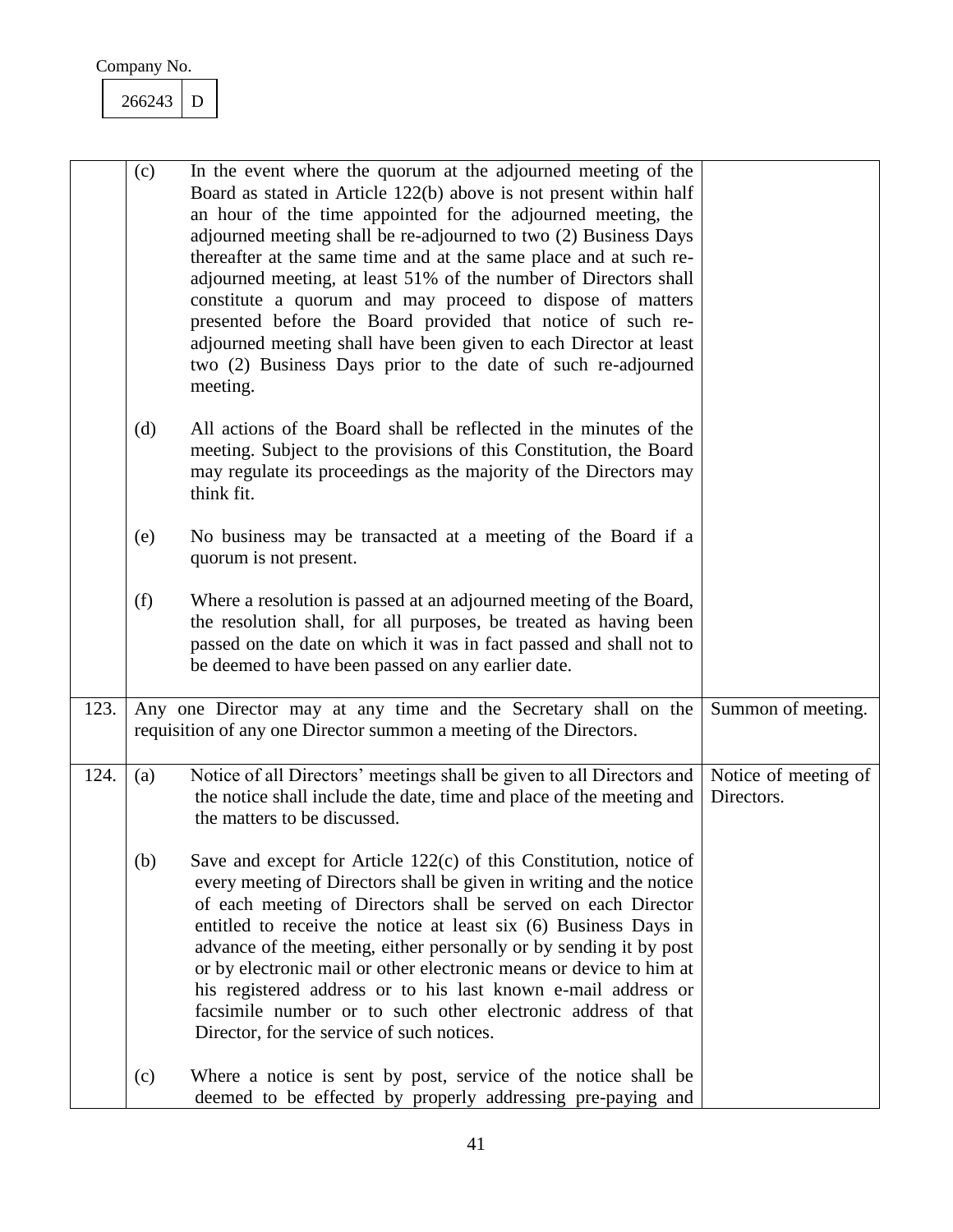<span id="page-42-0"></span>266243 D

<span id="page-42-1"></span>

|      |     | posting a letter containing the notice on the day after the date of<br>its posting. Where a notice is sent by electronic mail or other<br>electronic means or device, a confirmation note from the facsimile<br>machine or a computer print-out confirming the date of<br>transmission shall be evidence of the date of delivery of the said<br>notice electronically. All notices if sent by post and addressed to<br>Members with addresses in East and outside Malaysia shall be<br>sent by airmail or reliable courier services and the services shall<br>be paid at the prescribed rates. |                                            |    |
|------|-----|------------------------------------------------------------------------------------------------------------------------------------------------------------------------------------------------------------------------------------------------------------------------------------------------------------------------------------------------------------------------------------------------------------------------------------------------------------------------------------------------------------------------------------------------------------------------------------------------|--------------------------------------------|----|
| 125. | (a) | Subject to the notice and quorum requirements for meetings of the<br>Board as provided in this Constitution, a person may participate in<br>a meeting of the Board or any committee of the Board by<br>conference telephone, electronic or such other communication<br>facilities which would permit all persons participating in the<br>meeting to communicate with each other simultaneously and<br>instantaneously.                                                                                                                                                                         | Meetings<br>telephone,<br>electronic, etc. | by |
|      | (b) | Participation by a person in a meeting by conference telephone,<br>electronic and such other communication facilities shall be treated<br>as presence in person by that person at the said meeting and shall<br>be entitled to vote and be counted towards the quorum<br>notwithstanding the fact that he/she is not physically present at the<br>venue where the meeting is to be held.                                                                                                                                                                                                       |                                            |    |
|      | (c) | For the avoidance of doubt, such meeting shall be deemed to be<br>held at the place where the chairman of the meeting is at the start<br>of the meeting or any other place as agreed by the chairman.                                                                                                                                                                                                                                                                                                                                                                                          |                                            |    |
|      | (d) | Such a meeting shall not be deemed to have proceeded for such<br>period or periods where the conference telephone, electronic or<br>such other communication facilities have been disconnected.                                                                                                                                                                                                                                                                                                                                                                                                |                                            |    |
|      | (e) | The chairman of such a meeting shall have the discretion to<br>postpone the meeting which had been disconnected and which<br>cannot be reconnected within a reasonable time, to another date<br>and time to be agreed by the participants of the meeting.                                                                                                                                                                                                                                                                                                                                      |                                            |    |
| 126. |     | The Chairman shall preside as chairman at meetings of the Directors, but<br>if at any meeting the Chairman is not present within five (5) minutes after<br>the time appointed for holding the meeting or if the Chairman is unwilling<br>to act or unable due to illness or otherwise to act, any Maybank<br>Nominated Directors present shall act as chairman of the meeting.                                                                                                                                                                                                                 | Chairman of Board<br>meeting               |    |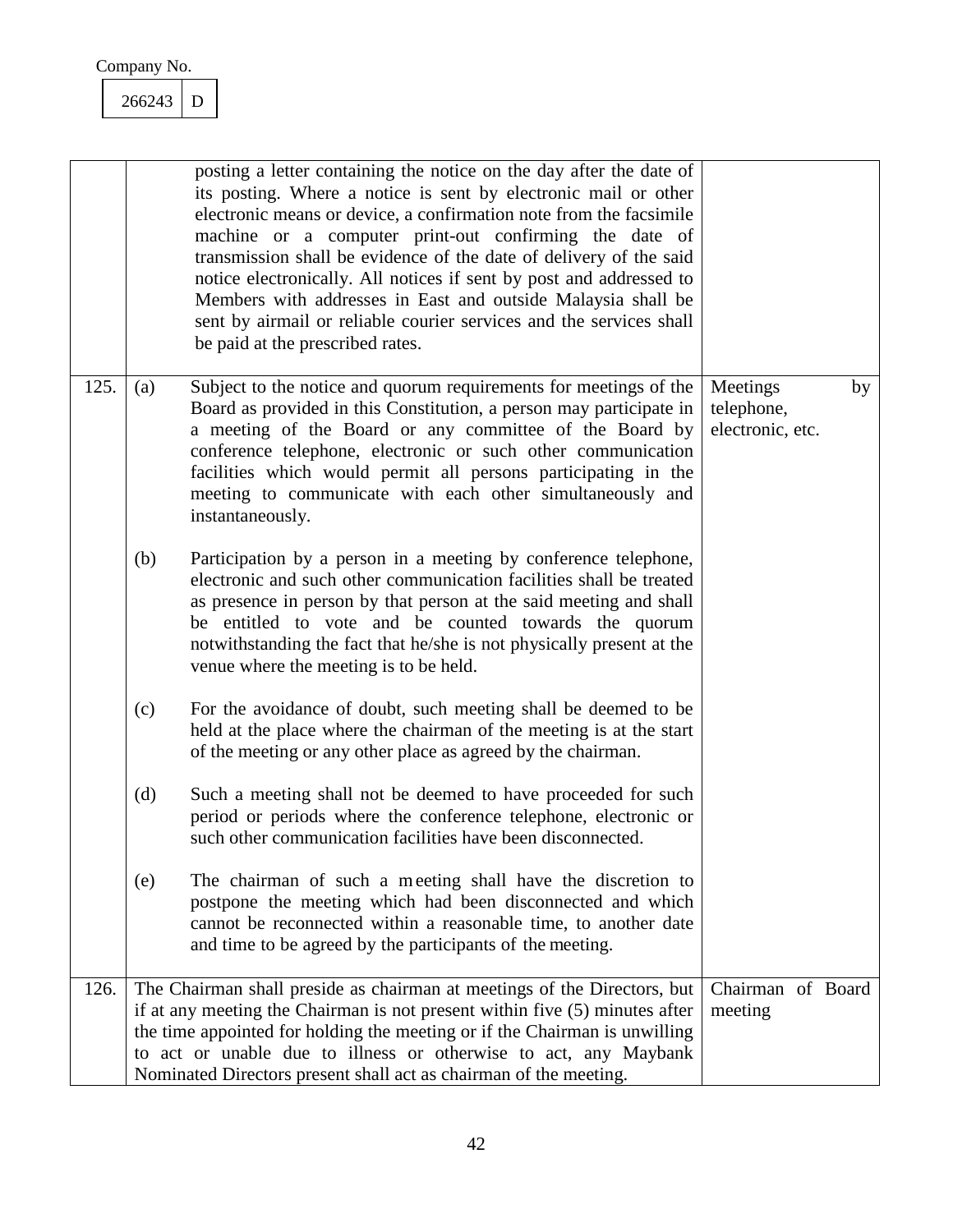<span id="page-43-1"></span><span id="page-43-0"></span>

| 266243 |  |
|--------|--|
|        |  |

| 127. | (a)        | Every Director shall have one (1) vote.                                                                                                                                                                                                                                                                                                                                                                                                                                                                                                                                                                                                                                                          | Voting.         |
|------|------------|--------------------------------------------------------------------------------------------------------------------------------------------------------------------------------------------------------------------------------------------------------------------------------------------------------------------------------------------------------------------------------------------------------------------------------------------------------------------------------------------------------------------------------------------------------------------------------------------------------------------------------------------------------------------------------------------------|-----------------|
|      | (b)<br>(c) | A Director present at a meeting of the Board is presumed to have<br>agreed to, and to have voted in favour of, a resolution of the Board<br>unless he expressly dissents from or votes to object against the<br>resolution at the meeting.<br>Unless provided otherwise in this Constitution, questions arising at<br>any meeting of Directors shall be decided by a majority of votes<br>and a determination by a majority of Directors shall for all<br>purposes be deemed a determination of the Directors.                                                                                                                                                                                   |                 |
| 128. |            | No resolutions shall be passed by the Board for the following issues unless<br>there is prior consensus between Maybank and Ageas:                                                                                                                                                                                                                                                                                                                                                                                                                                                                                                                                                               | Special Issues. |
|      | (a)        | Acquisitions which fall outside the general scope of business of the<br>Company and its subsidiaries.                                                                                                                                                                                                                                                                                                                                                                                                                                                                                                                                                                                            |                 |
|      | (b)        | Related party transactions outside the normal course of business of<br>the Company.                                                                                                                                                                                                                                                                                                                                                                                                                                                                                                                                                                                                              |                 |
|      | (c)        | Borrowings or provision of guarantees outside the normal course of<br>business of the Company.                                                                                                                                                                                                                                                                                                                                                                                                                                                                                                                                                                                                   |                 |
|      | (d)        | Expenditure, which is not a direct consequence of implementing the<br>business plan agreed between Maybank and Ageas.                                                                                                                                                                                                                                                                                                                                                                                                                                                                                                                                                                            |                 |
|      | (e)        | Increase in capital (whether by call for new capital or through<br>retained profits by failure to support a resolution to declare<br>sufficient dividends), if such increases would take the Company<br>beyond two hundred and fifty per centum $(250%)$ of the minimum<br>margin of solvency set by BNM as at the date of the Shareholders'<br>Agreement, subject always to prevailing laws or regulations in<br>Malaysia unless it is an increase in capital for the purposes of an<br>acquisition within the general scope of the business of the Company<br>and its subsidiaries and prior thereto, the relevant procedures set out<br>under the Shareholders' Agreement have been observed. |                 |
|      | (f)        | Expansion of the business of the Company and its subsidiaries<br>outside Malaysia and the Republic of Singapore.                                                                                                                                                                                                                                                                                                                                                                                                                                                                                                                                                                                 |                 |
|      | (g)        | Any disposal of, acquisition of (other than as set out under the<br>Shareholders' Agreement) or discontinuance in whole or in part of,<br>any business activity or any other proposal, which (in the opinion of<br>the Board) results in the basic objective as stated in the                                                                                                                                                                                                                                                                                                                                                                                                                    |                 |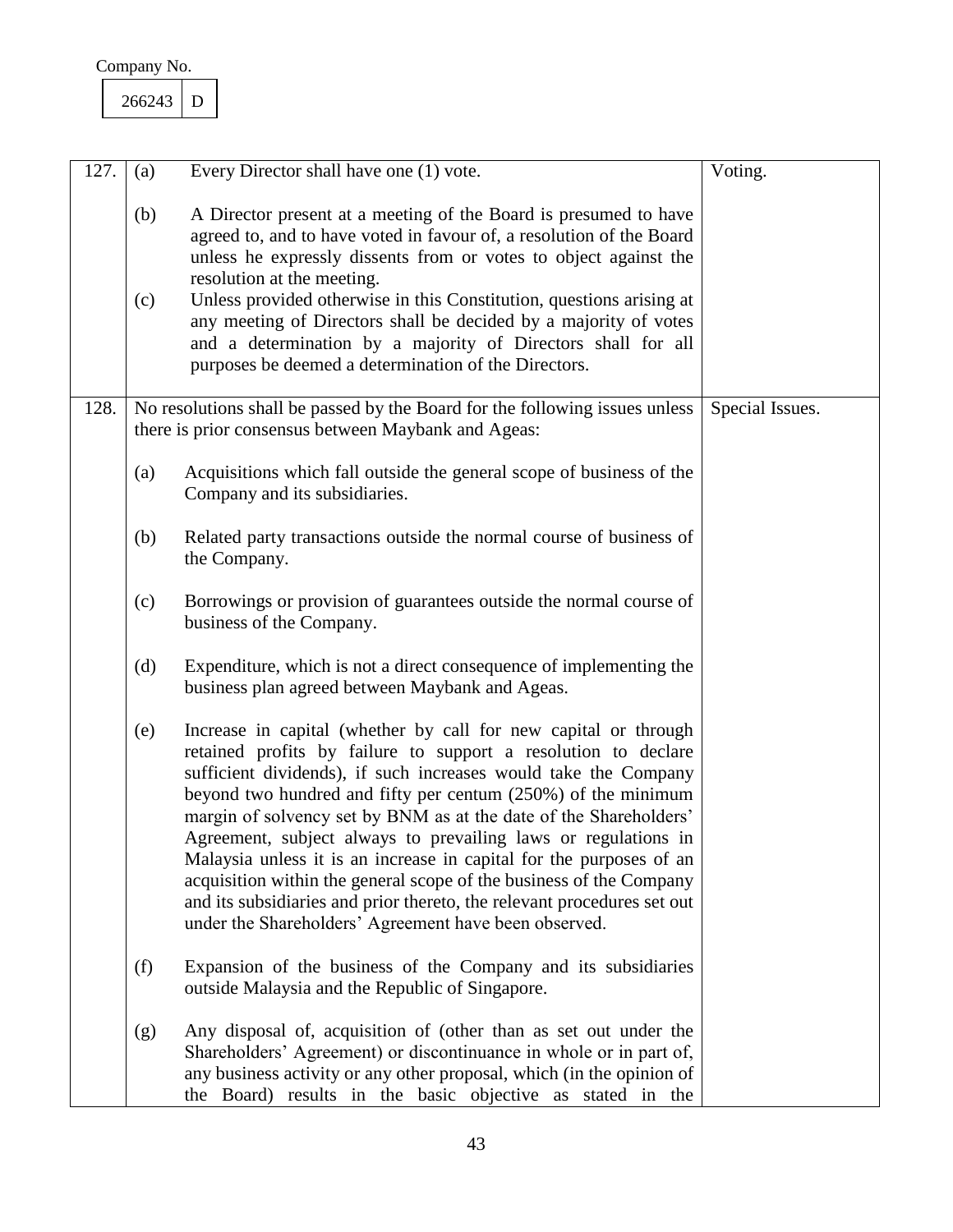<span id="page-44-0"></span>

| Company No. |  |
|-------------|--|
|             |  |

<span id="page-44-1"></span>

|      |     | Shareholders' Agreement to build Malaysia's premier takaful<br>company distributing substantially through Maybank's retail<br>network while creating shareholder value, no longer being the<br>primary focus of the Company and its subsidiaries.                                                                                                                                                                                                                                                                                                                       |                                                                             |
|------|-----|-------------------------------------------------------------------------------------------------------------------------------------------------------------------------------------------------------------------------------------------------------------------------------------------------------------------------------------------------------------------------------------------------------------------------------------------------------------------------------------------------------------------------------------------------------------------------|-----------------------------------------------------------------------------|
| 129. |     | A Director shall be counted in a quorum at a meeting but may not vote<br>and participate in the discussion and elaboration in respect of the<br>following:                                                                                                                                                                                                                                                                                                                                                                                                              | Restriction in voting.                                                      |
|      | (a) | any arrangement for giving the Director himself or any other<br>Director any security or indemnity in respect of money lent by him<br>to or obligation undertaken by him for the benefit of the Company;<br><b>or</b>                                                                                                                                                                                                                                                                                                                                                   |                                                                             |
|      | (b) | any arrangement for the giving by the Company of any security to<br>a third party in respect of a debt or obligation of the Company for<br>which the Director himself or any other Director has assumed<br>responsibility in whole or in part under a guarantee or indemnity or<br>by the deposit of a security; or                                                                                                                                                                                                                                                     |                                                                             |
|      | (c) | any contract by the Director himself or any other Director to<br>subscribe for or underwrite shares of debentures of the Company;<br><b>or</b>                                                                                                                                                                                                                                                                                                                                                                                                                          |                                                                             |
|      | (d) | any contract or arrangement with any other company in which he is<br>interested either or both as an officer of that other company or as a<br>holder of shares or other securities in that other company.                                                                                                                                                                                                                                                                                                                                                               |                                                                             |
| 130. | (a) | Every Director shall comply with the provisions of Section 221 of<br>the Act and all relevant laws, rules, regulations and guidelines<br>issued by the relevant authorities, in connection with the disclosure<br>of his interest in any contract or proposed contract with the<br>Company and in connection with the disclosure of the fact and the<br>nature, character and extent of any other or possession of any<br>property whereby whether directly or indirectly, duties or interests<br>might be created in conflict with his duty or interest as a Director. | Declaration<br>of<br>interest by Director<br>material<br>in<br>transaction. |
|      | (b) | The declaration of interest shall be made by way of a written notice<br>to all members of the Board and the Secretary at a meeting of<br>Directors:-                                                                                                                                                                                                                                                                                                                                                                                                                    |                                                                             |
|      |     | as soon as practicable after being aware of his interest in the<br>(i)<br>material transaction or arrangement; and                                                                                                                                                                                                                                                                                                                                                                                                                                                      |                                                                             |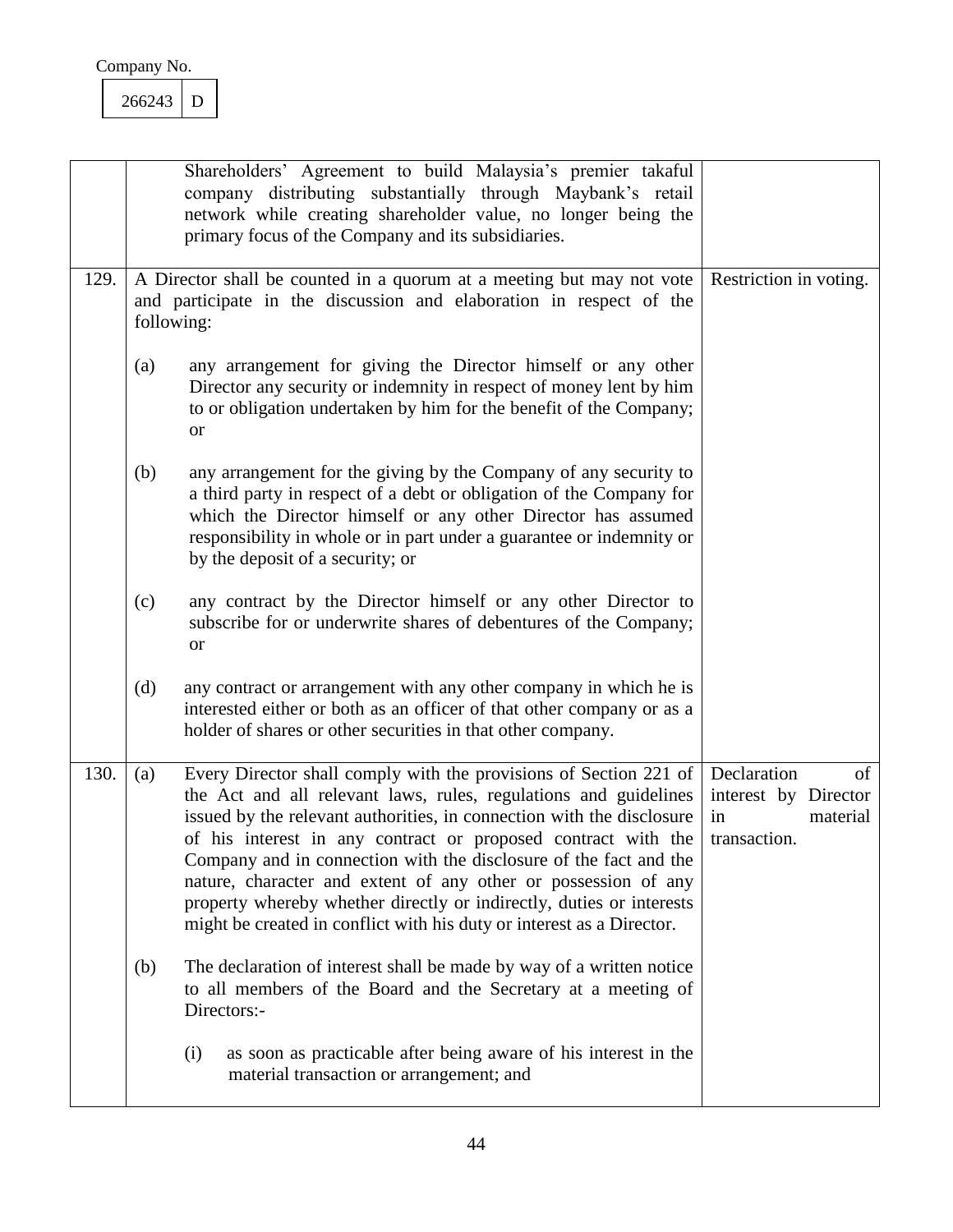<span id="page-45-1"></span><span id="page-45-0"></span>

<span id="page-45-6"></span><span id="page-45-5"></span><span id="page-45-4"></span><span id="page-45-3"></span><span id="page-45-2"></span>

|      | if the material transaction or arrangement is being deliberated<br>(ii)<br>at a meeting of the Directors, before the commencement of<br>the deliberation.                                                                                                                                                                                                                                                                                                                                                                            |                                                                           |
|------|--------------------------------------------------------------------------------------------------------------------------------------------------------------------------------------------------------------------------------------------------------------------------------------------------------------------------------------------------------------------------------------------------------------------------------------------------------------------------------------------------------------------------------------|---------------------------------------------------------------------------|
| 131. | Subject always to Section 222 (2) of the Act, regardless of whether a<br>declaration has been made, a Director, who has, directly or indirectly,<br>an interest in a material transaction or arrangement, shall not participate<br>and vote at the meeting of Directors where the material transaction or<br>arrangement is being deliberated, but he shall be counted in the quorum<br>present at the meeting.                                                                                                                      | Safeguards.                                                               |
| 132. | A Director of the Company may with the consent of the Board be or<br>become a Director or other officer of, or otherwise interested in, any<br>company promoted by the Company or in which the Company may be<br>interested as shareholder or otherwise, and no such Director shall be<br>accountable to the Company for any remuneration or other benefits<br>received by him as a Director or officer of, or from his interest in, such<br>other company unless the Company otherwise directs.                                     | Director<br>may<br>become Director of<br>other company.                   |
| 133. | Any Director may act by himself or his firm in a professional capacity for<br>the Company, and he or his firm shall be entitled to remuneration for<br>professional services as if he were not a Director, provided that nothing<br>herein contained shall authorise a Director or his firm to act as auditor of<br>the Company.                                                                                                                                                                                                     | Company<br>may<br>remunerate Director<br>for<br>professional<br>services. |
|      | <b>COMMITTEES OF DIRECTORS</b>                                                                                                                                                                                                                                                                                                                                                                                                                                                                                                       |                                                                           |
| 134. | The Directors may appoint such other committees of the Directors<br>(a)<br>consisting of such members of their body as they may from time to<br>time think fit.                                                                                                                                                                                                                                                                                                                                                                      | Committees of the<br>Board.                                               |
|      | Save for the powers in relation to Special Issues, the Directors<br>(b)<br>may entrust to and confer upon the Board committee, any of the<br>powers exercisable by them upon such terms and conditions and<br>with such restrictions as they may think fit and either collaterally<br>with or to the exclusion of their own powers, and may from time to<br>time delegate, revoke, withdraw, alter, or vary all or any of their<br>powers, other than the powers in relation to Special Issues, to the<br>Board committee appointed. | Power to delegate<br>powers.                                              |
|      | The Board executive committee and any other committees so<br>(c)<br>appointed shall in the exercise of the powers so delegated conform<br>to any regulations that may from time to time be imposed upon                                                                                                                                                                                                                                                                                                                              | Committees<br>to<br>conform<br>to<br>regulations.                         |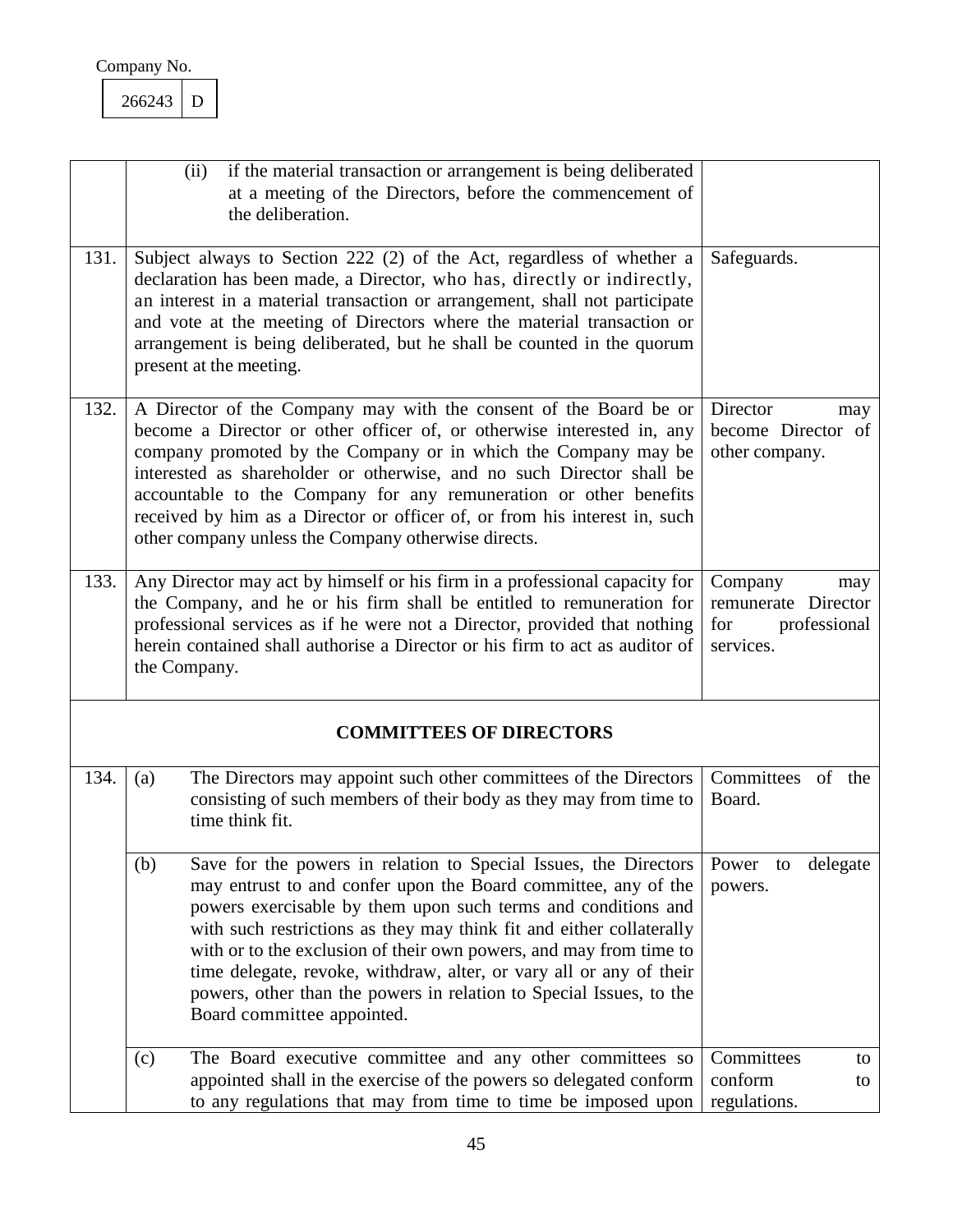<span id="page-46-3"></span><span id="page-46-1"></span><span id="page-46-0"></span>266243 D

<span id="page-46-6"></span><span id="page-46-5"></span><span id="page-46-4"></span><span id="page-46-2"></span>

|      | them by the Board.                                                                                                                                                                                                                                                                                                                                                                                                                                                                                                                                                                                                                                                           |                                                 |
|------|------------------------------------------------------------------------------------------------------------------------------------------------------------------------------------------------------------------------------------------------------------------------------------------------------------------------------------------------------------------------------------------------------------------------------------------------------------------------------------------------------------------------------------------------------------------------------------------------------------------------------------------------------------------------------|-------------------------------------------------|
|      | A committee may elect a chairperson of its meetings and may<br>(d)<br>determine its own proceedings. If no such chairman is elected, or if<br>at any meeting the chairman is not present within five (5) minutes<br>after the time appointed for holding the same, the members present<br>may choose one of their number to be chairman of the meeting.                                                                                                                                                                                                                                                                                                                      | Chairman<br>of<br>committee<br>proceedings.     |
|      | Any questions arising at any meeting of a committee shall be<br>(e)<br>determined by a majority of votes of the members present, and in<br>the case of an equality of votes the chairman of the meeting shall<br>not have a second or casting vote.                                                                                                                                                                                                                                                                                                                                                                                                                          | Voting<br>during<br>meeting<br>of<br>committee. |
|      | <b>MANAGING DIRECTOR, EXECUTIVE DIRECTOR &amp; CHIEF EXECUTIVE OFFICER</b>                                                                                                                                                                                                                                                                                                                                                                                                                                                                                                                                                                                                   |                                                 |
| 135. | The Directors shall subject to the prior approval of BNM appoint one of<br>the members of the Board nominated by Maybank for the time being and<br>from time to time to the office of managing director and may from time to<br>time revoke any such appointment. A managing director so appointed<br>shall be subjected to the same provisions as to the resignation and removal<br>as the other Directors, and if he ceases to hold the office of the Director he<br>shall ipso facto and immediately cease to be a managing director, but<br>without prejudice to any claim he may have for damages for breach of any<br>contract of service between him and the Company. | Appointment<br>of<br>managing director.         |
| 136. | A managing director shall, subject to the terms of any agreement entered<br>into in any particular case, receive such remuneration (whether by way of<br>salary, commission or participation in profits, or partly in one way and<br>partly in another) as the Directors may determine.                                                                                                                                                                                                                                                                                                                                                                                      | Remuneration<br>of<br>managing director.        |
| 137. | The managing director shall be subject to the control of the Board. The<br>managing director shall be responsible to carry out the administration and<br>management of the Company and the underwriting of all family and<br>general takaful business, settlement of claims, the arrangement of<br>facultative retakaful and carry out other functions for the efficient<br>administration of the Company as delegated by the Board.                                                                                                                                                                                                                                         | Managing<br>director<br>subject to control.     |
| 138. | Subject to the approval of BNM, the Directors may from time to<br>(a)<br>time appoint one or more of their body that are nominated by<br>Maybank to be the holder of any executive office upon such terms<br>and for such period as they may determine.                                                                                                                                                                                                                                                                                                                                                                                                                      | Appointment<br>to<br>executive office.          |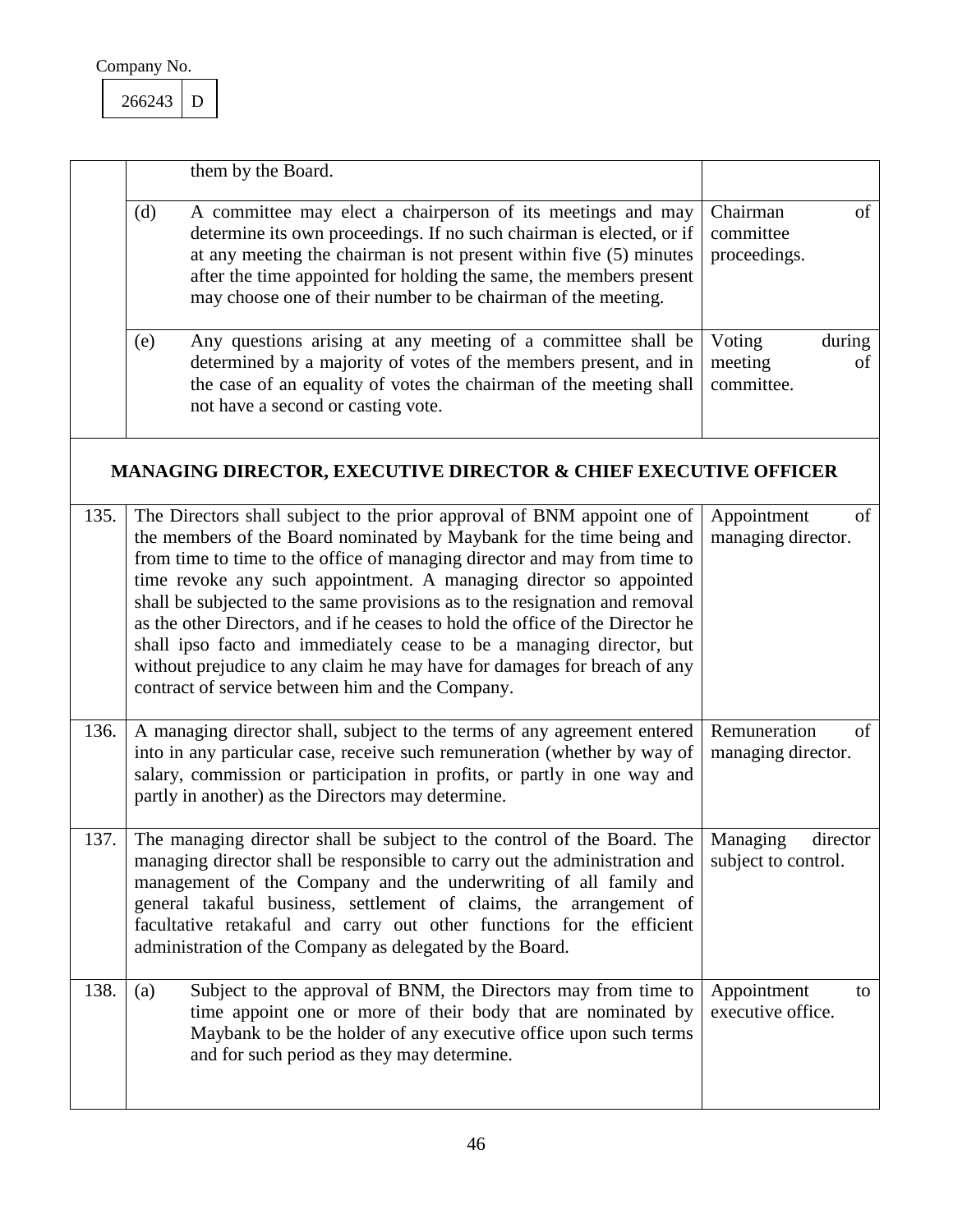<span id="page-47-1"></span><span id="page-47-0"></span>

|      | (b)<br>(c) | The appointment of any Director to any other executive office<br>shall be subject to termination if he cease from any cause to be a<br>Director unless the contract or resolution under which he holds<br>office shall state otherwise but without prejudice to any claim he<br>may have for damages for breach of any contract of service<br>between him and the Company.<br>The Directors may entrust to and confer upon a Director holding<br>any executive office any of the powers (other than the power to<br>make calls on or to forfeit shares or the powers exercisable by the<br>Directors under Article 128 hereof) exercisable by them as<br>Directors upon such terms and conditions and with such<br>restrictions as they may think fit and either collaterally with or to<br>the exclusion of their own powers and may from time to time<br>revoke, withdraw, alter or vary all or any of such powers. |                              |                                         |
|------|------------|-----------------------------------------------------------------------------------------------------------------------------------------------------------------------------------------------------------------------------------------------------------------------------------------------------------------------------------------------------------------------------------------------------------------------------------------------------------------------------------------------------------------------------------------------------------------------------------------------------------------------------------------------------------------------------------------------------------------------------------------------------------------------------------------------------------------------------------------------------------------------------------------------------------------------|------------------------------|-----------------------------------------|
| 139. | (a)        | The Directors shall subject to the prior approval of BNM appoint a<br>person nominated by Maybank to the office of chief executive<br>officer at such remuneration and upon such terms as to the duties<br>to be performed, the powers to be exercised, and all other matters<br>as the Directors think fit, but no such appointee shall be invested<br>with any powers or entrusted with any duties which the Directors<br>themselves could not have exercised or performed.                                                                                                                                                                                                                                                                                                                                                                                                                                         | Chief<br>officer.            | executive                               |
|      | (b)        | The chief executive officer shall be subject to the control of the<br>Board and a chief executive officer so appointed shall, subject to<br>the provisions of any contract between him and the Company, be<br>removed or dismissed from office.                                                                                                                                                                                                                                                                                                                                                                                                                                                                                                                                                                                                                                                                       |                              |                                         |
|      | (c)        | The Board may, if it deems fit, appoint a deputy chief executive<br>officer who shall be a nominee of Ageas.                                                                                                                                                                                                                                                                                                                                                                                                                                                                                                                                                                                                                                                                                                                                                                                                          |                              |                                         |
|      |            | For the avoidance of doubt, the appointment of chief executive officer<br>and/or the deputy chief executive officer of the Company is subject to a<br>consultative process for both Maybank and Ageas to deliberate on the<br>universe of the candidates before an actual nomination could be made.<br>Nevertheless, the actual appointment of chief executive officer and/or<br>deputy chief executive officer remains the responsibility of the Board.                                                                                                                                                                                                                                                                                                                                                                                                                                                              |                              |                                         |
| 140. | Maybank.   | Notwithstanding anything to the contrary in this Constitution, the<br>Directors shall have the right, in the event of unsatisfactory performance<br>or conduct of the person so appointed as the managing director or chief<br>executive officer to dismiss him and to have him replaced by a nominee of                                                                                                                                                                                                                                                                                                                                                                                                                                                                                                                                                                                                              | Removal<br>chief<br>officer. | of<br>managing director or<br>executive |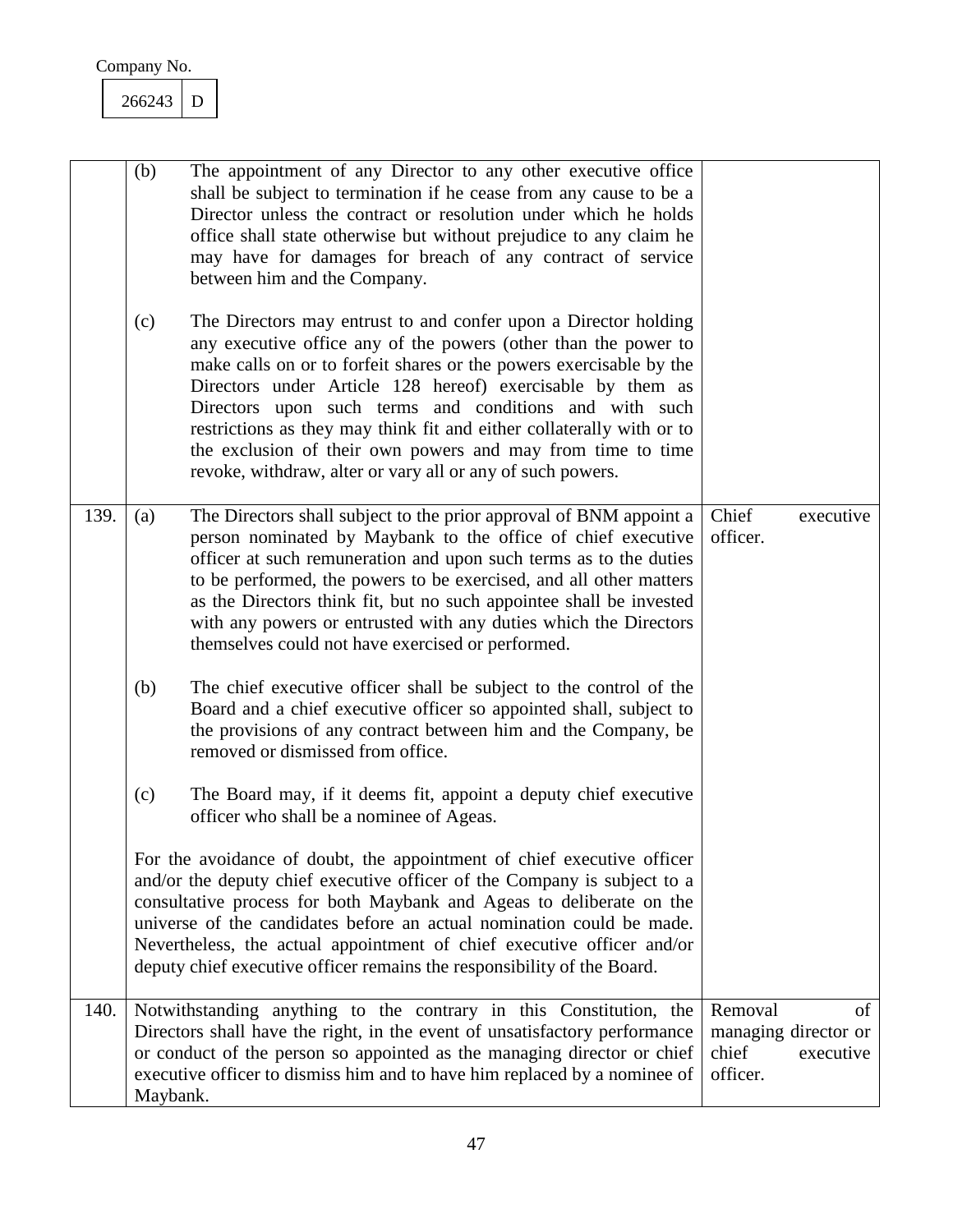<span id="page-48-3"></span><span id="page-48-1"></span>266243 D

<span id="page-48-6"></span><span id="page-48-5"></span><span id="page-48-4"></span><span id="page-48-2"></span><span id="page-48-0"></span>

|      | <b>VALIDATION OF ACTS OF DIRECTORS</b>                                                                                                                                                                                                                                                                                                                                                                                                                                                                                                                                                                                                                                                                             |                                                                                     |
|------|--------------------------------------------------------------------------------------------------------------------------------------------------------------------------------------------------------------------------------------------------------------------------------------------------------------------------------------------------------------------------------------------------------------------------------------------------------------------------------------------------------------------------------------------------------------------------------------------------------------------------------------------------------------------------------------------------------------------|-------------------------------------------------------------------------------------|
| 141. | All acts bona fide done by any meeting of the Directors or of a committee<br>of Directors or by any person acting as a Director shall, notwithstanding<br>that it is afterwards discovered that there was some defect in the<br>appointment of any such Director or person acting as aforesaid, or that<br>they or any of them were disqualified, be as valid as if every such person<br>had been duly appointed and was qualified to be a Director.                                                                                                                                                                                                                                                               | Validity<br>of<br>acts<br>where appointment<br>defective.                           |
|      | <b>CIRCULAR RESOLUTIONS</b>                                                                                                                                                                                                                                                                                                                                                                                                                                                                                                                                                                                                                                                                                        |                                                                                     |
| 142. | A resolution in writing, signed or assented and received by the Secretary<br>by post, facsimile, e-mail or other electronic means, by all the Directors<br>shall be as valid and effectual as if it had been passed at a meeting of the<br>Directors duly convened and held and shall be passed on the date which it<br>has been signed by the last Director. Any such resolution may consist of<br>several counterparts each signed or assented to by one or more Directors<br>in question.                                                                                                                                                                                                                       | Resolutions<br>in<br>writing signed<br>by<br>Directors effective.                   |
|      | <b>AUTHENTICATION OF DOCUMENTS</b>                                                                                                                                                                                                                                                                                                                                                                                                                                                                                                                                                                                                                                                                                 |                                                                                     |
| 143. | Any Director or the Secretary or any person appointed by the Directors for<br>the purpose shall have power to authenticate any documents affecting the<br>Constitution and any resolution passed by the Company or the Directors<br>and any books, records, documents and accounts relating to the business<br>of the Company, and to certify copies thereof or extracts therefrom as true<br>copies or extracts and need not be made under the Seal; and, where any<br>books, records, documents or accounts are kept elsewhere than in the<br>Office, the local manager or other officer of the Company having the<br>custody thereof shall be deemed to be a person appointed by the Directors<br>as aforesaid. | Authentication<br>of<br>documents.                                                  |
| 144. | A document purporting to be a copy of a resolution of the Directors or an<br>extract from the minutes of a meeting of the Directors which is certified as<br>such in accordance with the provisions of Article 143 shall be conclusive<br>evidence in favour of all persons dealing with the Company upon the faith<br>thereof that such resolution has been duly passed or, as the case may be,<br>that such extract is a true and accurate record of a duly constituted<br>meeting of the Directors.                                                                                                                                                                                                             | Certified<br>of<br>copy<br>resolution or extract<br>of<br>of<br>minutes<br>meeting. |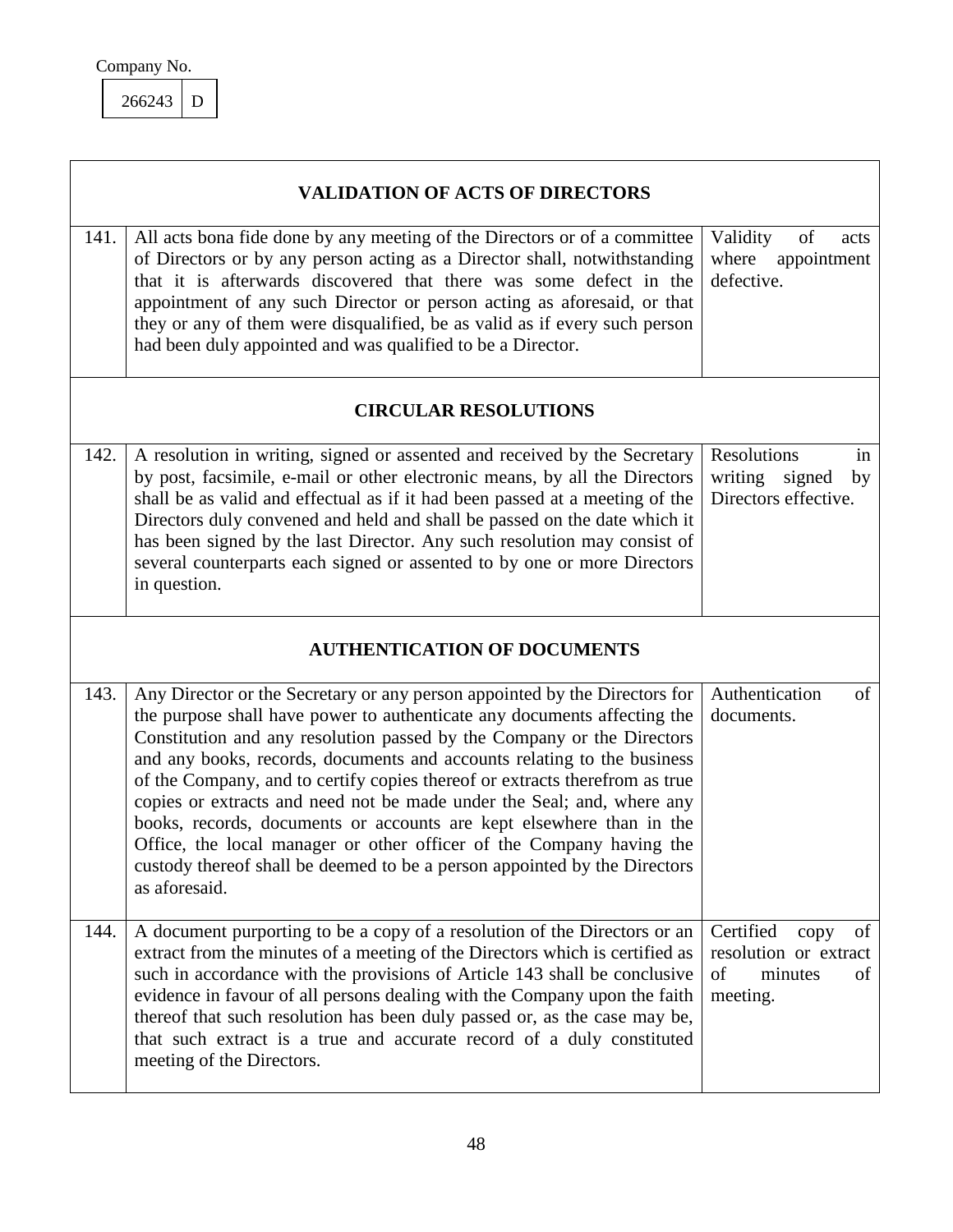<span id="page-49-3"></span><span id="page-49-2"></span><span id="page-49-1"></span>266243 D

<span id="page-49-7"></span><span id="page-49-6"></span><span id="page-49-5"></span><span id="page-49-4"></span><span id="page-49-0"></span>

|      | <b>SECRETARY(IES)</b>    |                                                                                                                                                                                                                                                                                                                                                                                                                                                                         |                                                                                     |  |  |
|------|--------------------------|-------------------------------------------------------------------------------------------------------------------------------------------------------------------------------------------------------------------------------------------------------------------------------------------------------------------------------------------------------------------------------------------------------------------------------------------------------------------------|-------------------------------------------------------------------------------------|--|--|
| 145. | (a)                      | The Secretary or Secretaries shall in accordance with the Act be<br>appointed by the Directors for such term, at such remuneration and<br>upon such conditions as they think fit, and any Secretary or Joint<br>Secretaries so appointed may be removed by them. The Directors<br>may from time to time by resolution appoint a temporary substitute<br>for the Secretary or Secretaries who shall be deemed to be the<br>Secretary during the term of his appointment. | Appointment<br>of<br>Secretary.                                                     |  |  |
|      | (b)                      | A provision of the Act or this Constitution requiring or authorising<br>a thing to be done by or to a Director and the Secretary shall not be<br>satisfied by its being done by or to the same person acting both as<br>Director and as, or in place of, the Secretary.                                                                                                                                                                                                 | Same<br>person<br>may<br>not act as Director<br>Secretary<br>and<br>simultaneously. |  |  |
|      | (c)                      | A provision of the Act or this Constitution requiring or authorising<br>a thing to be done by or to the Secretary shall be satisfied by its<br>being done by or to one (1) or more of the Secretaries, if any, for<br>the time being appointed by the Directors.                                                                                                                                                                                                        | Joint Secretaries.                                                                  |  |  |
|      | <b>SHARIAH COMMITTEE</b> |                                                                                                                                                                                                                                                                                                                                                                                                                                                                         |                                                                                     |  |  |
| 146. | (a)                      | The Directors shall establish a Shariah committee to advise the<br>Company on the operations of its takaful business in ensuring the<br>Company's business, affairs and activities comply with the Shariah<br>law.                                                                                                                                                                                                                                                      | Shariah<br>Roles<br>of<br>committee.                                                |  |  |
|      | (b)                      | The establishment and affairs of shariah committee shall at all<br>times governed by Islamic Financial Services Act and any<br>standards, guidelines and circular issued by BNM from time to<br>ume.                                                                                                                                                                                                                                                                    |                                                                                     |  |  |
|      | <b>SEAL</b>              |                                                                                                                                                                                                                                                                                                                                                                                                                                                                         |                                                                                     |  |  |
| 147. | (a)                      | The Directors shall provide for the safe custody of the Seal which<br>shall only be used pursuant to a resolution of the Directors, or a<br>committee of the Directors authorised to use the Seal. Every<br>instrument to which the Seal shall be affixed shall be signed by a<br>Director and shall be counter-signed by a second Director or the<br>Secretary or by some other person appointed by the Directors for<br>the purpose.                                  | official<br>Seal<br>and<br>seal.                                                    |  |  |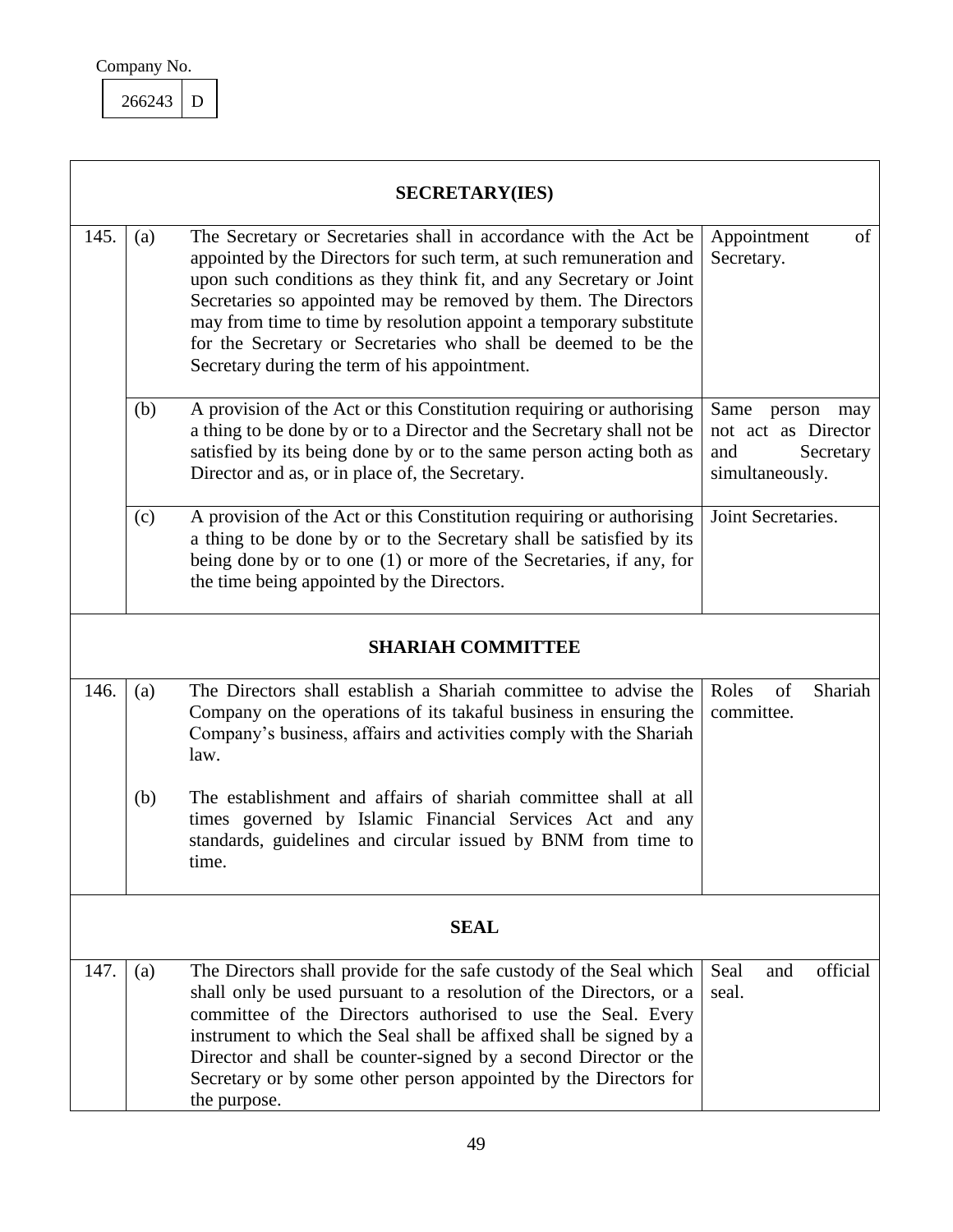<span id="page-50-2"></span><span id="page-50-1"></span>

| 266243 |  |
|--------|--|
|        |  |

<span id="page-50-4"></span><span id="page-50-3"></span><span id="page-50-0"></span>

|      | (b)<br>may exercise all the<br>The<br>Directors<br>the<br>powers of<br>Company conferred by Section 62 of the Act in relation to any<br>official seal for use outside Malaysia, and such powers shall be<br>vested in the Directors.                                                                                                                                                                                                                                                                                         |                                        |
|------|------------------------------------------------------------------------------------------------------------------------------------------------------------------------------------------------------------------------------------------------------------------------------------------------------------------------------------------------------------------------------------------------------------------------------------------------------------------------------------------------------------------------------|----------------------------------------|
|      | The Directors can use all the powers given under the Act for<br>(c)<br>executing a document in accordance with Section 66(2) of the Act<br>and such execution shall have the same effect as if the document is<br>executed under the Seal of the Company.                                                                                                                                                                                                                                                                    |                                        |
|      | <b>ACCOUNTS</b>                                                                                                                                                                                                                                                                                                                                                                                                                                                                                                              |                                        |
| 148. | The Directors shall cause proper accounting and other records to be kept<br>in accordance with the Act, which shall give a true and fair view of the<br>state of the Company's affairs and explain its transactions.                                                                                                                                                                                                                                                                                                         | Accounts to be kept.                   |
| 149. | The books of account shall be kept at the Office or, subject to the<br>provisions of Section 245 of the Act, at such other place or places as the<br>Directors think fit, and shall always be open to the inspection of the<br>Directors.                                                                                                                                                                                                                                                                                    | Place to be kept.                      |
| 150. | The Directors shall pursuant to Sections 257 and 258 of the Act cause the<br>audited financial statements and reports relating thereto to be sent at least<br>twenty-one (21) days before the date of its annual General Meeting to:                                                                                                                                                                                                                                                                                         | Circulation<br>of<br>audited accounts. |
|      | every Member of the Company;<br>(a)                                                                                                                                                                                                                                                                                                                                                                                                                                                                                          |                                        |
|      | (b)<br>every person who is entitled to receive notice of General Meetings;                                                                                                                                                                                                                                                                                                                                                                                                                                                   |                                        |
|      | every auditor of the Company; and<br>(c)                                                                                                                                                                                                                                                                                                                                                                                                                                                                                     |                                        |
|      | every debenture holder of the Company on a request being made to<br>(d)<br>the Company                                                                                                                                                                                                                                                                                                                                                                                                                                       |                                        |
|      | and laid before an annual General Meeting.                                                                                                                                                                                                                                                                                                                                                                                                                                                                                   |                                        |
| 151. | The Directors shall from time to time determine whether and to what<br>extent and at what times and places and under what conditions or<br>regulations the accounting and other records of the Company or any of<br>them shall be open to the inspection of Members not being Directors. No<br>Member (not being a Director) shall have any right of inspecting any<br>account or book or paper of the Company except as conferred by statute or<br>authorised by the Directors by a resolution or by the Company in General | Inspection<br>by<br>Members.           |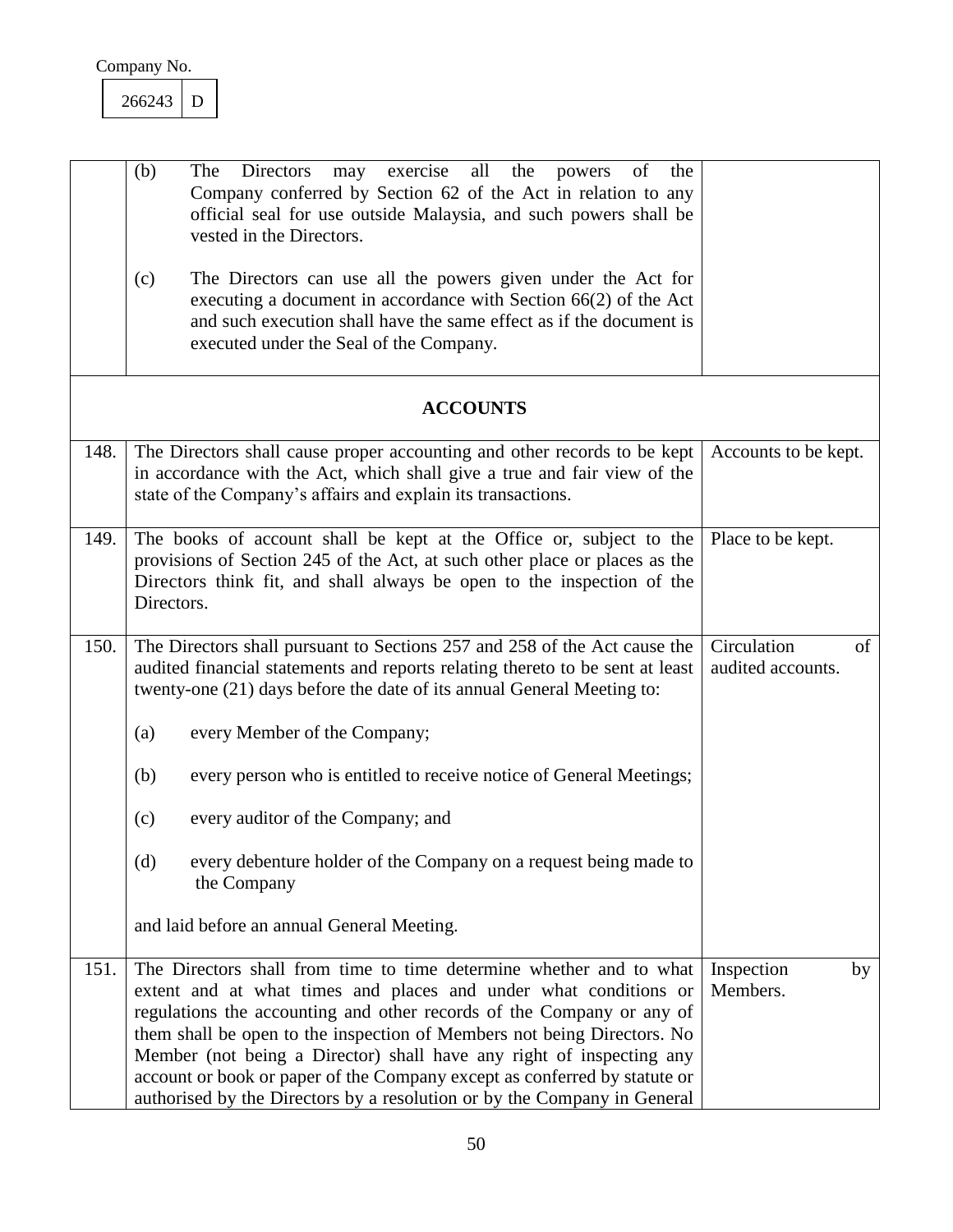<span id="page-51-3"></span><span id="page-51-1"></span><span id="page-51-0"></span>

| 266243 |  |
|--------|--|
|        |  |

<span id="page-51-6"></span><span id="page-51-5"></span><span id="page-51-4"></span><span id="page-51-2"></span>

|      | Meeting.                                                                                                                                                                                                                                                                                                                                                                                                                                                                                                                                                                                                                                                                                                                                                                                                                                                    |                                   |    |
|------|-------------------------------------------------------------------------------------------------------------------------------------------------------------------------------------------------------------------------------------------------------------------------------------------------------------------------------------------------------------------------------------------------------------------------------------------------------------------------------------------------------------------------------------------------------------------------------------------------------------------------------------------------------------------------------------------------------------------------------------------------------------------------------------------------------------------------------------------------------------|-----------------------------------|----|
| 152. | The Company shall make available to all the Directors the quarterly<br>management accounts, which comprise the balance sheet, profit and loss<br>account and cash flow statement and an annual audit report.                                                                                                                                                                                                                                                                                                                                                                                                                                                                                                                                                                                                                                                | Maintenance<br>financial records. | of |
| 153. | Save as may necessary for complying with the provisions of the Statutes,<br>the Directors shall not be bound to publish any list or particulars of the<br>securities or investments held by the Company or to give any information<br>with reference to the same to any Member.                                                                                                                                                                                                                                                                                                                                                                                                                                                                                                                                                                             | Particulars<br>investment.        | of |
|      | <b>AUDIT</b>                                                                                                                                                                                                                                                                                                                                                                                                                                                                                                                                                                                                                                                                                                                                                                                                                                                |                                   |    |
| 154. | Auditors shall be appointed in accordance with Section 271 to 273 of the<br>Act and their duties regulated in accordance with Section 266 of the Act.<br>No person may be appointed as auditor of the company if he falls under<br>any of the criteria under Section $264(1)$ of the Act.                                                                                                                                                                                                                                                                                                                                                                                                                                                                                                                                                                   | Audit provisions.                 |    |
|      | <b>DIVIDENDS AND RESERVES</b>                                                                                                                                                                                                                                                                                                                                                                                                                                                                                                                                                                                                                                                                                                                                                                                                                               |                                   |    |
| 155. | Subject to Sections 131 to 133 of the Act, the Shareholders'<br>(a)<br>Agreement and the prevailing laws or governmental policy, the<br>Directors may, from time to time declare dividends, if the<br>Company is solvent, but no such dividend shall exceed the amount<br>authorised by the Directors.                                                                                                                                                                                                                                                                                                                                                                                                                                                                                                                                                      | Declaration<br>dividends.         | of |
|      | Subject to the availability of the necessary tax credits and the need<br>(b)<br>to provide for any operating or capital expenditure of the<br>Company, the Company shall declare as a dividend to the Member,<br>its entire dividend received from the subsidiaries.                                                                                                                                                                                                                                                                                                                                                                                                                                                                                                                                                                                        |                                   |    |
| 156. | Subject to Section 60 of the Islamic Financial Services Act and prior<br>written approval from the BNM, the Directors may if they think fit from<br>time to time, and if they are satisfied that the Company will be solvent<br>immediately after the distribution is made, authorise and pay to the<br>Members such dividends as appear to the Directors to be justified by the<br>profits of the Company. If at any time the share capital of the Company is<br>divided into different classes the Directors may pay such dividends in<br>respect of those shares in the capital of the Company which confer on the<br>Members thereof deferred or non-preferential rights as well as in respect<br>of those shares which confer on the Members thereof preferential rights<br>with regards to dividend and provide that the Directors act bona fide they | Payment<br>dividends.             | of |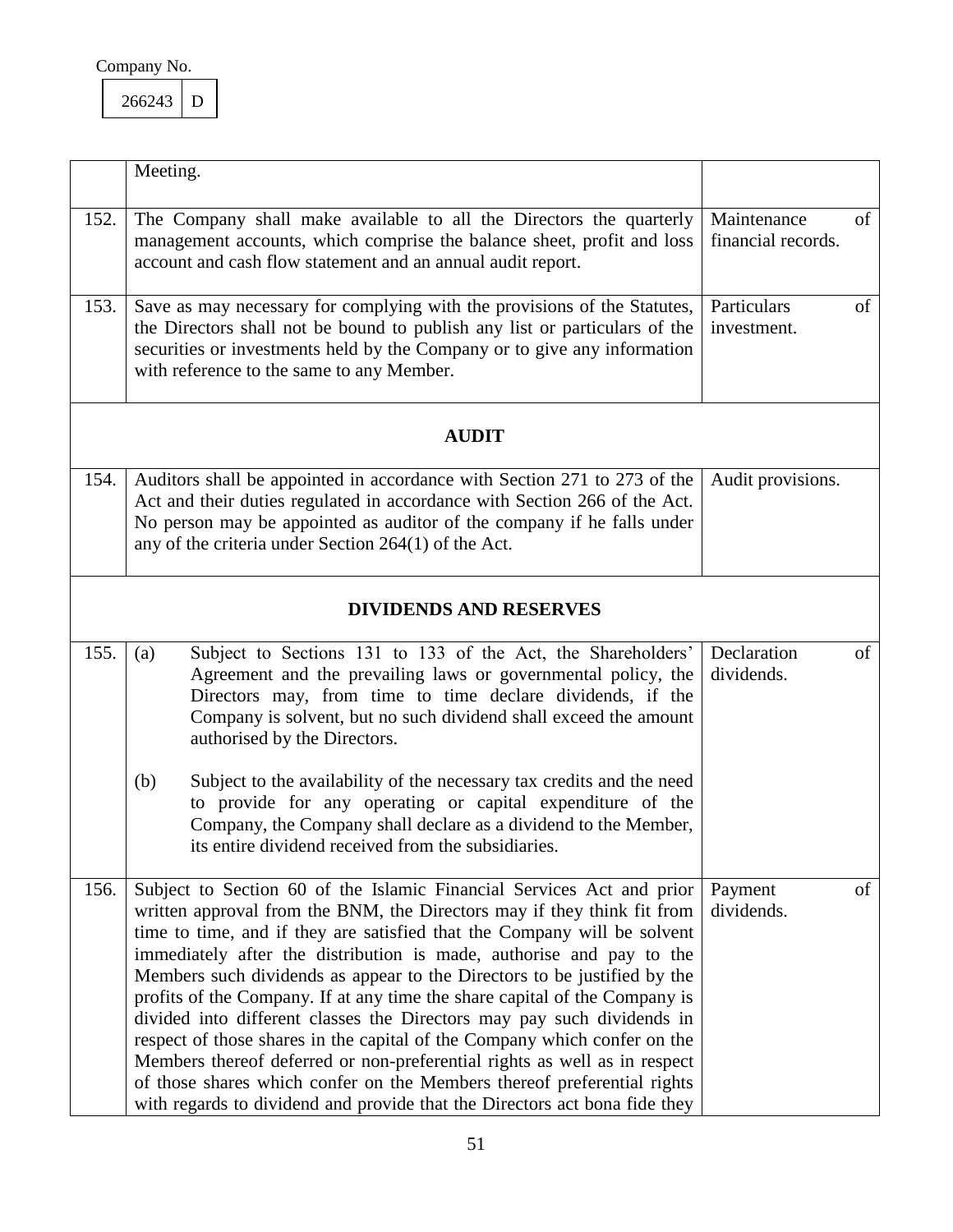<span id="page-52-2"></span><span id="page-52-1"></span><span id="page-52-0"></span>266243 D

<span id="page-52-5"></span><span id="page-52-4"></span><span id="page-52-3"></span>

|      | shall not incur any responsibility to the Members of shares conferring any<br>preferential rights with regard to dividend by the payment of dividend on<br>any shares having deferred or non-preferential rights.                                                                                                                                                                                                                                                                                                                                                                                                                                                                                                                                                                                                                        |                                                     |
|------|------------------------------------------------------------------------------------------------------------------------------------------------------------------------------------------------------------------------------------------------------------------------------------------------------------------------------------------------------------------------------------------------------------------------------------------------------------------------------------------------------------------------------------------------------------------------------------------------------------------------------------------------------------------------------------------------------------------------------------------------------------------------------------------------------------------------------------------|-----------------------------------------------------|
| 157. | No unpaid dividend, bonus or profit shall bear any charges as against the<br>Company unless otherwise provided by the rights attached to the share.                                                                                                                                                                                                                                                                                                                                                                                                                                                                                                                                                                                                                                                                                      | N <sub>o</sub><br>charges<br>on<br>unpaid dividend. |
| 158. | Notice of any dividend that may have been declared shall be given in<br>manner provided in Article 169 to such Members as are entitled<br>under this Constitution to receive notices from the Company.                                                                                                                                                                                                                                                                                                                                                                                                                                                                                                                                                                                                                                   | Notice of dividend.                                 |
| 159. | The Directors may, before recommending the payment of any dividend,<br>set aside, out of the profits of the Company such sums as they think proper<br>as a separate reserve funds which shall, at the discretion of the Directors,<br>be applicable for any purpose to which the profits of the Company may be<br>properly applied, and pending any such application the Directors may, at<br>the like discretion, employ the reserve funds or any part thereof in the<br>business of the Company or invest in such investments (other than shares<br>in the Company) as the Directors may from time to time think fit. The<br>Directors may also without placing the same to reserve carry forward any<br>profits which they may think prudent not to divide.                                                                           | Power<br>to<br>carry<br>profits to reserve.         |
| 160. | Subject to the rights of persons, if any, entitled to shares with preferential<br>or special rights attached to any special class of shares, all dividends shall<br>be declared and paid according to the amount paid or credited as paid on<br>the shares in respect whereof the dividend is paid, but no amount paid or<br>credited as paid on a share in advance of calls shall be treated for the<br>purposes of this Article as paid on the share. All dividends shall be<br>apportioned and paid proportionately to the amounts paid or credited as<br>paid on the shares during any portion or portions of the period in respect<br>of which the dividend is paid; but if any share is issued on terms providing<br>that it shall rank for dividend as from a particular date, that share shall<br>rank for dividend accordingly. | Dividend to be paid<br>proportionally.              |
| 161. | The Directors may deduct from any dividend payable to any Member in<br>respect of any shares held, all sums of money, if any, as may presently be<br>due and payable by him to the Company on account of calls or otherwise<br>in relation to the shares of the Company held by him.                                                                                                                                                                                                                                                                                                                                                                                                                                                                                                                                                     | Debts<br>be<br>may<br>deducted.                     |
| 162. | The Directors may retain the dividends payable upon shares in respect of<br>which any person is under the provisions as to the transmission of shares<br>hereinbefore contained entitled to become a Member, or which any person<br>is under those provisions entitled to transfer, until such person shall<br>become a Member in respect of such shares or shall transfer the same.                                                                                                                                                                                                                                                                                                                                                                                                                                                     | Retention<br>of<br>of<br>payment<br>dividends.      |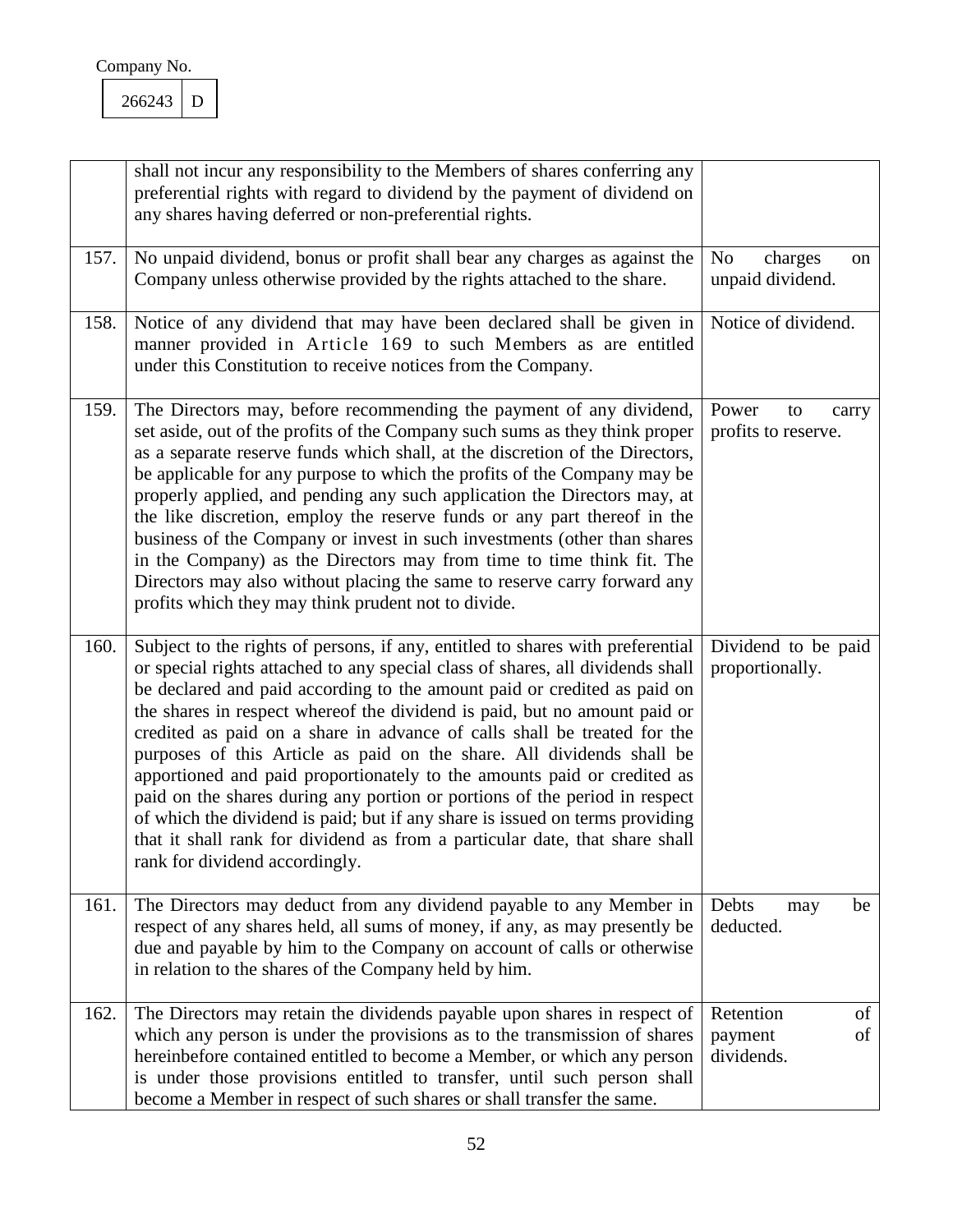<span id="page-53-2"></span><span id="page-53-1"></span><span id="page-53-0"></span>266243 D

<span id="page-53-5"></span><span id="page-53-4"></span><span id="page-53-3"></span>

| 163. | Any declared dividend or bonus may be paid wholly or partly by the<br>distribution of specific assets and in particular of paid-up shares,<br>debentures or debenture stock of any other company or in any one or more<br>of such ways and the Directors shall give effect to such resolution, and<br>where any difficulty arises in regard to such distribution, the Directors<br>may settle the same as they think expedient, and fix the value for<br>distribution of such specific assets or any part thereof and may determine<br>that cash payments shall be made to any Members upon the footing of the<br>value so fixed in order to adjust the rights of all parties, and may vest any<br>such specific assets in trustees as may seem expedient to the Directors.                                                                                    | Payment<br>of<br>dividends in specie.                                              |
|------|----------------------------------------------------------------------------------------------------------------------------------------------------------------------------------------------------------------------------------------------------------------------------------------------------------------------------------------------------------------------------------------------------------------------------------------------------------------------------------------------------------------------------------------------------------------------------------------------------------------------------------------------------------------------------------------------------------------------------------------------------------------------------------------------------------------------------------------------------------------|------------------------------------------------------------------------------------|
| 164. | Any dividend or other money payable in cash in respect of shares may be<br>paid by cheque or warrant payable to the order of the Member in the<br>Register or through a crediting of funds into a specified bank account of<br>such Member.                                                                                                                                                                                                                                                                                                                                                                                                                                                                                                                                                                                                                    | Payment by cheque<br>warrant<br><b>or</b><br><sub>or</sub><br>electronic transfer. |
| 165. | Maybank and Ageas shall have the right to specify by written notice to the<br>Secretary the bank account or legal entity to which such Member's<br>dividends shall be paid subject to any legal restrictions in force. The<br>Company shall at the cost of the requesting Member act in accordance<br>with such written notice when making payment of dividends to that<br>Member.                                                                                                                                                                                                                                                                                                                                                                                                                                                                             | Account for receipt<br>of payment.                                                 |
| 166. | Every such cheque or warrant shall be sent through the post directed to the<br>last registered address of the Member or to such person and to such<br>address as the Member may in writing direct. Every such cheque or<br>warrant shall be made payable to the order of the person to whom it is<br>sent, and the payment of any such cheque or warrant shall operate as a<br>good discharge to the Company in respect of the dividend represented<br>thereby, notwithstanding that it may subsequently appear that the same<br>has been stolen or that the endorsement thereon has been forged. Every<br>such cheque or warrant shall be sent at the risk of the person entitled to the<br>money thereby represented. Any Members may give effectual receipts for<br>any dividends, bonuses or other money payable in respect of the shares<br>held by them. | Payment by post and<br>discharge.                                                  |
|      | <b>CAPITALISATION OF PROFITS</b>                                                                                                                                                                                                                                                                                                                                                                                                                                                                                                                                                                                                                                                                                                                                                                                                                               |                                                                                    |
| 167. | The Company in General Meeting may, upon the recommendation of the<br>Directors, resolve that it is desirable to capitalise any part of the amount<br>for the time being standing to the credit of any of the Company's reserve<br>accounts or to the credit of the profit and loss account or otherwise<br>available for distribution, and accordingly that such sum be set free for                                                                                                                                                                                                                                                                                                                                                                                                                                                                          | Power to capitalise.                                                               |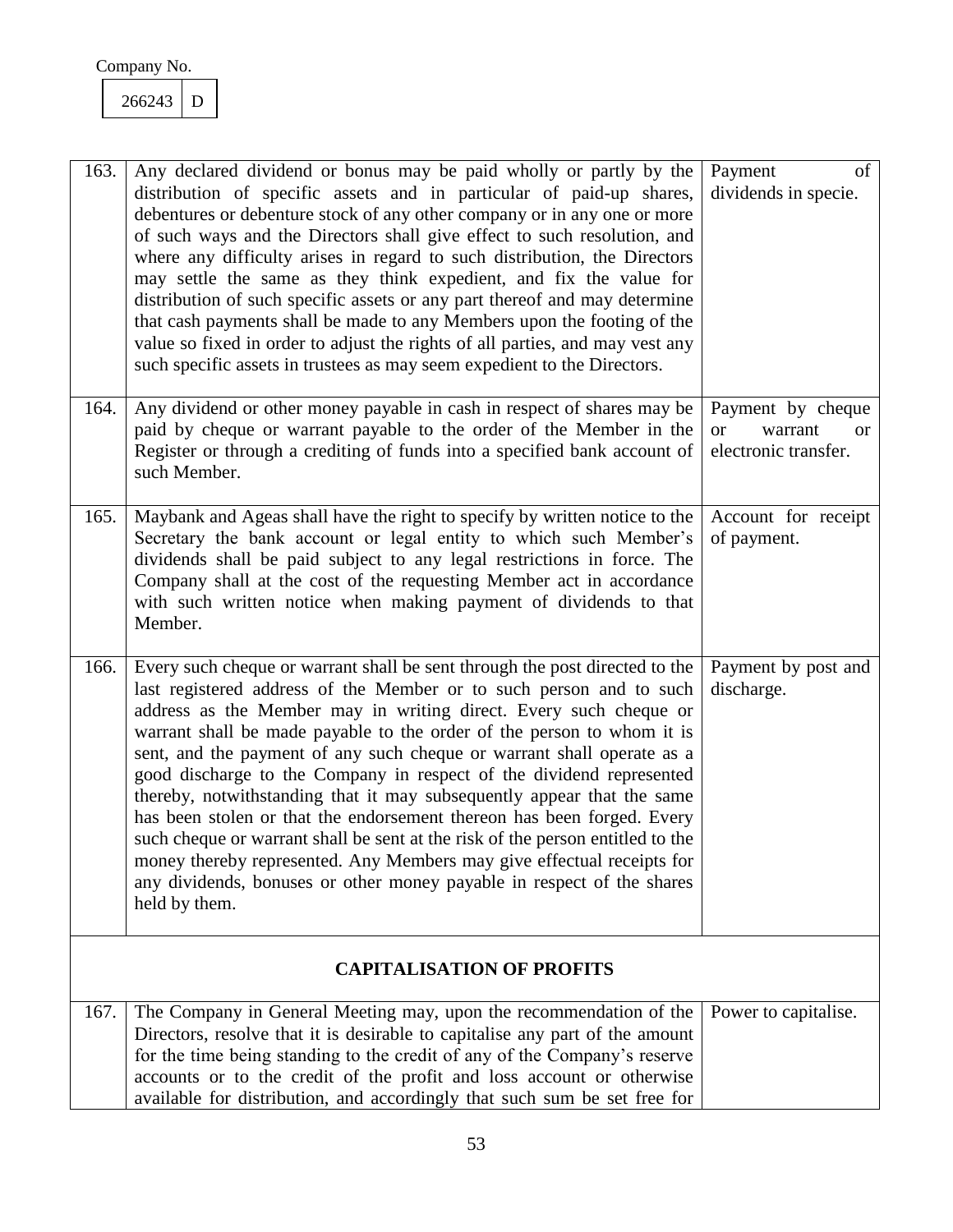<span id="page-54-0"></span>266243 D

<span id="page-54-2"></span><span id="page-54-1"></span>

|      | distribution amongst the Members who would have been entitled thereto if<br>distributed by way of dividend and in the same proportions, on conditions<br>that the same be not paid in cash but be applied either in or towards<br>paying up any amounts for the time being unpaid on any shares held by<br>such Members respectively or paying up in full unissued shares or<br>debentures of the Company to be allotted and distributed credited as fully<br>paid up to and amongst such Members in the proportion aforesaid, or<br>partly in the one way and partly in the other, and the Directors shall give<br>effect to such resolution.                                                                                                                                                                                                                                                                                                                                                                                                                                                                                                                                                                                                                                                                                                                                                        |                                  |
|------|-------------------------------------------------------------------------------------------------------------------------------------------------------------------------------------------------------------------------------------------------------------------------------------------------------------------------------------------------------------------------------------------------------------------------------------------------------------------------------------------------------------------------------------------------------------------------------------------------------------------------------------------------------------------------------------------------------------------------------------------------------------------------------------------------------------------------------------------------------------------------------------------------------------------------------------------------------------------------------------------------------------------------------------------------------------------------------------------------------------------------------------------------------------------------------------------------------------------------------------------------------------------------------------------------------------------------------------------------------------------------------------------------------|----------------------------------|
| 168. | Whenever such resolution as aforesaid shall have been passed, the<br>Directors shall make all appropriations and applications of the amount<br>resolved to be capitalised thereby, and all allotments and issues of fully<br>paid shares or debentures, if any, and generally shall do all acts and things<br>required to give effect thereto, with full power to the Directors to make<br>such provisions for the satisfaction of the right of any Member under such<br>resolution to a fractional part of the share by the issue of fractional<br>certificates or by payments in cash or otherwise as they think fit for the<br>case of shares or debentures becoming distributable in fractions, and also<br>to authorise any person to enter on behalf of all the Members entitled<br>thereto into an agreement with the Company providing for the allotment to<br>them respectively, credited as fully paid, of any further shares or<br>debentures to which they may be entitled upon such capitalisation, or (as<br>the case may require) for the payment by the Company on their behalf, by<br>the application thereto of their respective proportions of the amount<br>resolved to be capitalised of the amounts or any part of the amounts<br>remaining unpaid on their existing shares, and any agreement made under<br>such authority shall be effective and binding on all such Members. | Fractional<br>certificates.      |
|      | <b>NOTICES</b>                                                                                                                                                                                                                                                                                                                                                                                                                                                                                                                                                                                                                                                                                                                                                                                                                                                                                                                                                                                                                                                                                                                                                                                                                                                                                                                                                                                        |                                  |
| 169. | Every Member shall be entitled to have notices in writing be served or<br>delivered upon the Member in the following manner at the election of the<br>Company:                                                                                                                                                                                                                                                                                                                                                                                                                                                                                                                                                                                                                                                                                                                                                                                                                                                                                                                                                                                                                                                                                                                                                                                                                                        | Service of notice to<br>Members. |
|      | in hard copy, either personally or by post to the Member's<br>(a)<br>registered address or (if he has no registered address within<br>Malaysia) to the address, if any, in Malaysia supplied by the<br>Member to the Company as appearing in the Register for the<br>purpose of giving notice to him; or                                                                                                                                                                                                                                                                                                                                                                                                                                                                                                                                                                                                                                                                                                                                                                                                                                                                                                                                                                                                                                                                                              |                                  |
|      | in electronic form; or<br>(b)                                                                                                                                                                                                                                                                                                                                                                                                                                                                                                                                                                                                                                                                                                                                                                                                                                                                                                                                                                                                                                                                                                                                                                                                                                                                                                                                                                         |                                  |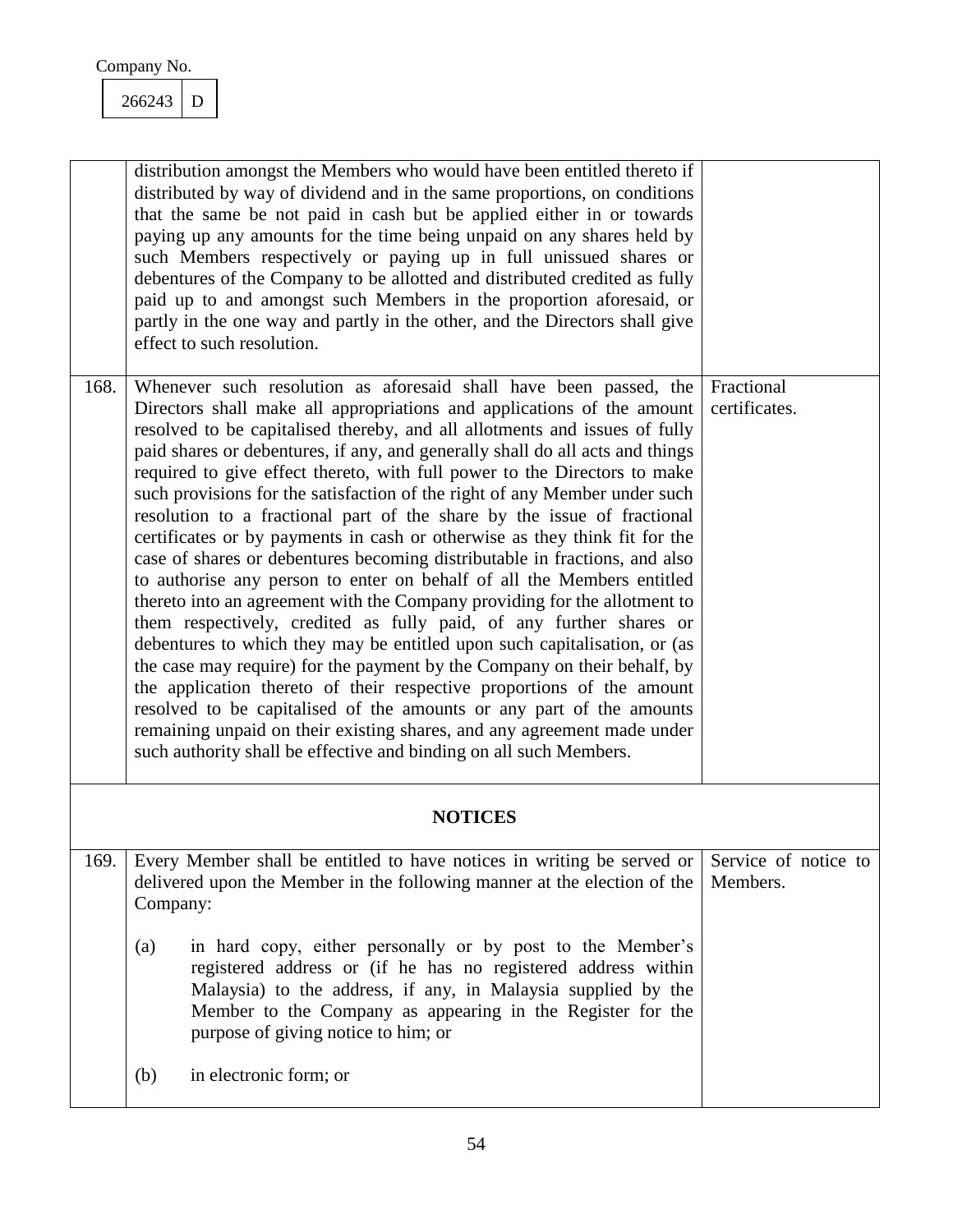<span id="page-55-3"></span><span id="page-55-2"></span><span id="page-55-1"></span><span id="page-55-0"></span>

|      | (c) | in a combination of both in hard copy and electronic form.                                                                                                                                                                                                                                                                                                                                                                                                                                                                                                                                                                                                                                                   |                                                                          |
|------|-----|--------------------------------------------------------------------------------------------------------------------------------------------------------------------------------------------------------------------------------------------------------------------------------------------------------------------------------------------------------------------------------------------------------------------------------------------------------------------------------------------------------------------------------------------------------------------------------------------------------------------------------------------------------------------------------------------------------------|--------------------------------------------------------------------------|
| 170. |     | Notice in electronic form shall be valid if:                                                                                                                                                                                                                                                                                                                                                                                                                                                                                                                                                                                                                                                                 | Notice in electronic<br>form.                                            |
|      | (a) | transmitted to the electronic address provided by the Member to<br>the Company for the purpose of giving notice to him; or                                                                                                                                                                                                                                                                                                                                                                                                                                                                                                                                                                                   |                                                                          |
|      | (b) | by publishing it on a website prescribed by the Company from<br>time to time. For clarity, the Company shall separately and<br>immediately notify the Member in writing (either by sending to the<br>Member personally or through the post to his registered address,<br>within Malaysia or using the electronic communications) such<br>publication of notice or document on the website and state the<br>designated webstite link or address where a copy of the notice or<br>document may be downloaded.                                                                                                                                                                                                  |                                                                          |
| 171. |     | Any document other than a notice requiring to be served on a Member may<br>be served in the like manner as a notice may be given to him under this<br>Constitution.                                                                                                                                                                                                                                                                                                                                                                                                                                                                                                                                          | Service<br>of<br>other<br>documents<br>than notice.                      |
| 172. | (a) | Any notice or other document if served by post shall be deemed to<br>be given or served in the case of a Member having an address for<br>service in Malaysia two (2) days following that on which a<br>properly stamped letter containing the same is posted within<br>Malaysia and in the case of a Member having an address for<br>service outside Malaysia seven (7) days following that on which<br>the letter suitably stamped at airmail rates containing the same is<br>posted within Malaysia. In proving service by post it shall be<br>sufficient to prove that the letter containing the notice or document<br>was properly addressed and stamped and put into the government<br>post office box. | When notice by post<br>deemed served.                                    |
|      | (b) | Any notice or document delivered or sent by post to, or left at, the<br>registered address of any Member in accordance with this<br>Constitution shall, if such Member be then deceased, and whether<br>or not the Company has notice of his death, be deemed to have<br>been duly served on his legal personal representatives.                                                                                                                                                                                                                                                                                                                                                                             |                                                                          |
| 173. |     | Any notice or document if given, sent or served by electronic<br>communication to the electronic address of any Member shall be deemed<br>to have been duly given, sent or served at the time of transmission of the<br>electronic communication by the email server of facility operated by the<br>Company or its service provider to the electronic address of such<br>Member provided always that Company obtains the reply message or                                                                                                                                                                                                                                                                    | When notice given<br>electronic<br>by<br>communication<br>deemed served. |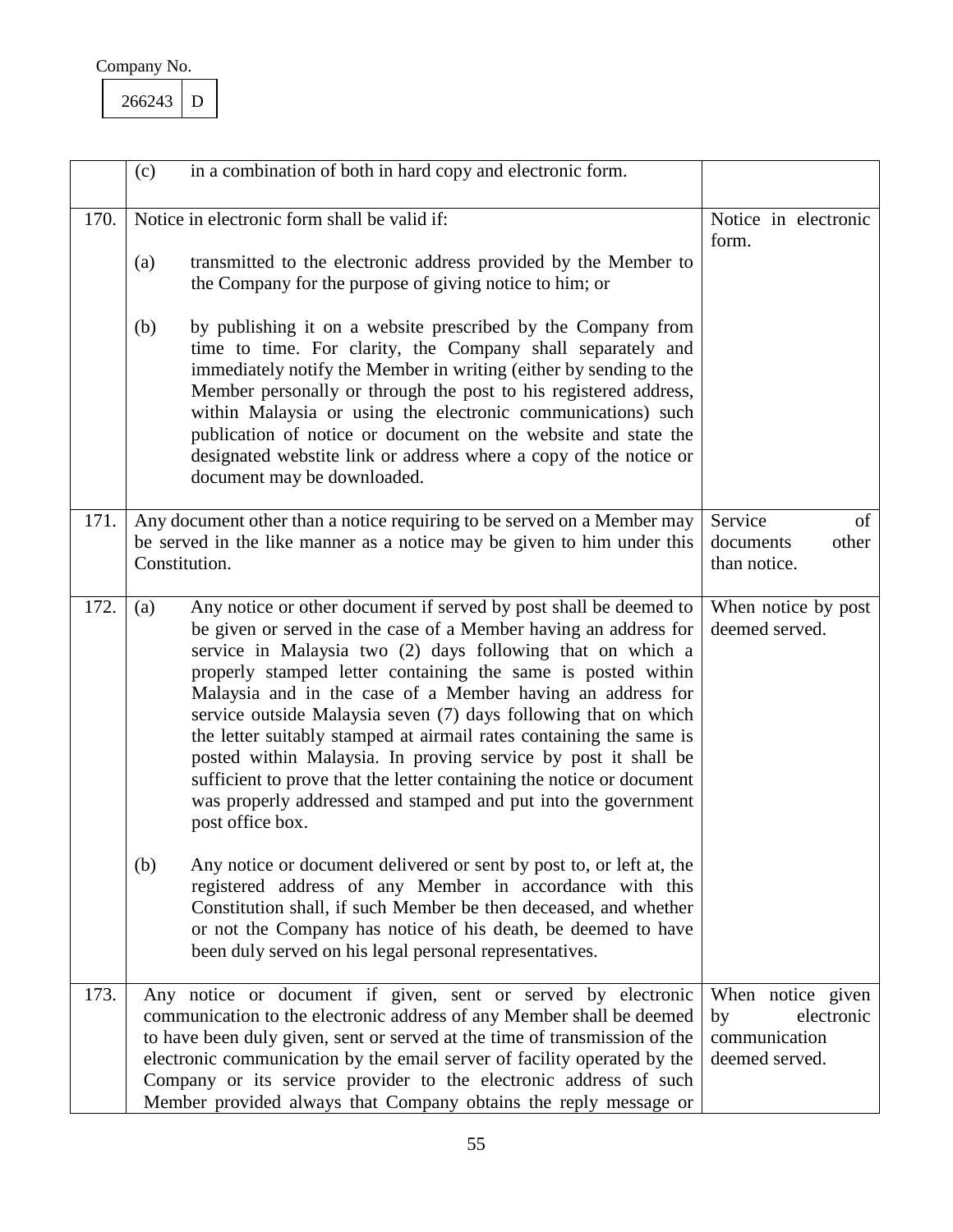| Company No. |  |
|-------------|--|
|             |  |

<span id="page-56-2"></span><span id="page-56-0"></span>

| 266243 |  |
|--------|--|
|        |  |

<span id="page-56-3"></span><span id="page-56-1"></span>

|      | other applicable proof indicated that the electronic communication have<br>been delivered.                                                                                                                                                                                                                                                                                                                                                                                                                                                                                                                                                                                                                                                                                                                                                                                                                                                                                                                                                                                                                                                                                                                                                                                                                                                                                                                                                                                                                                                                                                                                                                                                                                                                                                                                                                                                            |                                                                                                                |
|------|-------------------------------------------------------------------------------------------------------------------------------------------------------------------------------------------------------------------------------------------------------------------------------------------------------------------------------------------------------------------------------------------------------------------------------------------------------------------------------------------------------------------------------------------------------------------------------------------------------------------------------------------------------------------------------------------------------------------------------------------------------------------------------------------------------------------------------------------------------------------------------------------------------------------------------------------------------------------------------------------------------------------------------------------------------------------------------------------------------------------------------------------------------------------------------------------------------------------------------------------------------------------------------------------------------------------------------------------------------------------------------------------------------------------------------------------------------------------------------------------------------------------------------------------------------------------------------------------------------------------------------------------------------------------------------------------------------------------------------------------------------------------------------------------------------------------------------------------------------------------------------------------------------|----------------------------------------------------------------------------------------------------------------|
| 174. | Every person who, by operation of law, transfer, transmission or other<br>means whatsoever, shall become entitled to any share, shall be bound by<br>every notice in respect of such share, which, previously to his name and<br>address being entered in the Register as the registered Member of such<br>share, shall have been duly given to the person from whom he derives the<br>title to such share.                                                                                                                                                                                                                                                                                                                                                                                                                                                                                                                                                                                                                                                                                                                                                                                                                                                                                                                                                                                                                                                                                                                                                                                                                                                                                                                                                                                                                                                                                           | Notice duly given to<br>person entitled to<br>share by operation of<br>transfer,<br>law,<br>transmission, etc. |
|      | <b>WINDING-UP</b>                                                                                                                                                                                                                                                                                                                                                                                                                                                                                                                                                                                                                                                                                                                                                                                                                                                                                                                                                                                                                                                                                                                                                                                                                                                                                                                                                                                                                                                                                                                                                                                                                                                                                                                                                                                                                                                                                     |                                                                                                                |
| 175. | If the Company shall be wound up, the liquidator may, with the<br>(a)<br>sanction of a Special Resolution of the Company and any other<br>sanction required by the Act, divide amongst the Members in<br>specie the whole or any part of the assets of the Company<br>(whether they consist of property of the same kind or not) and<br>may for that purpose set such value as he deems fair upon any<br>property to be divided as aforesaid and may determine how the<br>division shall be carried out as between the Members of different<br>classes of Members, but so that, if any division is resolved<br>otherwise than in accordance with such rights, the Members shall<br>have the same right of dissent and consequential rights as if such<br>resolution was a special resolution passed pursuant to Section 457<br>of the Act. The liquidator may, with the like sanction, vest the<br>whole or any part of any such assets in trustees upon such trusts<br>for the benefit of the contributories as the liquidator, with the like<br>sanction, thinks fit, but so that no Member shall be compelled to<br>accept any share or other securities whereon there is any liability.<br>Otherwise than in accordance with such rights, the Members shall<br>(b)<br>have the same right of dissent and consequential rights as if such<br>resolution was a special resolution passed pursuant to Section 457<br>of the Act. A special resolution sanctioning a transfer or sale to<br>another company duly passed pursuant to the said section may in<br>like manner authorise the distribution of any shares or other<br>consideration receivable by the liquidators amongst the Members<br>otherwise than in accordance with their existing rights; and any<br>such determination shall be binding upon all the Members<br>subject to the right of dissent and consequential rights conferred | Distribution of assets<br>in specie.                                                                           |
| 176. | by the said Section.<br>Save that this Article shall be without prejudice to the rights of Members<br>of shares issued upon special terms and conditions the following                                                                                                                                                                                                                                                                                                                                                                                                                                                                                                                                                                                                                                                                                                                                                                                                                                                                                                                                                                                                                                                                                                                                                                                                                                                                                                                                                                                                                                                                                                                                                                                                                                                                                                                                | Distribution<br>of<br>assets.                                                                                  |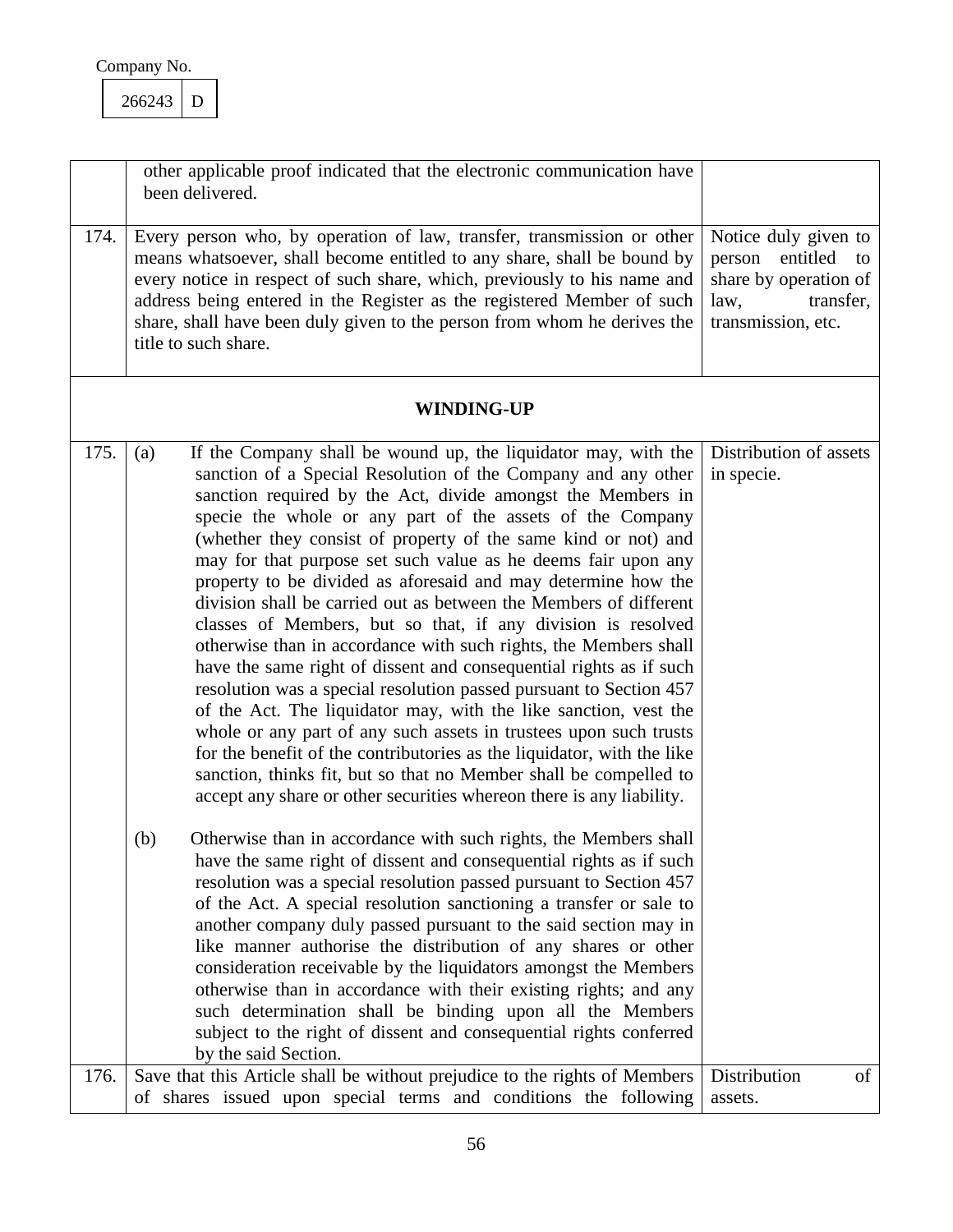$266243$  D

<span id="page-57-2"></span><span id="page-57-1"></span><span id="page-57-0"></span>

|      |     | provisions shall apply:                                                                                                                                                                                                                                                                                                                                                                                                                                                                                                                                                                                                                                                                                                                                                                                                                                                                                                                                                                                                                                                                                                                                                                                                                                                                                                                                                         |                                                                              |
|------|-----|---------------------------------------------------------------------------------------------------------------------------------------------------------------------------------------------------------------------------------------------------------------------------------------------------------------------------------------------------------------------------------------------------------------------------------------------------------------------------------------------------------------------------------------------------------------------------------------------------------------------------------------------------------------------------------------------------------------------------------------------------------------------------------------------------------------------------------------------------------------------------------------------------------------------------------------------------------------------------------------------------------------------------------------------------------------------------------------------------------------------------------------------------------------------------------------------------------------------------------------------------------------------------------------------------------------------------------------------------------------------------------|------------------------------------------------------------------------------|
|      | (a) | If the Company shall be wound up and the assets available for<br>distribution among the Members as such shall be insufficient to<br>repay the whole of the paid up capital such assets shall be<br>distributed so that as nearly as may be the losses shall be borne by<br>the Members in proportion to the capital paid up, or which ought<br>to have been paid up at the commencement of the winding-up, on<br>the shares held by them respectively; and                                                                                                                                                                                                                                                                                                                                                                                                                                                                                                                                                                                                                                                                                                                                                                                                                                                                                                                      |                                                                              |
|      | (b) | If in a winding-up the assets available for distribution among the<br>Members shall be more than sufficient to repay the whole of the<br>capital paid up at the commencement of the winding-up, the excess<br>shall be distributed among the Members in proportion to the<br>capital paid up, or which ought to have been paid up at the<br>commencement of the winding-up, on the shares held by them<br>respectively.                                                                                                                                                                                                                                                                                                                                                                                                                                                                                                                                                                                                                                                                                                                                                                                                                                                                                                                                                         |                                                                              |
| 177. |     | On the voluntary liquidation of the Company, no commission or fee shall<br>be paid to a liquidator unless it shall have been ratified by Members. The<br>amount of such payment shall be notified to all Members at least seven (7)<br>days prior to the meeting at which it is to be considered.                                                                                                                                                                                                                                                                                                                                                                                                                                                                                                                                                                                                                                                                                                                                                                                                                                                                                                                                                                                                                                                                               | Liquidator's<br>remuneration subject<br>ratification<br>to<br>by<br>Members. |
|      |     | <b>INDEMNITY</b>                                                                                                                                                                                                                                                                                                                                                                                                                                                                                                                                                                                                                                                                                                                                                                                                                                                                                                                                                                                                                                                                                                                                                                                                                                                                                                                                                                |                                                                              |
| 178. |     | Save and except so far as the provision of this Constitution shall be<br>avoided by Sections 288 and 289 of the Act, every Director, manager, agent,<br>Secretary and other officer and employee of the Company and each of<br>them and their respective heirs executors and administrators shall be<br>indemnified by the Company against all costs losses damages and<br>expenses which any such Director, manager, agent, Secretary or other<br>officer or employee may incur or become liable to, by reason of any<br>covenant contract or agreement entered into or act or deed done by him as<br>such Director, manager, agent, Secretary or other officer or employee in<br>carrying into effect the objects and purposes of the Company or any of<br>them, or in or about any action suit or proceeding connected with the<br>affairs thereof or otherwise in or about the execution of his office unless<br>the same shall be incurred or occasioned by his own willful act or default.<br>In particular and without prejudice to the generality of the foregoing,<br>every Director, manager, agent, auditor, Secretary, other officer and<br>employee for the time being of the Company shall be indemnified out of<br>the assets of the Company against any liability incurred by him in<br>defending any proceedings, whether civil or criminal, in which judgment | Indemnity.                                                                   |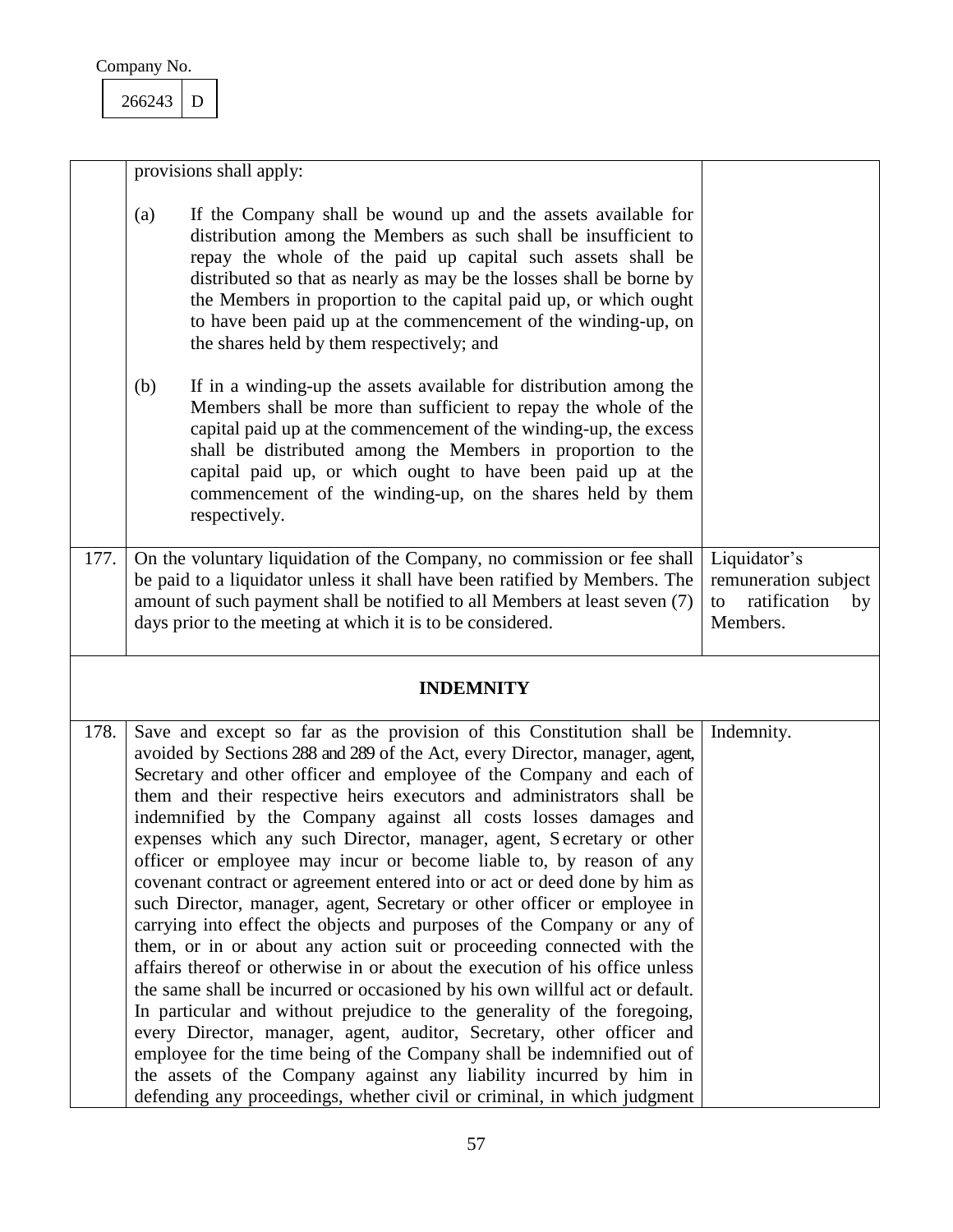<span id="page-58-3"></span><span id="page-58-1"></span>266243 D

<span id="page-58-2"></span><span id="page-58-0"></span>

|      |     | is given in his favour or in which he is acquitted or in connection with any<br>application under the Act in which relief is granted to him by the Court in<br>respect of any negligence, default, breach of duty or breach of trust.                                                                                                                           |                              |      |
|------|-----|-----------------------------------------------------------------------------------------------------------------------------------------------------------------------------------------------------------------------------------------------------------------------------------------------------------------------------------------------------------------|------------------------------|------|
|      |     | <b>ALTERATION OF CONSTITUTION</b>                                                                                                                                                                                                                                                                                                                               |                              |      |
| 179. |     | Subject to the Act, the Company may by Special Resolution add to, amend<br>or delete any of the Articles of the Constitution.                                                                                                                                                                                                                                   | Alteration<br>Constitution.  | of   |
|      |     | <b>COMPLIANCE</b>                                                                                                                                                                                                                                                                                                                                               |                              |      |
| 180. |     | This Constitution shall be construed with strict compliance to the Statutes<br>and any other guidelines issued by BNM ("Guidelines") in that :-                                                                                                                                                                                                                 | Compliances<br>the Statutes. | with |
|      | (a) | Notwithstanding anything contained in this Constitution, if the<br>Statutes and Guidelines prohibit an act being done, the act shall<br>not be done.                                                                                                                                                                                                            |                              |      |
|      | (b) | Nothing contained in this Constitution prevents an act being done<br>that Statutes and Guidelines require to be done.                                                                                                                                                                                                                                           |                              |      |
|      | (c) | If the Statutes and Guidelines require an act to be done or not to<br>be done, authority is given for that act to be done or not to be done<br>(as the case may be).                                                                                                                                                                                            |                              |      |
|      | (d) | If the Statutes and Guidelines require this Constitution to contain<br>a provision and they do not contain such a provision, this<br>Constitution are deemed to contain that provision.                                                                                                                                                                         |                              |      |
|      | (e) | If the Statutes and Guidelines require this Constitution not to<br>contain a provision and they contain such a provision, this<br>Constitution are deemed not to contain that provision.                                                                                                                                                                        |                              |      |
|      | (f) | If any provision of this Constitution is or becomes inconsistent<br>with the Statutes and Guidelines, this Constitution are deemed not<br>to contain that provision to the extent of the inconsistency.                                                                                                                                                         |                              |      |
|      |     | Notwithstanding the foregoing, nothing herein shall prevent the Company<br>from applying to the BNM for any waiver of its compliance or observance<br>of any of the Statutes and Guidelines and in the event the compliance or<br>observance of any of the Statutes and Guidelines is waived by the BNM,<br>the Company shall be exempted from such compliance. |                              |      |